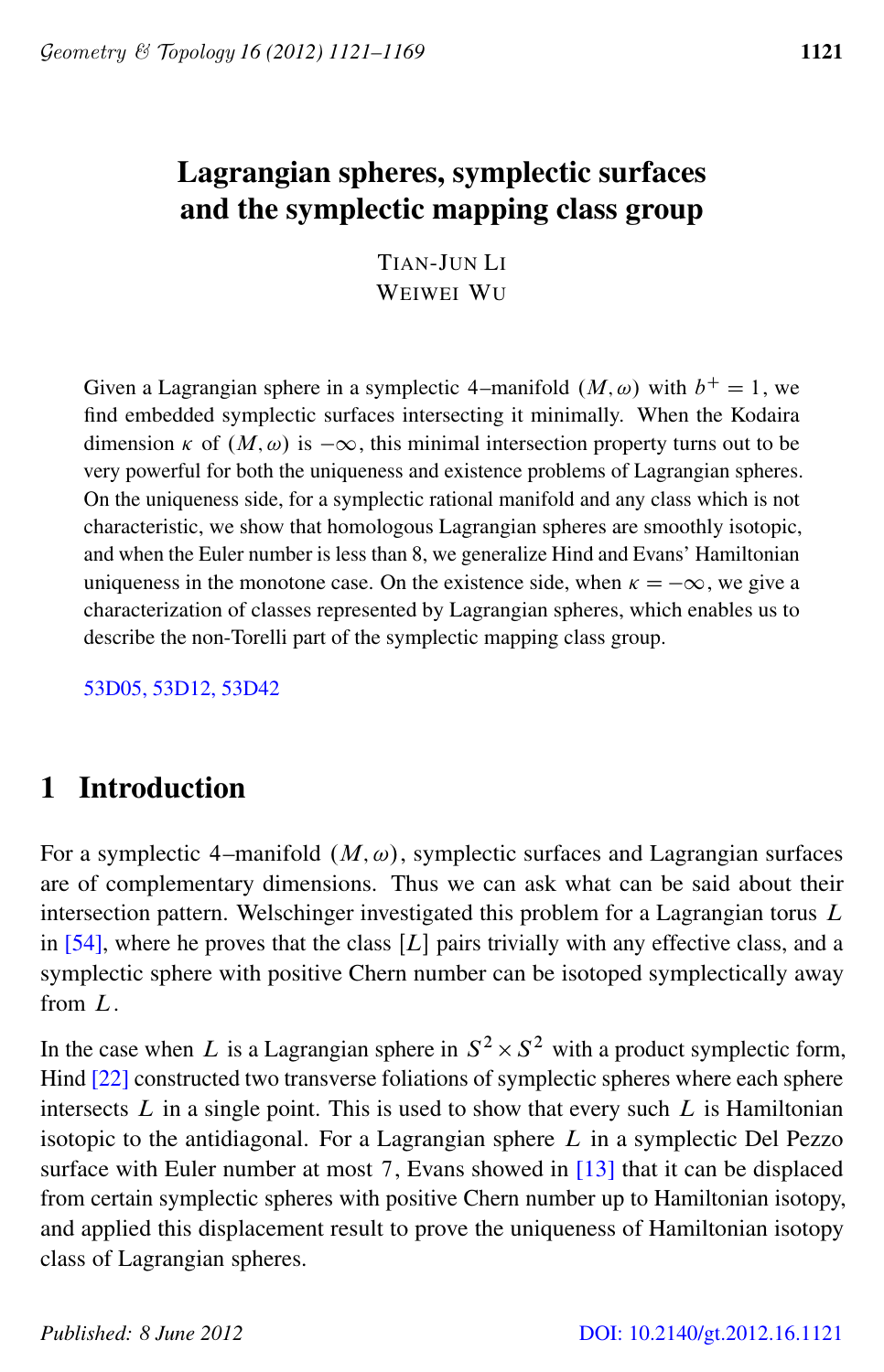<span id="page-1-1"></span>In [Section 3,](#page-12-0) we generalize Evans' displacement result in two ways, the first being:

**Theorem 1.1** Let L be a Lagrangian sphere in a symplectic 4–manifold  $(M, \omega)$ , and  $A \in H_2(M; \mathbb{Z})$  with  $A^2 \ge -1$ . Suppose A is represented by a symplectic sphere  $C$ . Then  $C$  can be isotoped symplectically to another representative of  $\overline{A}$  which intersects L minimally.

In this paper all surfaces are smooth, embedded, connected and oriented. We say that two closed surfaces intersect *minimally* if they intersect transversely at  $|k|$  points, where  $k$  is the homological intersection number.

The second generalization is for symplectic surfaces of arbitrary genus in manifolds with  $b^+ = 1$ . To state it let  $\mathcal{E}_{\omega}$  be the set of  $\omega$ -exceptional classes

 $\mathcal{E}_{\omega} = \{ E \in H_2(M, \mathbb{Z}) : E \text{ is represented by an } \omega \text{-symplectic } (-1) \text{ sphere} \}.$ 

<span id="page-1-0"></span>**Theorem 1.2** Suppose  $(M, \omega)$  is a symplectic 4–manifold with  $b^+ = 1$  and L is a Lagrangian sphere. Assume  $A \in H_2(M, \mathbb{Z})$  satisfies  $\omega(A) > 0$ ,  $A^2 > 0$  and  $A \cdot E \ge 0$ for all  $E \in \mathcal{E}_{\omega}$ . Then there exists a symplectic surface in the class nA intersecting L minimally for large  $n \in \mathbb{N}$ .

These theorems on minimal intersection are this paper's main innovation. [Theorem 1.2](#page-1-0) is proved by combining the symplectic Seiberg–Witten theory with the symplectic field theory. The symplectic Seiberg–Witten theory produces embedded, connected pseudo-holomorphic submanifolds for a class of compatible almost complex structures suitable for applying symplectic field theory. Via neck stretching, the symplectic field theory then produces in the limit the desired symplectic surfaces which intersect L minimally. When applying the symplectic field theory, one important step is to establish [Lemma 3.8,](#page-18-0) which also plays a crucial role in the proof of [Theorem 1.1.](#page-1-1)

One consequence of [Theorem 1.2](#page-1-0) is that we are able to effectively perform the Lagrangian-relative inflation procedure when  $b^+ = 1$  [\(Section 5\)](#page-30-0).

This turns out to be useful in dealing with a variety of questions, especially the existence of Lagrangian spheres. To approach this question, it is convenient to introduce the following definition.

<span id="page-1-2"></span>**Definition 1.3** A class  $\xi$  is called  $K_{\omega}$  *–null spherical* if  $\xi^2 = -2$ ,  $K_{\omega}(\xi) = 0$  and it is represented by a smooth sphere. Here  $K_{\omega}$  is the symplectic canonical class.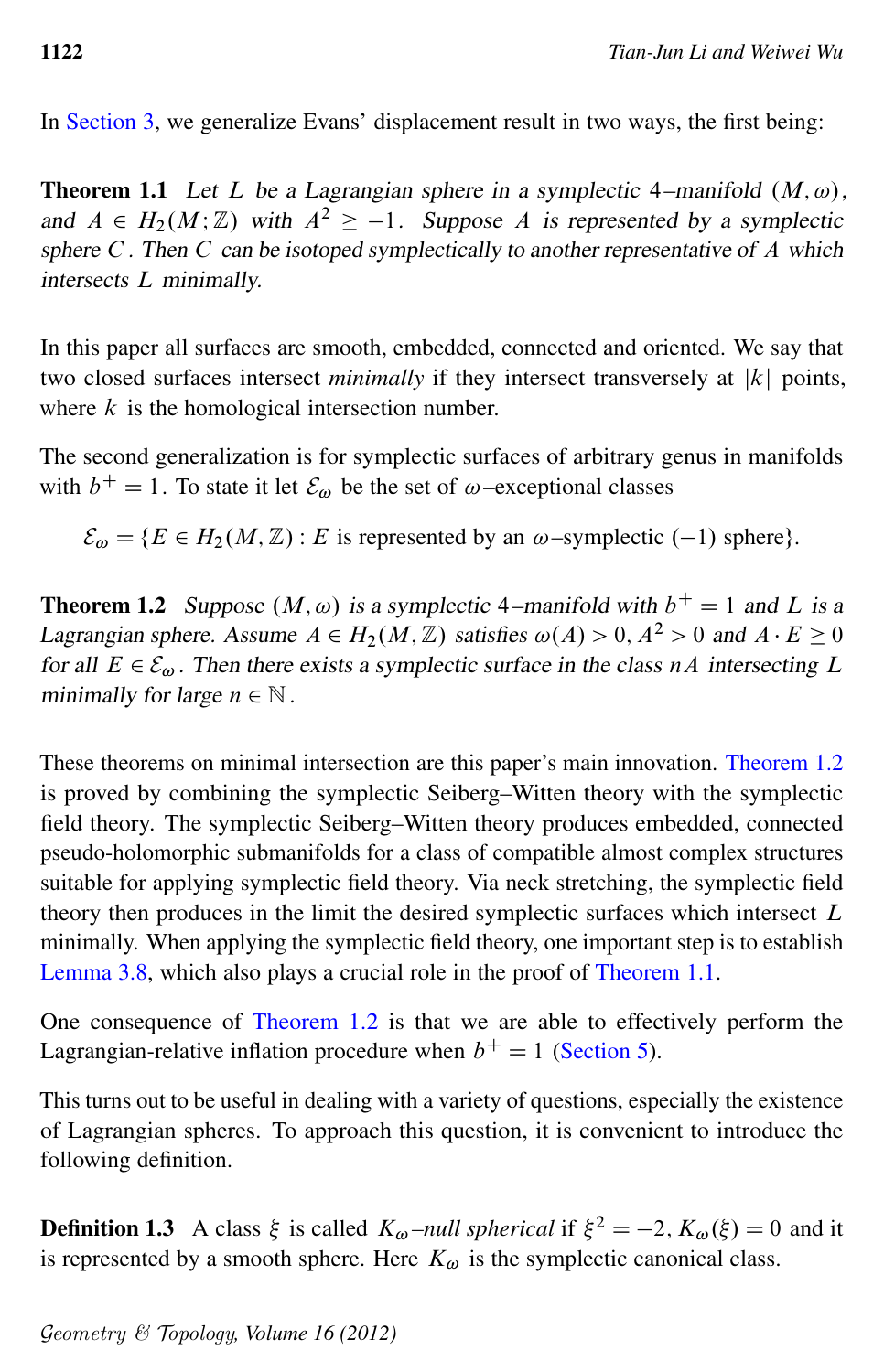We classify K–null spherical classes in any  $(M, \omega)$  with  $\kappa = -\infty$ . Recall that  $\kappa(M, \omega)$  is the *Kodaira dimension* of  $(M, \omega)$  (see for example Li [\[33\]](#page-47-0)). The Kodaira dimension  $\kappa$  takes values in the set  $\{-\infty, 0, 1, 2\}$ , and  $\kappa(M, \omega) = -\infty$  exactly when  $(M, \omega)$  is symplectic rational or ruled. The classification of  $K_{\omega}$  –null spherical classes, together with the Lagrangian-relative inflation, enables us to further show that the obvious necessary condition for the existence of a Lagrangian sphere in  $(M, \omega)$  is also sufficient.

<span id="page-2-1"></span>**Theorem 1.4** Let  $(M, \omega)$  be a symplectic 4–manifold with  $\kappa = -\infty$ . The class  $\xi \in H_2(M;\mathbb{Z})$  is represented by a Lagrangian sphere if and only if  $\xi$  is  $K_{\omega}$  –null spherical and  $\omega(\xi) = 0$ .

On the other hand, as in [\[13\]](#page-46-1), [Theorem 1.1](#page-1-1) is useful in establishing uniqueness results for *rational manifolds*. A rational manifold is  $\mathbb{C}P^2 \# k \overline{\mathbb{C}P}^2$  or  $S^2 \times S^2$ . When M is a rational manifold,  $(M, \omega)$  is called a *symplectic rational manifold*. A symplectic rational manifold  $(M, \omega)$  which is monotone, ie  $[\omega] = K_{\omega}$ , is also called a *symplectic Del Pezzo surface*.

<span id="page-2-0"></span>**Theorem 1.5** Let  $(M, \omega)$  be a symplectic rational manifold with Euler number  $\chi \le 7$ , and  $\xi$  a  $K_{\omega}$  –null spherical class with  $\omega(\xi) = 0$ . If  $\xi$  is not characteristic when  $\chi = 6$ , then Lagrangian spheres in  $\xi$  are unique up to Hamiltonian isotopy.

Hind [\[22\]](#page-46-0) proved this in the case of  $S^2 \times S^2$  and Evans [\[13\]](#page-46-1) for symplectic Del Pezzo surfaces with Euler number up to 7. Notice that this is equivalent to the transitivity of the Hamiltonian group action on the space of homologous Lagrangian spheres. The proof of [Theorem 1.5](#page-2-0) will be presented in [Section 6.](#page-37-0) Recall that a class  $\xi$  is called *characteristic* if  $\xi \cdot u = u \cdot u$  modulo 2 for any  $u \in H_2(M, \mathbb{Z})$ . We believe that uniqueness still holds when  $\chi = 6$  and  $\xi$  is characteristic. However, the condition  $\chi \leq 7$  in [Theorem 1.5](#page-2-0) is necessary, as demonstrated by Seidel's twisted Lagrangian spheres in symplectic Del Pezzo surfaces with  $\chi \geq 8$  [\[47\]](#page-48-1).

<span id="page-2-2"></span>Further, we prove:

**Theorem 1.6** Let  $(M, \omega)$  be a symplectic rational manifold and  $\xi$  a  $K_{\omega}$ -null spherical class with  $\omega(\xi) = 0$ . If  $\xi$  is not characteristic when  $\chi = 6$ , then Lagrangian spheres in  $\xi$  are unique up to smooth isotopy.

In the monotone case this was again due to Evans  $[14]$ . We expect the extra condition of being noncharacteristic when  $\chi = 6$  will eventually be removed. In fact, we are not aware of examples of homologous but not smoothly isotopic Lagrangian spheres in any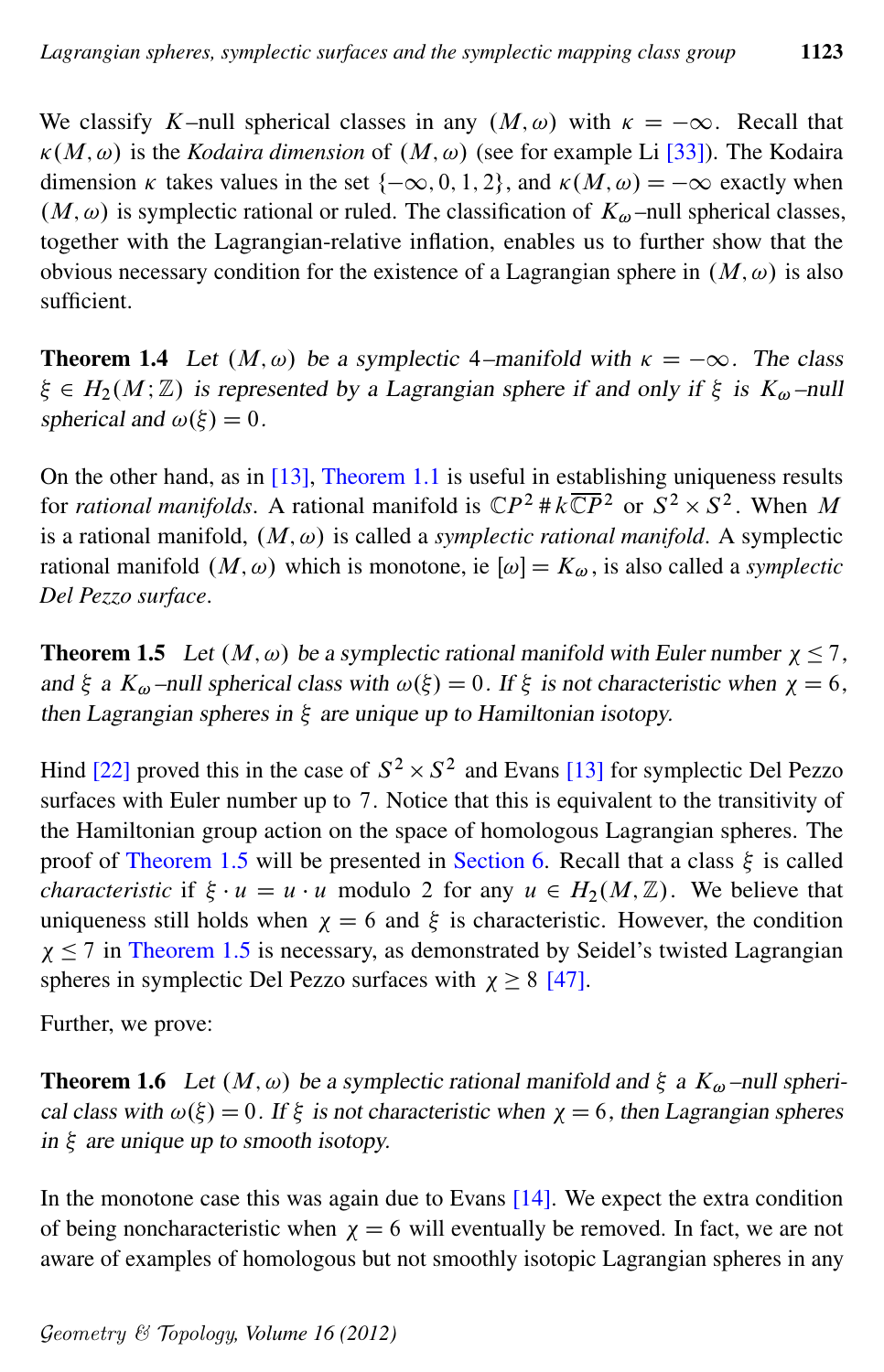symplectic 4–manifolds. For Lagrangian tori, such examples in a primitive homology class were first constructed by Vidussi in [\[53\]](#page-48-2), and null-homologous ones were further constructed by Fintushel and Stern in [\[16\]](#page-46-3).

We also conjecture the following version of uniqueness.

<span id="page-3-1"></span>**Conjecture 1.7** For any two homologous Lagrangian spheres  $L_1$  and  $L_2$  in a symplectic rational manifold  $(M, \omega)$ , there exists  $\phi \in \text{Symp}_h(M, \omega)$  such that  $\phi(L_1) = L_2$ .

In other words, the Torelli part  $\text{Symp}_h(M, \omega)$ , which is the subgroup of  $\text{Symp}(M, \omega)$ acting trivially on homology, should also act transitively on the space of Lagrangian spheres in a fixed homology class. Evans [\[15\]](#page-46-4) calculated explicitly the homotopy type of Symp<sub>h</sub> $(M, \omega)$  when  $(M, \omega)$  is a symplectic Del Pezzo surface with  $\chi \leq 8$  (also known to Pinnsonault). In particular, when  $\chi \le 7$ , it is connected thus agreeing with Ham $(M, \omega)$ . In our upcoming work [\[38\]](#page-47-1) we will extend the connectedness to the nonmonotone case.

It turns out that we are able to calculate the non-Torelli part of the symplectic mapping class group from [Theorem 1.4.](#page-2-1) Recall that each Lagrangian sphere L gives rise to a symplectomorphism, well defined up to isotopy (see [\[47\]](#page-48-1) and [Section 2.1.1\)](#page-4-0), which is denoted by  $\tau_L$  and called the Lagrangian Dehn twist along L.

<span id="page-3-0"></span>**Theorem 1.8** Let  $(M, \omega)$  be a symplectic 4–manifold with  $\kappa = -\infty$ . Then the homological action of  $Symp(M, \omega)$  is generated by Lagrangian Dehn twists. In other words, for any  $f \in \text{Symp}(M, \omega)$ , there are Lagrangian spheres  $L_i$  such that  $f_* =$  $(\tau_{L_1})_* \circ (\tau_{L_2})_* \circ \cdots \circ (\tau_{L_r})_*$ .

At the homological level, [Theorem 1.8](#page-3-0) could be viewed as a symplectic version of a classical theorem of M Noether, which asserts that a birational automorphism of  $\mathbb{C}P^2$ (also known as a *plane Cremona map*) can be decomposed into a series of *ordinary quadratic transformations* (see Alberich-Carramiñana [\[2\]](#page-45-0) for a complete account).

After the paper was completed, we received a manuscript by V V Shevchishin [\[49\]](#page-48-3), where he also proved Theorems [1.4](#page-2-1) and [1.8](#page-3-0) (see  $[49,$  Theorem  $4'$ (ii)]) using a completely different approach via genus 0 Lefschetz fibrations. Further, the Coxeter system for the group  $\Gamma_W(\omega^*)$ , which encodes the homological action of the symplectomorphism group, is explicitly presented in Theorem 4'(ii).

Acknowledgements The authors would like to thank Richard Hind for his interest in our work and innumerable inspiring comments, as well as pointing out an error in an earlier draft. We would also like to thank Robert Gompf, Jonathan Evans, Chris Wendl, Ke Zhu, Weiyi Zhang and Chung-I Ho for helpful conversations. We also thank Liz Storm for an exceptional editorial job. The authors are supported by FRG 0244663.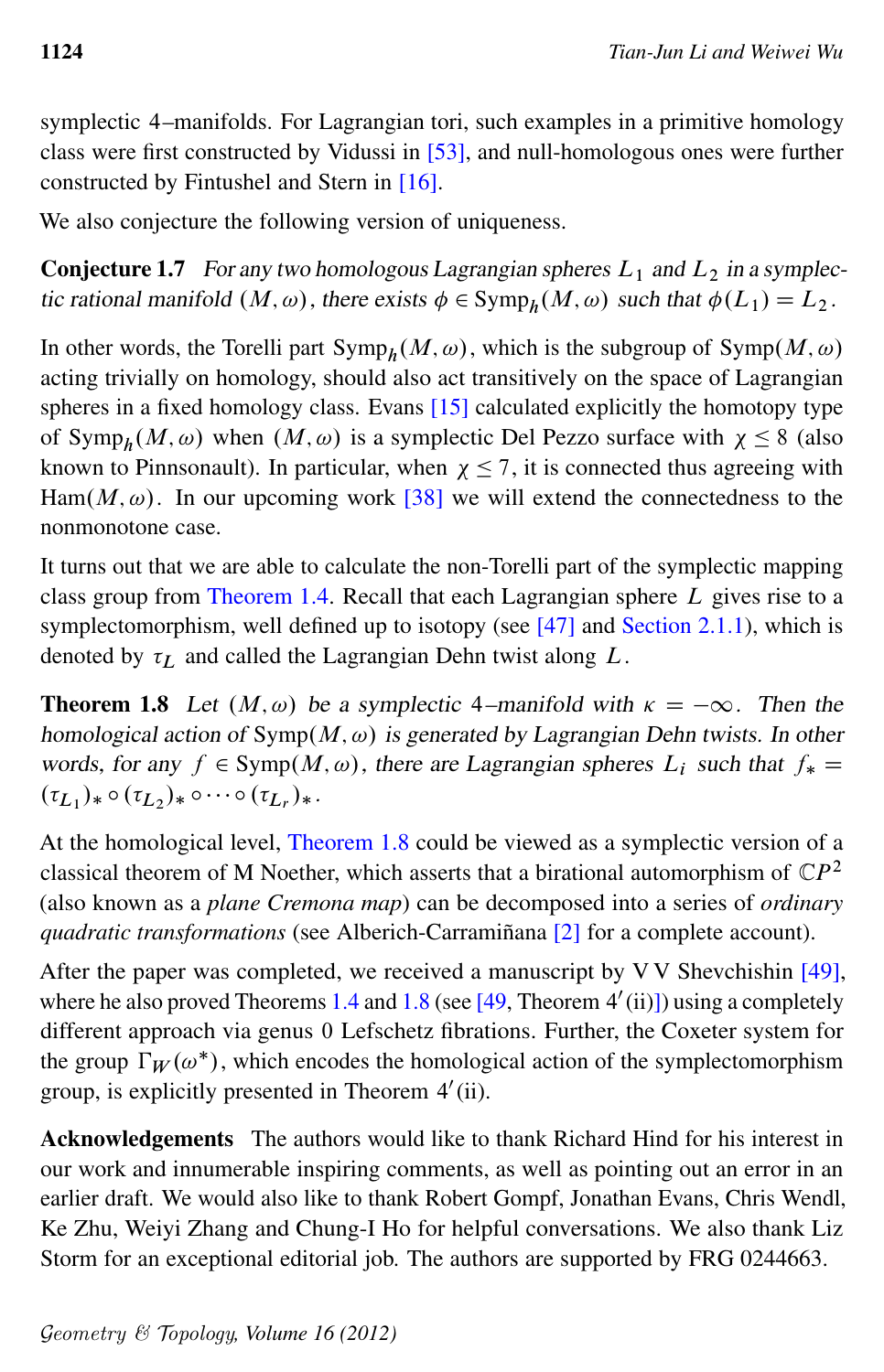# 2 SFT of Lagrangian  $S^2$

# 2.1 Geometry of  $T^*S^2$

<span id="page-4-1"></span>We first recall some standard facts of  $T^*S^2$ . Consider the embedding of the unit sphere in  $\mathbb{R}^3$ , which induces a symplectic embedding of  $T^*S^2$  into  $T^*\mathbb{R}^3 = \mathbb{R}^3 \times \mathbb{R}^3$ . In terms of the coordinates  $(u, v) \in \mathbb{R}^3 \times \mathbb{R}^3$ ,  $T^*S^2$  is thus given by equations [\[47;](#page-48-1) [13\]](#page-46-1)

(2-1) 
$$
\{(u,v) \in \mathbb{R}^3 \times \mathbb{R}^3 : |u| = 1, u \cdot v = 0)\},\
$$

and the symplectic form is the restriction of  $\omega_{\text{can}} = d\lambda_{\text{can}} = \sum dv_j du_j$  on  $\mathbb{R}^6$ , where the Liouville form  $\lambda_{\text{can}} = \sum v_j du_j$  is also well-defined. [\(2-1\)](#page-4-1) provides a Lagrangian splitting of the tangent bundle of  $T^*S^2$  into the horizontal u–direction and the vertical v–direction.

Here is another useful model. Consider the affine quadric  $Q = \{z_1^2 + z_2^2 + z_3^2 = 1\} \subset \mathbb{C}^3$ . In terms of  $u = \text{Re } z \in \mathbb{R}^3$  and  $v = \text{Im } z \in \mathbb{R}^3$ , Q is described by  $|u|^2 - |v|^2 = 1$ ,  $u \cdot v = 0$ . Therefore  $(u, v) \rightarrow (-u/|u|, v|u|)$  is a diffeomorphism from Q to  $T^*S^2$ . Moreover, if we restrict  $\omega_{\text{can}}$  on  $\mathbb{R}^6$  to  $Q$ , the diffeomorphism is in fact a symplectomorphism.

<span id="page-4-0"></span>**2.1.1 Symplectomorphisms of**  $T^*S^2$  The symplectomorphism group of  $T^*S^2$ contains some compact subgroups. For each  $l > 0$ , denote by  $T_l^*$  $l<sup>*</sup> S<sup>2</sup>$  the open disk bundle with  $|v| < l$ , and  $H_l$  the sphere bundle of length l. The isometry group SO(3) of  $S^2$  acts on  $(T^*S^2, \omega_{\text{can}})$  as symplectomorphisms preserving each  $H_l$ .

The Hamiltonian function  $Z(u, v) = \frac{1}{2} |v|^2$  generates a circle action on  $T^*S^2$ , agreeing with the cogeodesic flow. If we apply the symplectic cut operation in Lerman [\[30\]](#page-47-2) to  $\overline{T_I^*}$  $\frac{1}{l}$  S<sup>2</sup> along H<sub>l</sub>, we obtain  $S^2 \times S^2$  with a monotone symplectic form (see for example Audin [\[3\]](#page-45-1)). In other words,  $T_1^*$  $1^*S^2$  embeds into a monotone  $S^2 \times S^2$  as the complement of the diagonal  $\Delta$ .

The mapping class group of the compactly supported symplectomorphism group of  $(T^*S^2, \omega_{\text{can}})$  is nontrivial. In fact, it is the infinite cyclic group generated by a model Dehn twist of the zero section; see Seidel [\[46\]](#page-48-4).

To define the model Dehn twist, consider the Hamiltonian function  $T(u, v) = |v|$  on  $T^*S^2 \setminus \{$ zero section $\}$ , whose Hamiltonian vector field is the unit field  $(v/|v|, 0)$ . The induced circle action is

$$
\sigma_t(u, v) = (\cos(t)u + \sin(t)(v/|v|), \cos(t)v - \sin(t)|v|u).
$$

Notice that  $\sigma_{\pi}$  is the antipodal map  $A(u, v) = (-u, -v)$ , which extends smoothly over the zero section. Now choose a function  $\rho: \mathbb{R} \to \mathbb{R}$  satisfying  $\rho(t) = 0$  for  $t \gg 0$  and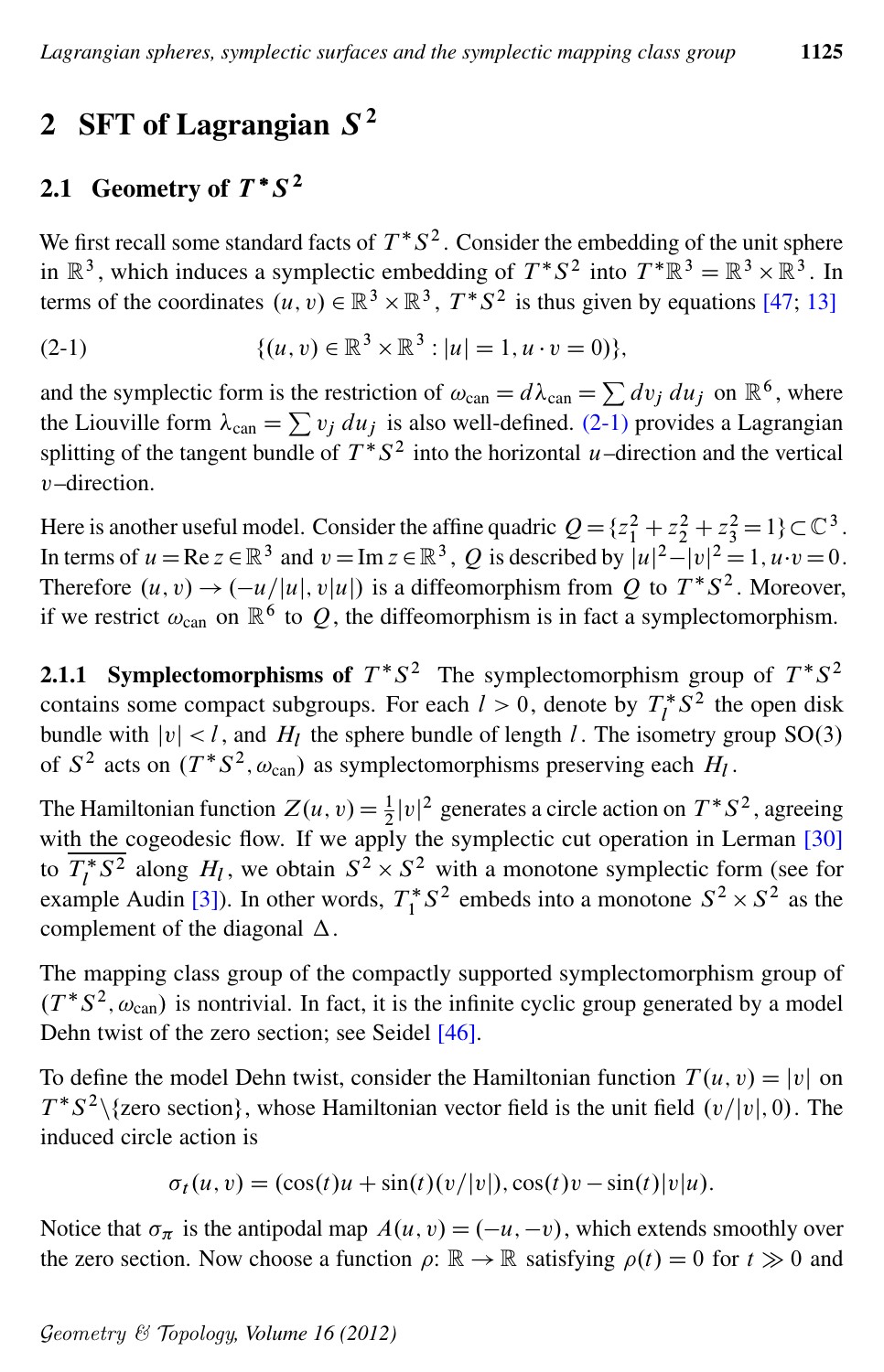$\rho(-t) = \rho(t) - t$ . The Hamiltonian flow of  $\rho(T)$  is  $\sigma_{t\rho'(|v|)}(u, v)$ . Since  $\rho'(0) = 1/2$ , the time  $2\pi$  map extends smoothly over the zero section as the antipodal map. The resulting compactly supported symplectomorphism  $\tau(u, v)$  of  $T^*S^2$  is called a model Dehn twist.

There is a smooth isotopy with compact support from  $\tau^2$  to the identity, but no such symplectic isotopies exist.

2.1.2 Contact geometry of sphere bundles The length l sphere bundle  $H_l =$  $\{|v| = l\}$  is a contact manifold with contact form  $\lambda_{can}$ . At the point  $(u, v)$  the contact plane distribution  $\xi = \ker \lambda_{\text{can}}$  is spanned by  $(u \times v, 0)$  and  $(0, u \times v)$ .

The Reeb vector field at  $(u, v)$  is the vector field  $(v, 0)$ . Thus there are two dimensional simple Reeb orbits, all with the same period, and they foliate  $H_l$ . This is a special case of a Reeb flow of Morse–Bott type. In particular, the Reeb flow agrees with the cogeodesic flow of  $S^2$  with round metric.

The vector fields  $(u \times v, 0)$  and  $(0, u \times v)$  provide a global trivialization  $\Phi$  of  $\xi$ . With respect to  $\Phi$ , the action of the Reeb flow on  $\xi$  along any Reeb orbit in  $H_l$  is considered as a path of matrices in  $sp(2, \mathbb{R})$ , whose Maslov index is defined to be the Conley–Zehnder index of the orbit [\[12\]](#page-46-5) (see also Salamon and Zehnder [\[45\]](#page-48-5)). From the calculation in [\[22\]](#page-46-0) (see also [\[13\]](#page-46-1)), simple Reeb orbits have Conley–Zehnder index 2.

The manifold  $H_l$  is in fact a contact-type hypersurface in  $T_{l-1}^*$  $l^*_{\mathcal{I}+\epsilon} S^2$ , where the Liouville vector field is  $(0, v)$ . In particular,  $\overline{T_i^*}$  $\overline{l}^*S^2 = { |v| \le l }$  is a Liouville domain with convex boundary  $H_l$ .

2.1.3 Cylindrical coordinates To apply SFT, we need to change to cylindrical coordinates. Consider a diffeomorphism  $\Psi: T^*S^2 \to T^*S^2$ ,  $(u, v) \to (u, \psi(|v|)v/|v|)$ , where  $\psi: [0, \infty) \to [0, \infty)$  is a smooth increasing function such that  $\psi(s) = s$  for s small, and  $\psi(s) = e^s$  for  $s > r$ .  $\Psi$  is the identity near the zero section, and  $(T^*S^2, \Psi^* \omega_{\text{can}})$  is a symplectic manifold with one positive cylindrical end. Let  $\omega = \Psi^* \omega_{\text{can}}$ .

Then  $(T_I^*)$  $\int_l^* S^2$ ,  $\omega$ ) is still a Liouville domain, with the Liouville field given by the unit field  $\eta = (0, v/|v|)$  for  $|v| > r$ . Moreover,  $(T^*S^2, \omega)$  is the (cylindrical) symplectic completion of  $(T_t^*)$  $i^*S^2, \omega$ .

On  $H_l$ , the contact form is  $\lambda_l = (\psi(l)/l)\lambda$ , and the Reeb vector field at  $(u, v)$  is  $R_l = (l/\psi(l)v, 0).$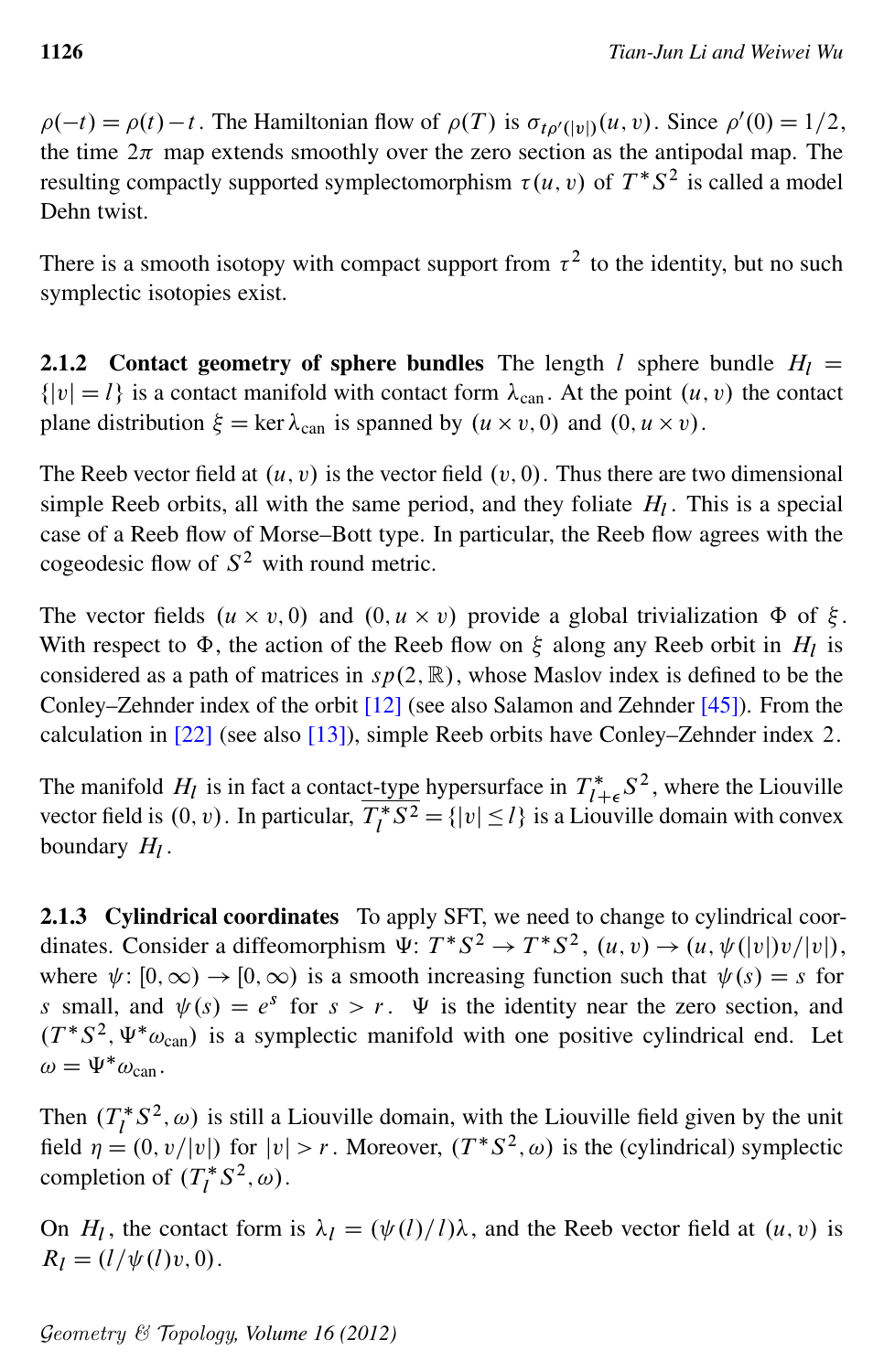## <span id="page-6-0"></span>2.2 Lagrangian  $S^2$  and good almost complex structures

Let  $L \subset (M, \omega)$  be a Lagrangian two sphere. From the Weinstein neighborhood theorem, the Lagrangian sphere  $L$  has a neighborhood  $U$  symplectomorphic to  $(T_{2r}^*S^2, \omega_{\text{can}})$  for some small  $r > 0$ . Denote the symplectomorphism by  $\Xi$ . Let  $U_l = \Xi^{-1}(\overline{T_l^*})$  $\overline{U_l^*S^2}$ ) for  $l < 2r$ , and  $W_l = M \setminus U_l$  be the complement of  $U_l$ .

In particular,  $H = \partial U_l$  is a contact-type hypersurface with contact form  $\lambda = \Xi_*^{-1} \lambda_l$ .

**2.2.1**  $J_t^0$  on  $T^*S^2$  Following [\[22\]](#page-46-0), we make a specific choice of  $\omega$ -compatible almost complex structure  $J^0$  on  $T^*S^2$  as follows: near the zero section,  $J^0(X,0)$  =  $(0, X)$ ; and for  $|v| > r$ ,

$$
J^{0}|_{(u,v)}(v,0) = (0, (\psi(l)/l)v), \quad J^{0}|_{(u,v)}(u \times v, 0) = (0, u \times v).
$$

The structure  $J^0$  is SO(3)-invariant, and  $J^0$  is adjusted in the sense that, for  $|v| > r$ , it is  $\frac{\partial}{\partial s}$ -invariant, sending the Liouville field to the Reeb field.

Choose  $l \in (r, 2r)$ . When restricted to the Liouville domain  $\overline{(T_l^*)}$  $\frac{J^*S^2}{l}, \omega), \; J^0|\overline{T^*_lS^2}$ is adjusted in the collar neighborhood  $r < |v| \leq l$ , and its cylindrical completion is canonically identified with  $(T^*S^2, J^0)$ .

We need to further consider a deformation  $J_t^0$  of  $J^0$ . Let  $V_t = [-t - \epsilon, t + \epsilon]$  and  $\beta_t$ :  $V_t \rightarrow [-\epsilon, \epsilon]$  be a strictly increasing function with  $\beta_t(s) = s+t$  on  $[-t-\epsilon, -t-\epsilon/2]$ and  $\beta_t(s) = s - t$  on  $[t + \epsilon/2, t + \epsilon]$ . Define a smooth embedding  $f_t: V_t \times H_l \to T^*S^2$ by

$$
f_t(s,m) = (\beta_t(s) + l, m).
$$

Let  $\bar{J}_t$  be the  $\frac{\partial}{\partial s}$ -invariant almost complex structure on  $V_t \times H_l$  such that  $\bar{J}_t(\frac{\partial}{\partial s})$  $\frac{\partial}{\partial s}$ ) = R<sub>l</sub> and  $\dot{\bar{J}}_t|_{\xi} = J^{\delta}$  Glue the almost complex manifold  $(T^*S^2 \setminus f_t(V_t \times H_t), J^0)$  to  $(V_t \times H_l, \bar{J}_t)$  via  $f_t$  to obtain the family of almost complex structures  $J_t^0$  on  $T^*S^2$ .

Notice that each  $J_t^0$  agrees with  $J^0$  away from the collar  $l - \epsilon < |v| < l + \epsilon$ . And on this collar, it agrees with  $J^0$  on  $\xi$ , while

$$
J_t^0|_{(u,v)}(v,0) = \bigg(0, \frac{d\beta_t^{-1}}{ds}|_{s=|v|-l}\frac{\psi(l)}{l}v\bigg).
$$

On the other hand, via  $f_t$ ,  $J_t^0$  restricted to  $\overline{T_t^*}$  $\sqrt{\frac{s}{l}}$  is the same as  $J^0$  on  $\overline{T_{l+1}^*}$  $\int_{l+t}^{*} S^2$ . In particular,  $J_{\infty}^0$  can be viewed an almost complex structure on  $T^*S^2$ , which is in fact equal to  $J^0$ .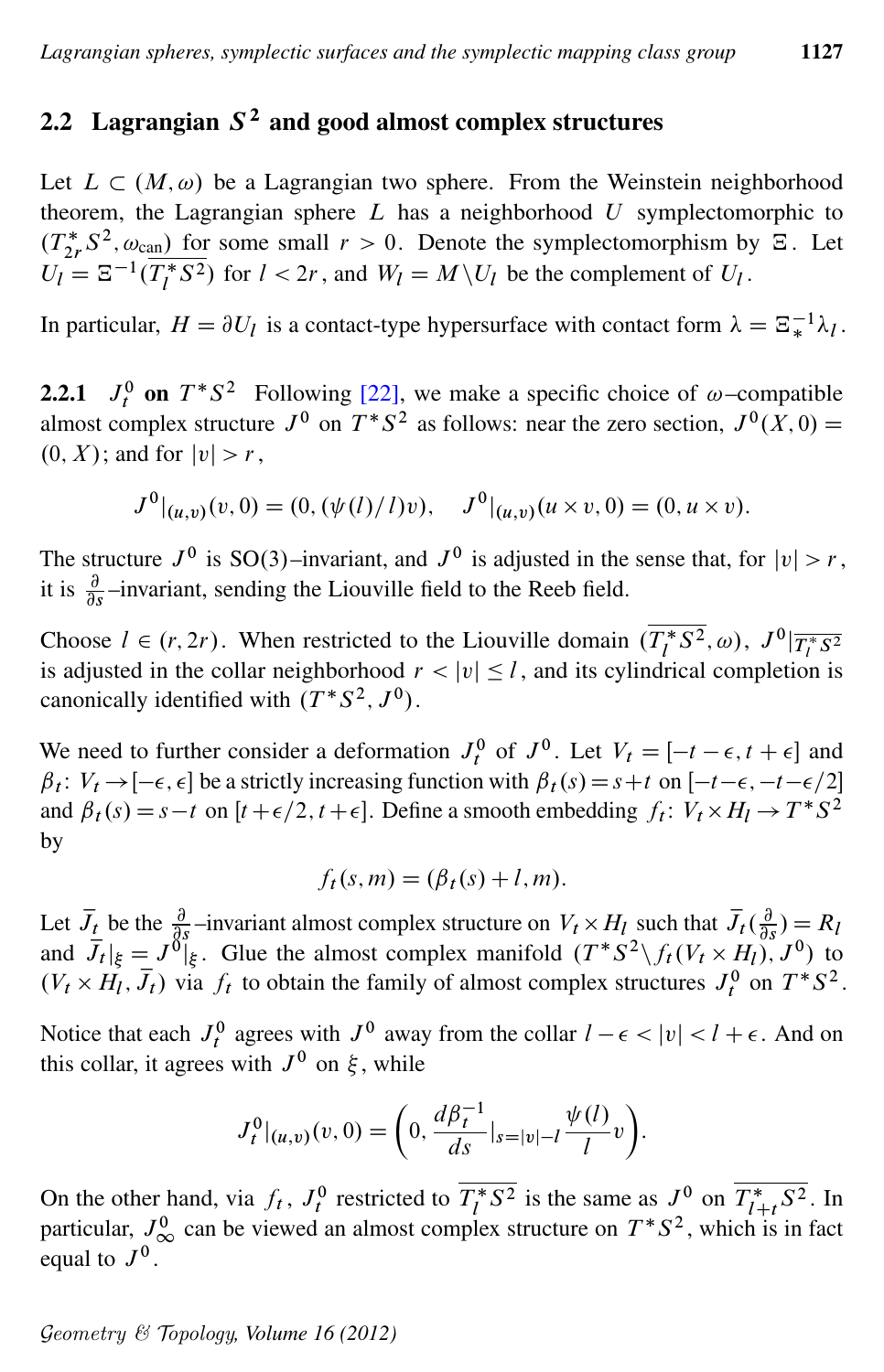<span id="page-7-0"></span>2.2.2 Neck-stretching on  $M$  We say that an almost complex structure  $J$  on  $M$  is *adjusted* to  $H = \partial U_l$  with respect to the Liouville vector field  $\mathbb{E}_*^{-1}(\eta)$ , if in a tubular neighborhood of H, J is invariant under the flow  $\Xi_*^{-1}(\eta)$ ,  $J(\Xi_*^{-1}(\eta))$  is the Reeb vector field on H, and J preserves the contact plane field  $\zeta$  defined by the contact structure  $i_n \omega$ .

Following [\[14\]](#page-46-2) consider the following Fréchet manifold of adjusted almost complex structures:

(2-2) 
$$
\overline{\mathcal{J}} = \{J \in \mathcal{J}_{\omega} : J = \Xi_*^{-1} J^0 \text{ on } U\}.
$$

Given  $J \in \overline{\mathcal{J}}$ , define

$$
J_t = J \text{ on } X \backslash U, \quad J_t = \Xi_*^{-1} J_t^0 \text{ on } U.
$$

Notice that  $J_t$  is in fact the *neck-stretching* of the adjusted  $J$  along  $\partial U_l$  with respect to  $\Xi_*^{-1}(\eta)$ . Fix a sequence  $\{t_i \in \mathbb{R} : t_i \to +\infty\}$ , we further define a sequence of Fréchet manifolds of adjusted almost complex structures:

$$
\overline{\mathcal{J}}(i) = \{ J \in \mathcal{J}_{\omega} : J = \Xi_*^{-1} J_{t_i}^0 \text{ in } U \}.
$$

From the explicit description of  $J_{t_i}$  in 2.2.1, we can reverse the neck-stretching, thus there is a diffeomorphism  $P_i: \overline{\mathcal{J}}(i) \rightarrow \overline{\mathcal{J}}$ .

When  $i \to \infty$  the neck-stretching process results in an almost complex structure  $J_{\infty}$ on the union of symplectic completions  $\overline{W}$  and  $\overline{U}$  of W and  $U_r$ .  $\overline{W}$  and  $\overline{U}$  are two open symplectic manifolds with cylindrical ends, with  $(\overline{U}, J^{\infty})$  being  $(T^*S^2, J^0)$ . The structure  $J_{\infty}$  on the cylindrical end of  $\overline{W}$  can be described explicitly: one simply extends  $\eta$  in the obvious way, and endows an  $\eta$ -adjusted almost complex structure which still restricts to  $J$  on  $\zeta$  as above.

To describe the limits of pseudo-holomorphic curves under the deformation  $J_t$ , we need another open symplectic manifold. Let SH be the symplectization of the contact manifold H. We endow  $SH$  again the  $\eta$ -adjusted almost complex structure as on the cylindrical ends of  $\overline{W}$  and  $\overline{U}$ , and also denote it by  $J_{\infty}$ .

## 2.3 Finite energy holomorphic curves

Suppose S is a closed Riemann surface and  $\Gamma \subset S$  an ordered finite set of punctures.

Let  $(Z, \omega)$  be any of the three symplectic 4–manifolds  $\overline{W}$ ,  $\overline{U}$ , or SH, each equipped with the adjusted almost complex structure  $J_{\infty}$ . Denote  $E^+(E^-)$  to be the positive (negative) end, which is allowed to be empty.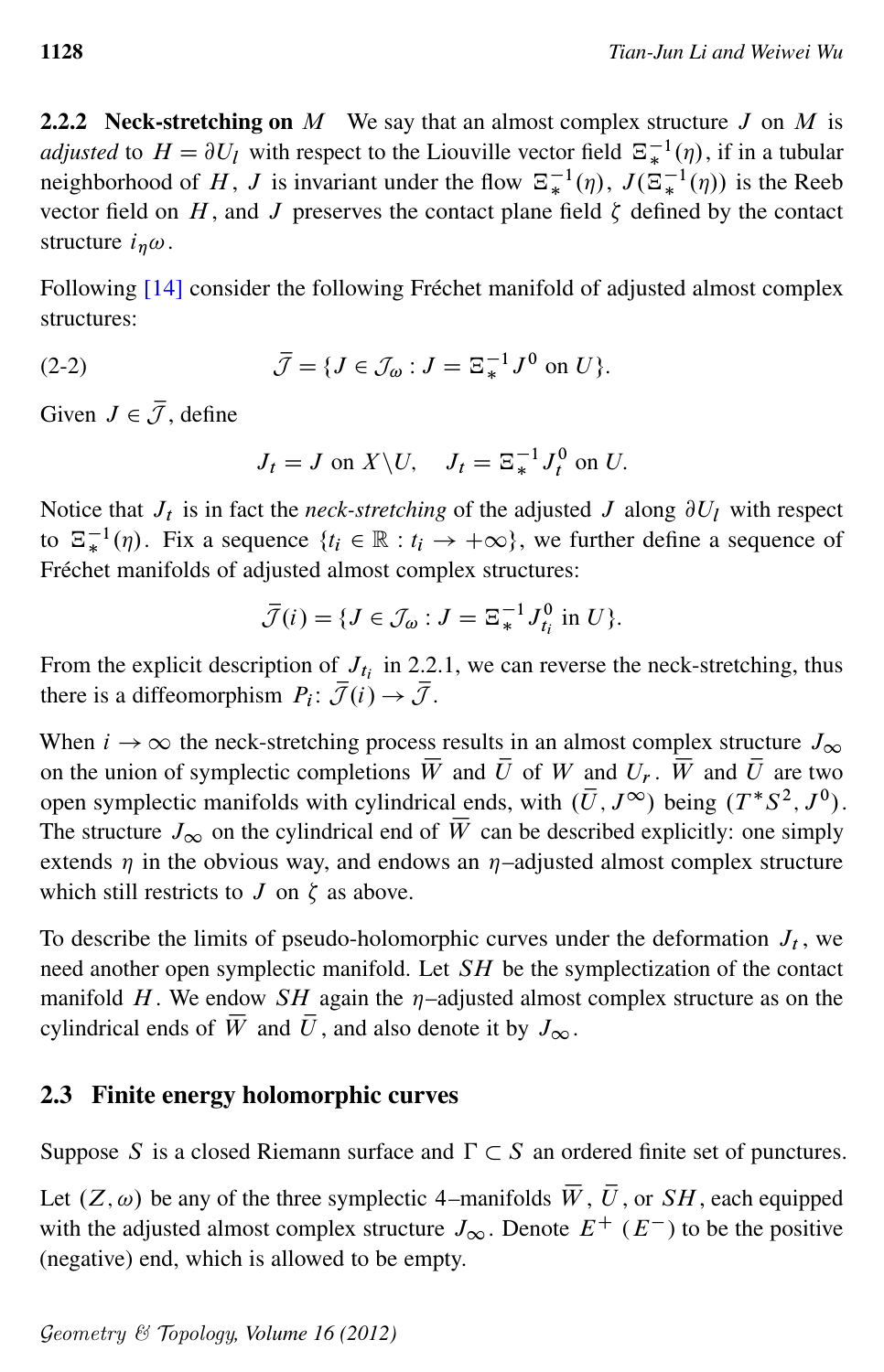Notice that, since  $J^0_{\infty}(\frac{\partial}{\partial \theta})$  $\frac{\partial}{\partial s}$ ) =  $R_l$ , and  $\zeta$  is  $J^0_{\infty}$ -invariant, the real trivialization  $\Phi$ of  $\zeta$  on  $H_1$  canonically induces a complex trivialization of the complex rank 2 bundle  $(TZ, J_{\infty})$  along  $E^{\pm}$ , which we still denote by  $\Phi$ .

Suppose  $u: S\Gamma \rightarrow Z$  is a proper map. We call u simple if it does not factor through a multiple cover.

Let  $u^{\pm}$  be the restriction to  $u^{-1}(E^{\pm})$ . Then  $u^{\pm}$  has the form  $(a_{\pm}, v_{\pm})$  in coordinates  $\mathbb{R}_{\pm} \times H$ . Consider the set C of functions  $\phi_{\pm} : \mathbb{R}_{\pm} \to \mathbb{R}$  with integral 1.

The  $\lambda$ -energy of a map u:  $S \backslash \Gamma \rightarrow Z$  is defined by

$$
E_{\lambda}(u) = \sup_{\phi_{\pm} \in \mathcal{C}} \left( \int_{u^{-1}(E^+)} (\phi_+ \circ a_+) \, da_+ \wedge v_+^* \lambda + \int_{u^{-1}(E^-)} (\phi_- \circ a_-) \, da_- \wedge v_-^* \lambda \right).
$$

The energy of  $u$  is then given by

<span id="page-8-0"></span>
$$
E(u) = \int_{u^{-1}(Z \setminus (E^+ \cup E^-))} u^* \omega + E_{\lambda}(u),
$$

and u is called a finite energy map if  $E(u) < \infty$ . Since we are in the Morse–Bott situation, ie the Reeb flow on  $E^{\pm}$  is Morse–Bott, finite energy  $J_{\infty}$ –holomorphic curves are asymptotic to periodic orbits in  $E^{\pm}$ ; see Bourgeois [\[9\]](#page-45-2).

Suppose S has genus g, and u has  $s^+$  positive punctures converging to  $\gamma_k^+$  $k^+, 1 \leq k \leq s^+,$  $s^{-}$  negative punctures converging to  $v_k^{-}$  $k \leq k \leq s^{-}$ . Two such maps u and u' are called equivalent if there is a biholomorphism h:  $(S, \Gamma) \rightarrow (S', \Gamma')$  such that  $u = u' \circ h$ .

Each  $u$  is associated with a CR operator, and  $u$  is called (SFT) regular if the operator is surjective [\[13\]](#page-46-1). Denote the index of this operator by index $(u)$ . To state the index formula, suppose  $n_i^+ = \text{cov}(\gamma_i^+)$  and  $n_j^- = \text{cov}(\gamma_j^-)$ , where  $\text{cov}(\gamma)$  denotes the multiplicity of  $\gamma$  over a simple Reeb orbit. Since each Reeb orbit is in a 2 dimensional manifold and has CZ index 2, following the computation on  $[22; 9]$  $[22; 9]$  $[22; 9]$ , we have

(2-3) index(u) = -(2-2g) + 2(s<sup>+</sup> + s<sup>-</sup>) + 2c<sub>1</sub><sup>Φ</sup>([u]) + 
$$
\sum_{k=1}^{s^{+}}
$$
 2cov( $\gamma_{k}^{+}$ ) -  $\sum_{k=1}^{s^{-}}$  2cov( $\gamma_{k}^{-}$ ).

Here  $c_1^{\Phi}(TZ)$  is the relative first Chern class of  $(TZ, J_{\infty})$  relative to the trivialization  $\Phi$  along the ends, [u] is the relative homology class of u [\[13\]](#page-46-1).

The following is a very special case of a theorem due to Wendl, which states that for certain  $u$ , the SFT regularity is automatic.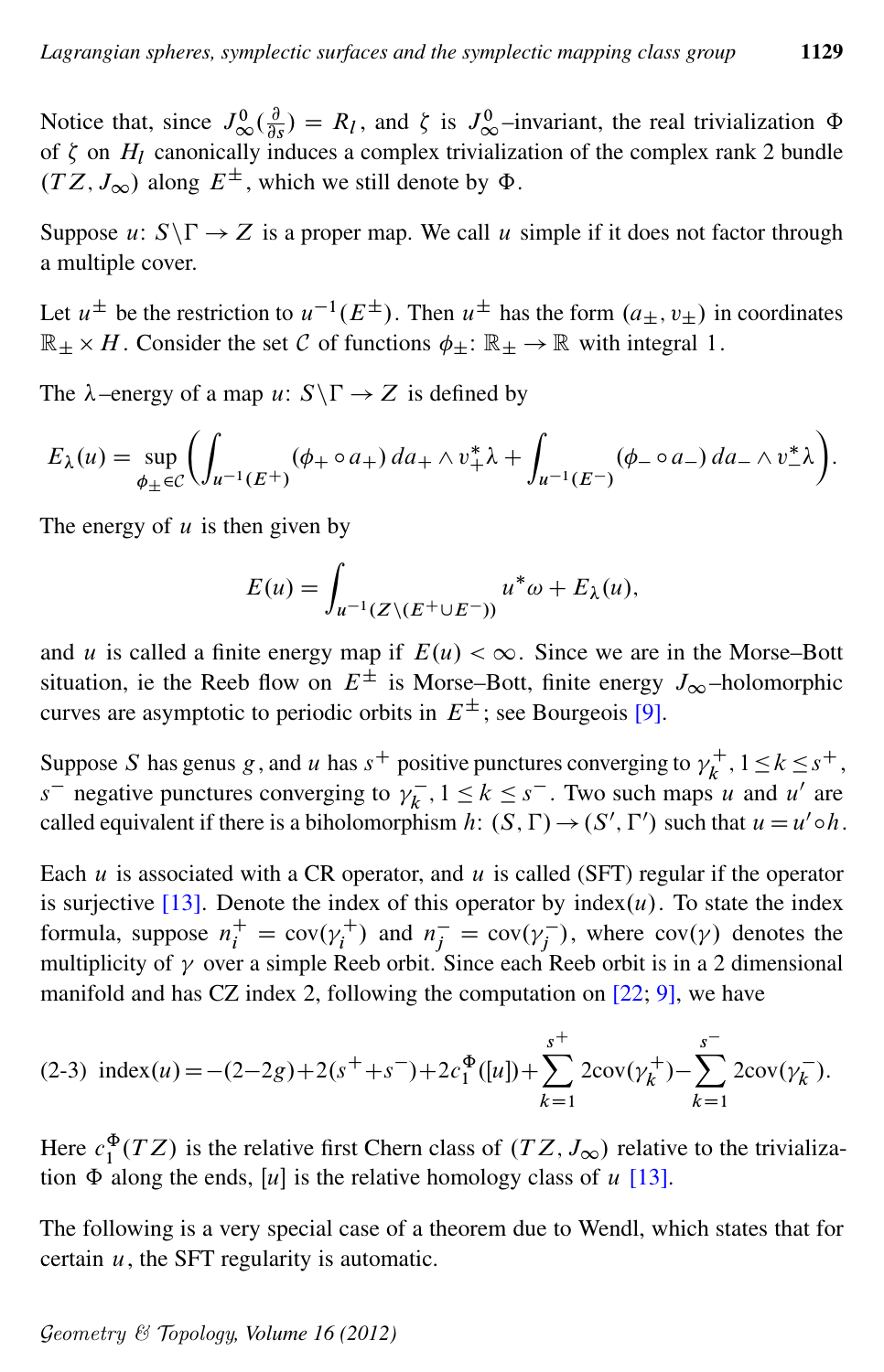<span id="page-9-0"></span>manifold with cylindrical end modelled on contact manifolds foliated by Morse–Bott Reeb orbits, and u:  $(S, \Gamma) \rightarrow W$  is a embedded pseudo-holomorphic curve with punctures. If

(2-4) 
$$
index(u) > 2g + 2|\Gamma| - 2
$$
,

then  $u$  is regular.

<span id="page-9-1"></span>**2.3.1 Regular holomorphic curves in**  $\overline{W}$  We discuss the SFT transversality in  $\overline{W}$ .

Remark 2.2 It is well-known, for example by [\[42,](#page-47-3) Remark 3.2.3] that, to achieve transversality for the moduli space of pseudo-holomorphic curves, it suffices to consider the space of  $\omega$ –compatible almost complex structure which is fixed on an open set, provided that every pseudo-holomorphic curve representing the class passes through its complement.

Recall that a Baire set is the countable intersection of open and dense sets. Since no punctured pseudo-holomorphic curves can lie completely inside  $\overline{U}$ , the arguments to prove [\[13,](#page-46-1) Theorem 5.22] also proves:

<span id="page-9-2"></span>**Proposition 2.3** Using notation in [Section 2.2,](#page-6-0) there exists a Baire set in  $\bar{\mathcal{J}}_W \subset \bar{\mathcal{J}}$ such that for any  $J \in \overline{\mathcal{J}}_W$ ,  $J_\infty$  is SFT regular in the sense that every finite energy simple  $J_{\infty}$ -holomorphic curve u is regular.

We will need variations of other standard transversality results about pseudo-holomorphic curves, where the above observation will be crucial.

2.3.2 Genus 0 curves in  $SH$  with a single simple asymptote In  $SH$  we will encounter curves as in the following lemma.

<span id="page-9-3"></span>**Lemma 2.4** Suppose  $u: C \to SH$  is a  $J_{\infty}$ -holomorphic curve of genus 0 in SH with one positive end asymptotic to a simple Reeb orbit. Then  $u$  is a trivial cylinder.

Proof The proof is contained in [\[13,](#page-46-1) Lemma 7.5] (see also [\[22;](#page-46-0) [10\]](#page-45-3)). We briefly recall the main points. Since each Reeb orbit is nontrivial in  $\pi_1(H)$  and C has genus 0, there has to be at least one negative puncture. On the other hand, since  $E_{\lambda}(u) \ge 0$  and all Reeb orbits have the same period,  $u$  has at most one negative puncture, which has to be simple. Thus  $u$  is a trivial cylinder.  $\Box$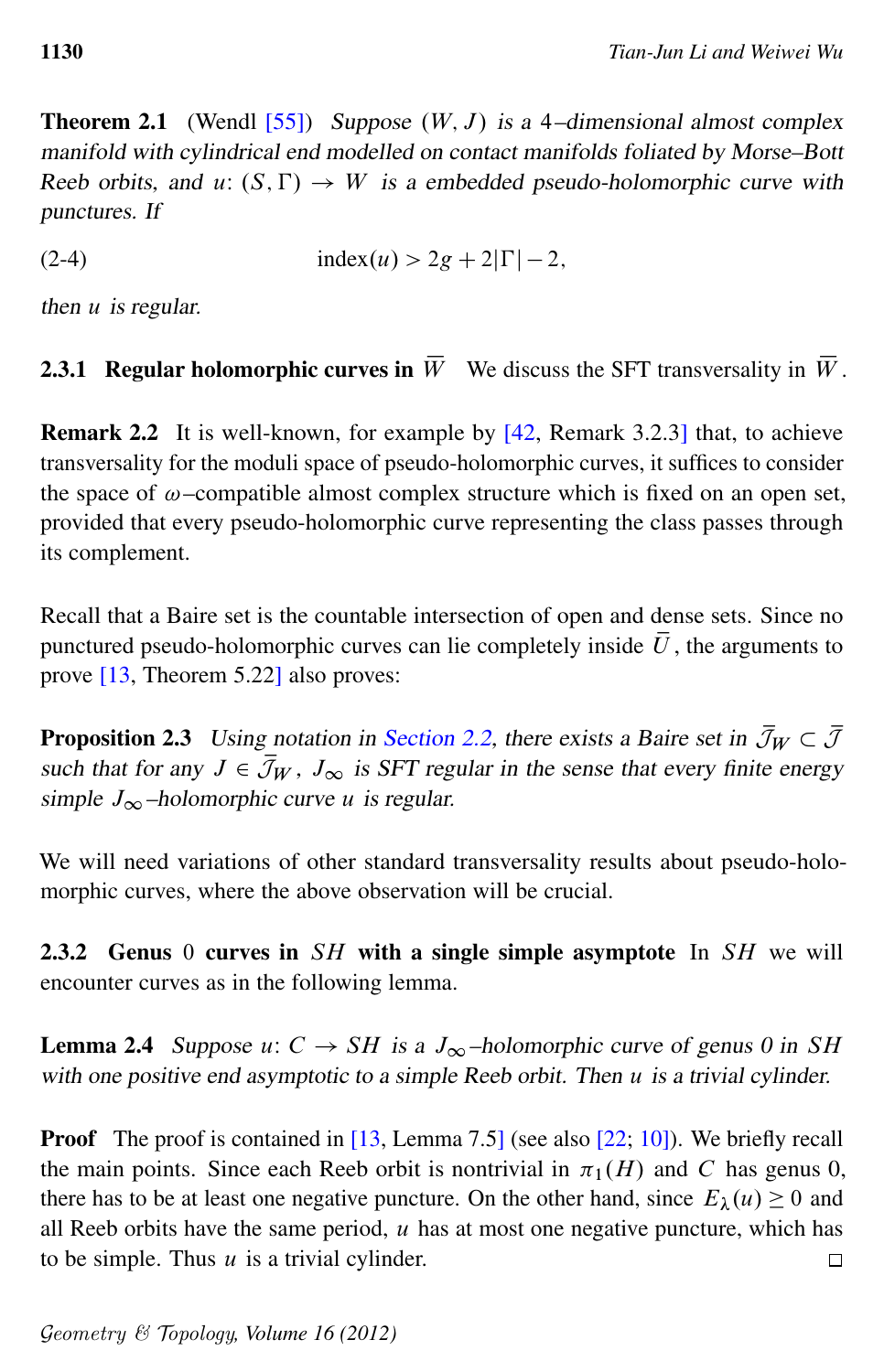**2.3.3**  $J^0$ -Holomorphic planes in  $T^*S^2$  In  $T^*S^2$  we need to consider embedded holomorphic planes with one (positive) end asymptotic to a simple Reeb orbit.

As mentioned, on  $T^*S^2$ ,  $J_{\infty}$  is the same as  $J^0$ . Notice that  $J^0$  interchanges the two summands of the Lagrangian splitting of the tangent bundle of  $T^*S^2$ . Thus  $\det(T T^* S^2, J^0)$  is canonically trivialized since the Lagrangian horizontal two plane bundle is orientable. The expected dimension of the moduli space of embedded  $J^0$  – holomorphic plane  $u$  with one (positive) end asymptotic to a simple Reeb orbit is thus given by

<span id="page-10-0"></span>(2-5) index.u/ D 2 C 2 C 2 D 2:

This follows from the general index formula [\(2-3\),](#page-8-0) and the vanishing of  $c_1^{\Phi}$  for all punctured curves in  $T^*S^2$ .

It is proved in [\[22,](#page-46-0) Lemmas 8–9, Section 4] that if  $\tilde{J}^0$  is close to  $J^0$  and any embedded  $\tilde{J}^0$ -holomorphic planes with one simple puncture is regular, then  $\tilde{J}^0$  enjoys the following properties:

- (1) There are two  $\tilde{J}^0$ -foliations  $\mathcal{F}_{\alpha}$  and  $\mathcal{F}_{\beta}$  in  $T^*S^2$ , such that there is a one-one correspondence from simple Reeb orbits to planes in each foliation.
- (2) Each element in  $\mathcal{F}_{\alpha}$  ( $\mathcal{F}_{\beta}$ , resp.) intersects the zero-section at a single point positively (negatively, resp.).

We will call the planes in  $\mathcal{F}_{\alpha}$  ( $\mathcal{F}_{\beta}$ , resp.)  $\alpha$ -planes ( $\beta$ -planes, resp.).

One consequence of [\(2-5\)](#page-10-0) is that we can appeal to Wendl's [Theorem 2.1](#page-9-0) to conclude that each embedded  $J^0$ -holomorphic planes with one simple puncture is regular. In particular,  $J^0$  also satisfies the above properties. Furthermore, we have:

<span id="page-10-1"></span>**Lemma 2.5** A  $J^0$ -holomorphic plane in  $T^*S^2$  asymptotic to a simple Reeb orbit belongs to either  $\mathcal{F}_{\alpha}$  or  $\mathcal{F}_{\beta}$ . Moreover, an  $\alpha$ –plane and a  $\beta$ –plane intersect transversally if they do not share the same asymptote.

**Proof** The proof is largely similar to [\[22,](#page-46-0) Lemma 8]. One could think of  $T^*S^2$ topologically as a neighborhood of  $\overline{\Delta}$ , the antidiagonal in  $S^2 \times S^2$ . The complement is then a disk bundle over  $\Delta$  the diagonal, of which the boundary of disk fibers coincides with the simple Reeb orbits in  $T^*S^2$ . One can then glue these disks to elements in  $\mathcal{F}_{\alpha}$ and  $\mathcal{F}_{\beta}$ , resulting in two foliations in  $S^2 \times S^2$ , with classes  $[S^2 \times pt]$  and  $[pt \times S^2]$ , respectively. Suppose we have a  $J^0$ -holomorphic plane P in U asymptotic to some simple Reeb orbit  $\gamma$ , which does not belong to either  $\mathcal{F}_{\alpha}$  nor  $\mathcal{F}_{\beta}$ , it must intersect some  $P_{\alpha} \in \mathcal{F}_{\alpha}$  and  $P_{\beta} \in \mathcal{F}_{\beta}$  positively, where  $P_{\alpha}$  and  $P_{\beta}$  have asymptotes  $\gamma_{\alpha}, \gamma_{\beta}$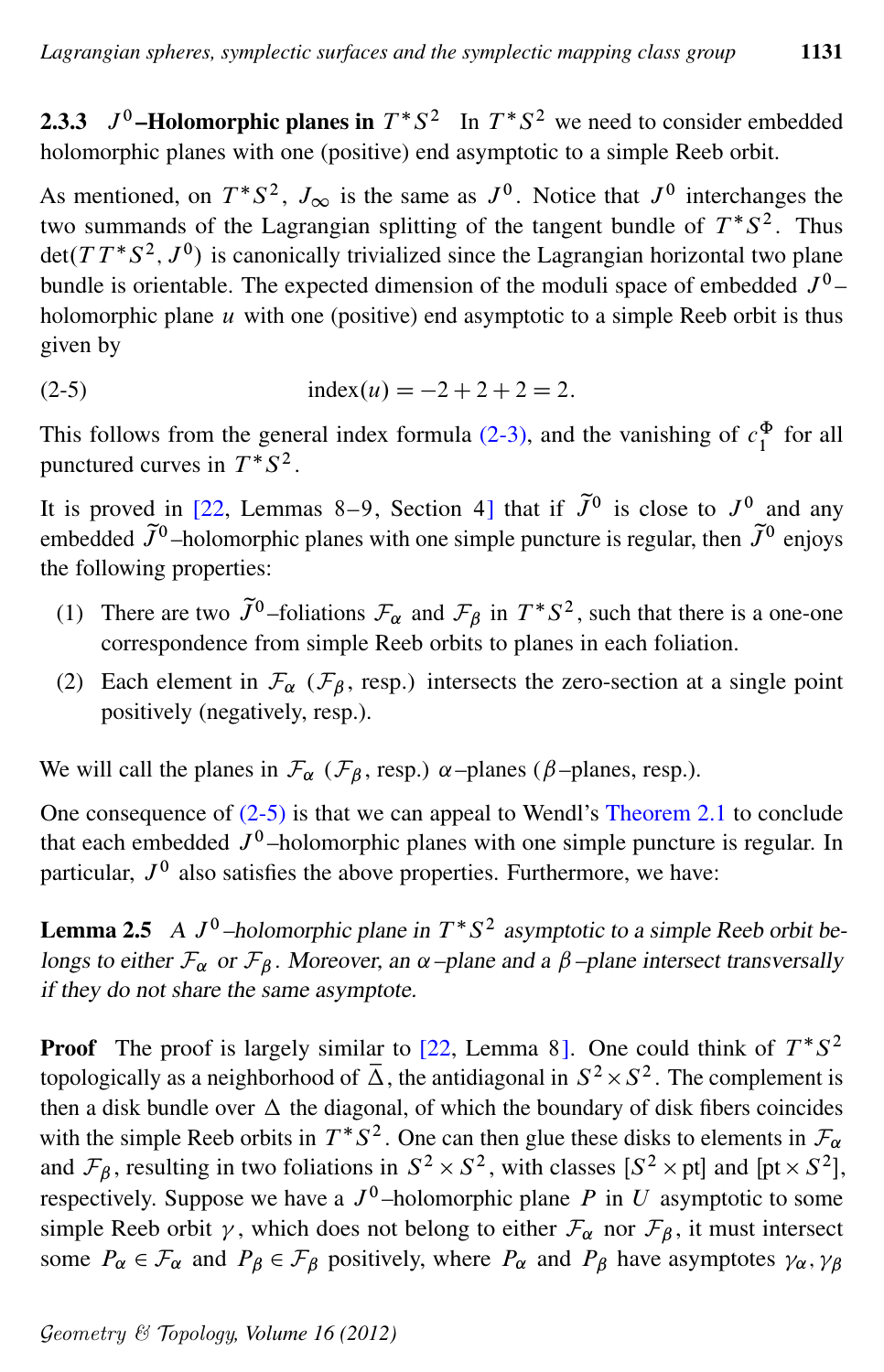which are different from  $\gamma$ . Now P,  $P_{\alpha}$  and  $P_{\beta}$  can all be capped in  $S^2 \times S^2$  by the above procedure, resulting in three spheres intersecting only in  $U$ . By construction, the sphere formed by capping P has positively intersection with both  $[S^2 \times pt]$  and [pt  $\times S^2$ ], but intersects  $\Delta$  at a single point, which leads to a contradiction.

The second assertion can be proved similarly, for if  $\gamma_{\alpha} \neq \gamma_{\beta}$ , the capped sphere does not have intersection in the complement of  $T^*S^2$ , so they must intersect inside  $T^*S^2$ for homological reason.  $\Box$ 

Remark 2.6 If we do not appeal to Wendl's automatic transversality result, instead of  $J^0$ , we could simply use a fixed  $\tilde{J}^0$  satisfying the properties above throughout the paper.

<span id="page-11-0"></span>2.3.4 SFT compactness Following [\[22\]](#page-46-0) we briefly recall the relevant compactness results in the symplectic field theory adapted to our case. For detailed expositions on the subject, we refer the readers to Bourgeois, Eliashberg, Hofer, Wysocki and Zehnder [\[10\]](#page-45-3) and Bourgeois [\[9\]](#page-45-2).

Let  $M_{\infty} = \overline{W} \cup SH \cup \overline{U}$ , and  $J_{\infty}$  be the almost complex structure defined as in [Section 2.2.](#page-6-0) Let  $\Sigma$  be a Riemann surface with nodes. A *level–k holomorphic building* consists of the following data:

- (i) (Level) A labelling of the components of  $\Sigma\{\text{nodes}\}$  by integers  $\{1, \ldots, k\}$ which are the *levels*. Two components sharing a node differ at most by 1 in levels. Let  $\Sigma_r$  be the union of the components of  $\Sigma \setminus \{nodes\}$  with label r.
- (ii) (Asymptotic matching) Finite energy holomorphic curves  $v_1: \Sigma_1 \rightarrow U$  and  $v_r: \Sigma_r \to SH$ ,  $2 \le r \le k-1$ ,  $v_k: \Sigma_k \to W$ . Any node shared by  $\Sigma_l$  and  $\Sigma_{l+1}$ for  $1 \leq l \leq k - 1$  is a positive puncture for  $v_l$  and a negative puncture for  $v_{l+1}$ asymptotic to the same Reeb orbit  $\gamma$ .  $v_l$  should also extend continuously across each node within  $\Sigma_l$ .

Now for a given stretching family  $\{J_{t_i}\}\$ as previously described, as well as  $J_{t_i}$ -curves  $u_i: S \to (M, J_{t_i})$ , we define the Gromov–Hofer convergence as follows:

A sequence of  $J_{t_i}$ -curves  $u_i: S \to (M, J_{t_i})$  is said to be *convergent to a level*-k *holomorphic building* v in Gromov and Hofer's sense, using the above notation, if there is a sequence of maps  $\phi_i : S \to \Sigma$ , and for each i, there is a sequence of  $k - 2$ real numbers  $t_i^r$ ,  $r = 2, ..., k - 1$ , such that

- (i) (Domain)  $\phi_i$  are locally biholomorphic except that they may collapse circles in S to nodes of  $\Sigma$ ,
- (ii) (Map) the sequences  $u_i \circ \phi_i^{-1} \colon \Sigma_1 \to U$ ,  $u_i \circ \phi_i^{-1} + t_i^r \colon \Sigma_r \to SH$ ,  $2 \le r \le k-1$ , and  $u_i \circ \phi_i^{-1}$ :  $\Sigma_k \to W$  converge in  $C^\infty$ -topology to corresponding maps  $v_r$ on compact sets of  $\Sigma_r$ .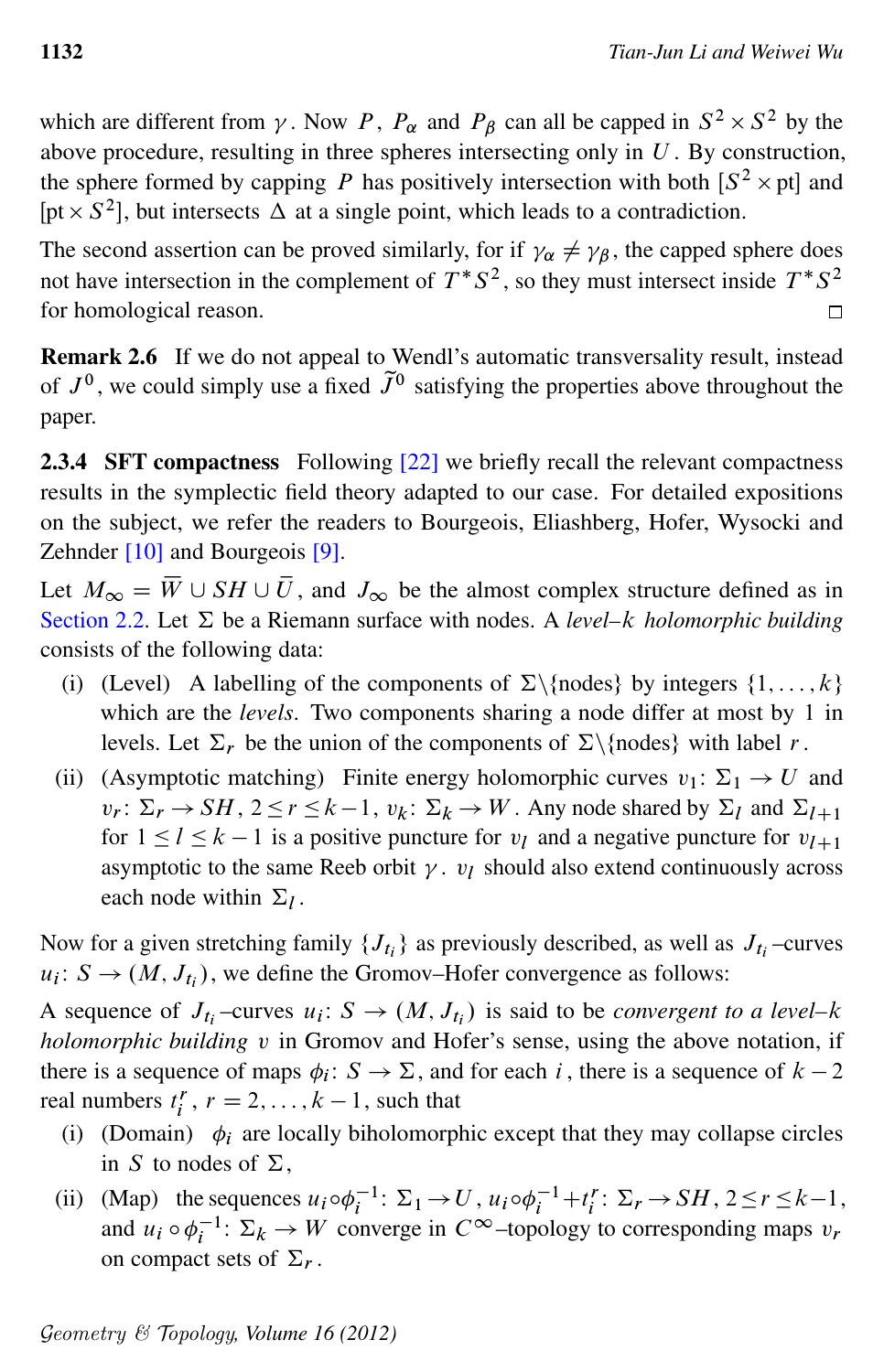<span id="page-12-4"></span>Now the celebrated compactness result in SFT reads:

**Theorem 2.7** [\[10\]](#page-45-3) If  $u_i$  has a fixed homology class, there is a subsequence  $t_{i_m}$  of  $t_i$ such that  $u_{t_{im}}$  converges to a level- $k$  holomorphic building in the Gromov and Hofer's sense.

# <span id="page-12-0"></span>3 Minimal intersection

In this section we prove [Theorem 1.1](#page-1-1) and [Theorem 1.2.](#page-1-0) There are two main ingredients, the symplectic Seiberg–Witten theory which produces embedded, connected pseudoholomorphic submanifolds for a class of compatible almost complex structures suitable for applying symplectic field theory. Via neck stretching the symplectic field theory then produces in the limit the desired symplectic surfaces which intersect  $L$  minimally.

#### 3.1 Embedded and nodal pseudo-holomorphic submanifolds

We first introduce some notation. All surfaces in this section are closed. Given a class  $e \in H_2(M, \mathbb{Z})$ , let  $\eta_\omega(e)$  be the  $\omega$ –symplectic genus of e:

(3-1) 
$$
\eta_{\omega}(e) = \frac{e \cdot e + K_{\omega}(e) + 2}{2}.
$$

This is exactly the genus of a connected embedded  $\omega$ –symplectic surface in class e (if there is one) from the adjunction formula.

Also define the dimension of e as

$$
(3-2) \t d(e) = \frac{-K_{\omega}(e) + e \cdot e}{2}
$$

The quantity  $d(e)$  is the expected dimension of the moduli space of embedded pseudoholomorphic curve of genus  $\eta_{\omega}(e)$  in the class e. In terms of  $\eta_{\omega}(e)$ ,  $d(e)$  can also be expressed as

<span id="page-12-3"></span><span id="page-12-2"></span>:

<span id="page-12-1"></span>
$$
d(e) = -K_{\omega}(e) + \eta_{\omega}(e) - 1.
$$

Suppose  $C$  is a compact, connected, pseudo-holomorphic submanifold of  $M$ . Then  $C$ has the structure of a Riemann surface and it represents a nonzero class  $[C]$ . Moreover, there is a canonically associated elliptic operator

(3-3) 
$$
D_C: \Gamma(N) \to \Gamma(N \otimes T^{1,0}C),
$$

where N is the normal bundle of C. This operator  $D<sub>C</sub>$  is called the normal operator of C and the index of  $D<sub>C</sub>$  is exactly given by  $d([C])$ .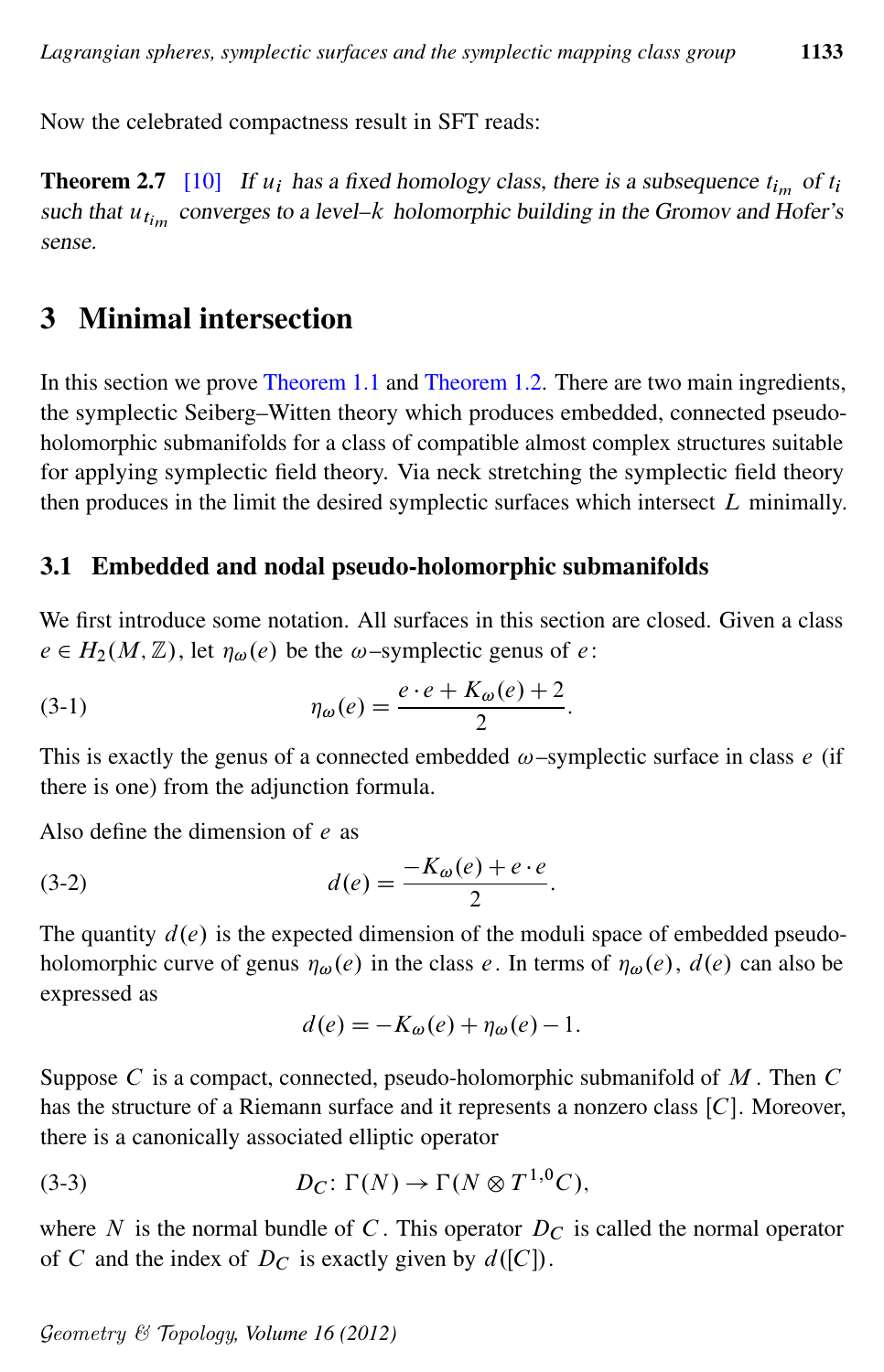Fix a set  $\Omega$  of  $d([C])$  distinct points. If  $\Omega \subset C$ , then we can define the operator

$$
D_C \oplus \text{ev}_{\Omega}: \Gamma(N) \to \Gamma(N \otimes T^{1,0}C) \oplus (\oplus_{p \in \Omega} N|_{p}).
$$

The index of  $D_C \oplus \text{ev}_{\Omega}$  is 0. And the kernel of  $D_C \oplus \text{ev}_{\Omega}$  should be thought of as giving a sort of Zariski tangent space to the space of pseudo-holomorphic embeddings of C in M containing the subset  $\Omega$  (as a point in the space of smooth embeddings). We call C  $(J, \Omega)$  nondegenerate if the operator  $D_C \oplus \text{ev}_\Omega$  has trivial cokernel (and also trivial kernel).

 $D<sub>C</sub>$  is a real CR operator on  $(C, N)$ . For such operators, there is the following automatic transversality result.

<span id="page-13-0"></span>**Theorem 3.1** (Hofer–Lizan–Sikorav [\[25\]](#page-46-6); Ivashkovich–Shevchishin [\[26\]](#page-46-7)) Let  $\Sigma$  be a Riemann surface of genus g, and let L be a complex line bundle over  $\Sigma$ . Let D be a real CR operator. Suppose  $c_1(L) \geq 2g - 1$ , then coker  $D = 0$ .

We will show in the next two subsections that in two situations, given a class  $e$ , there is a Baire set of pairs  $(J, \Omega)$  for which there are *connected* J-holomorphic submanifolds of genus  $\eta_{\omega}(e)$  through  $\Omega$ . The Baire property is shown by first setting up universal models of various type of pseudo-holomorphic curves, and then exploiting the Fredholm properties of  $D$  in conjunction with the Sard–Smale theorem and the Gromov compactness theorem to rule out unwanted behavior for generic pairs  $(J, \Omega)$ .

We also need to generalize to the case of a nodal pseudo-holomorphic submanifold in the sense of Sikorav [\[50\]](#page-48-7). Let  $\Sigma = \cup \Sigma_i$  be a nodal Riemann surface, where  $\Sigma_i$ are the irreducible components. A J-holomorphic map  $f: \Sigma \to (M, J)$  is said to be nodal if f has distinct tangents along two branches at each node. For our purpose, we call a nodal curve f a nodal submanifold if f is an embedding on each  $\Sigma_i$ . Thus a nodal submanifold is a union of embedded submanifolds intersecting transversally. Let  $C_i = f(\Sigma_i).$ 

For a nodal submanifold, the analogue of  $(3-3)$ ,  $D_{\bigcup C_i}$ , is defined in [\[50,](#page-48-7) Section 4] in terms of the normalization of  $\Sigma$ .  $D_{\bigcup C_i}$  is elliptic and its index is simply given by  $\sum_i d([C_i]).$ 

In this case, for each i, fix a subset  $\Omega_i \subset C_i$  with  $d([C_i])$  distinct points and not containing any of the nodes. Then the operator  $D_{\bigcup C_i} \oplus \text{ev}_{\bigcup \Omega_i}$  is an elliptic operator with index zero, and f is called nondegenerate if  $D_{\bigcup C_i} \oplus \text{ev}_{\bigcup \Omega_i}$  has trivial cokernel.

<span id="page-13-1"></span>The automatic transversality in this context, [\[50,](#page-48-7) Corollary 2] implies  $D_{\bigcup C_i} \oplus \text{ev}_{\bigcup \Omega_i}$ is onto if

(3-4) 
$$
-K_{\omega}([C_i]) > 0 \text{ for each } i.
$$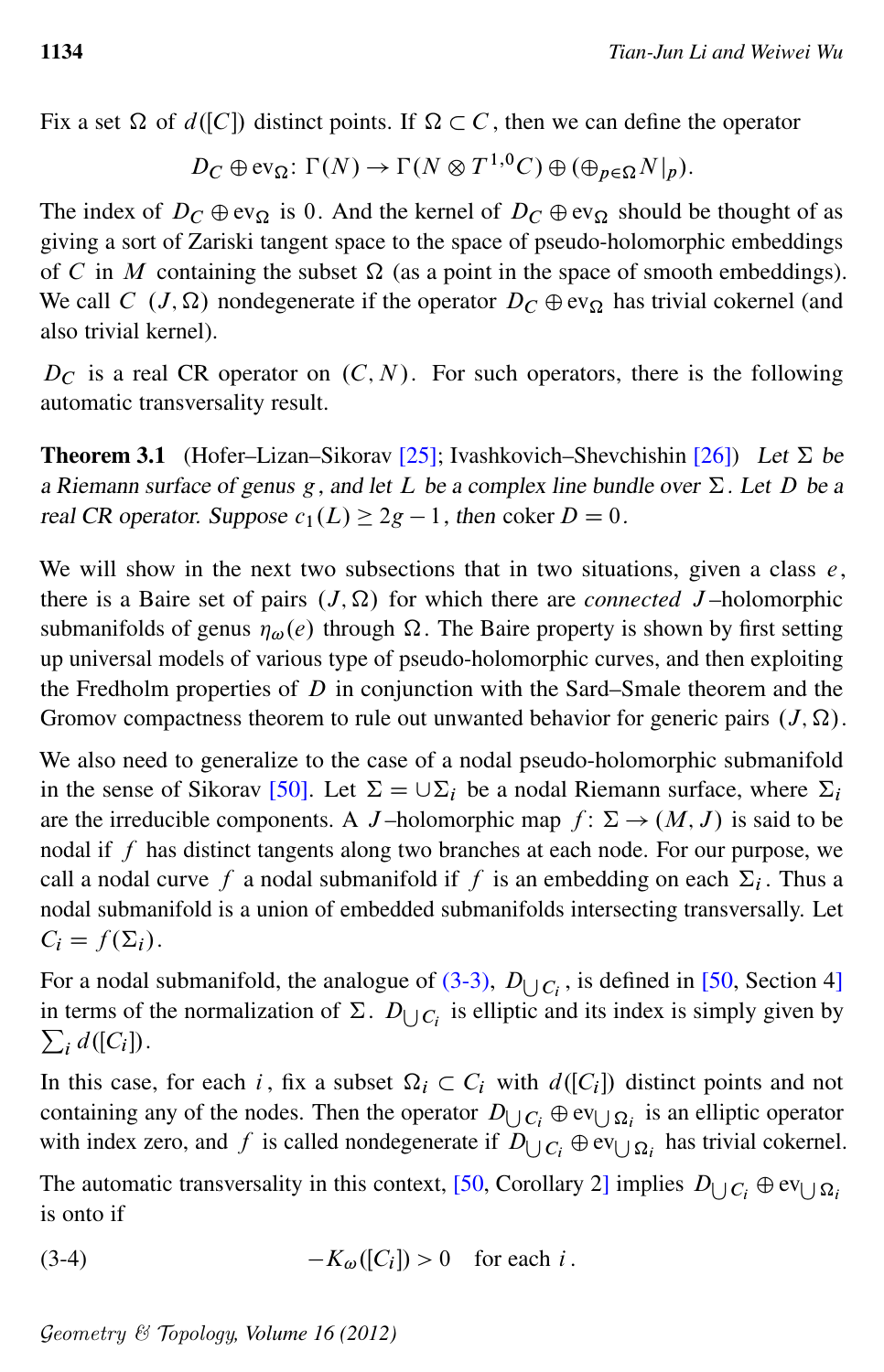<span id="page-14-0"></span>**3.1.1 Symplectic spheres** Suppose  $C$  is an embedded symplectic sphere with selfintersection at least  $-1$ . In this case

(3-5) 
$$
d([C]) = -K_{\omega}([C]) - 1, \quad [C] \cdot [C] = -K_{\omega}([C]) - 2.
$$

The following should be well known. We present some details in view of the generalization to certain configurations, [Proposition 3.4.](#page-15-0)

<span id="page-14-1"></span>**Proposition 3.2** Let  $(M, \omega)$  be a symplectic 4–manifold and  $e \in H_2(M; \mathbb{Z})$  with  $e^2 \ge -1$  a class represented by an embedded symplectic sphere C. Then there is a path connected Baire subset  $\mathcal{T}_e$  of  $\mathcal{J}_\omega \times M_{d(e)}$  such that a pair  $(J, \Omega)$  lies in  $\mathcal{T}_e$  if and only if there is a unique embedded J-holomorphic sphere in the class e containing  $\Omega$ . Here  $M_d$  is the space of d–tuples of distinct (but unlabeled) points in M. Consequently, any symplectic sphere in the class  $e$  is isotopic to  $C$ .

**Proof** Pick an almost complex structure  $J \in \mathcal{J}_{\omega}$  such that C is J-holomorphic and  $\Omega \subset C$ .

Following [\[4,](#page-45-4) Lemma 4 and formula (15); [26\]](#page-46-7), let  $P = -\sum_{z_i \in \Omega} z_i$  be the divisor of C and  $\widetilde{N} = N \otimes P$ . Then there exists a real CR operator on  $(C, \widetilde{N})$ ,

$$
\widetilde{D}_C\colon \Gamma(\widetilde{N})\to \Gamma(\widetilde{N}\otimes T^{1,0}C),
$$

with the property that coker $\tilde{D}_C \cong \text{coker}(D_C \oplus \text{ev}_{\Omega})$ . Notice that, by [\(3-5\),](#page-14-0)

$$
c_1(\widetilde{N}) = c_1(N) - d([C]) = e \cdot e - d(e) = -1.
$$

From [Theorem 3.1,](#page-13-0)  $\tilde{D}$  is surjective.

Notice that  $d(e) \geq 0$ . Moreover, from the positivity of intersections and the fact that  $e \cdot e = d(e) - 1$ , C is the only connected J-sphere in e containing  $\Omega$ . Since  $\tilde{D}$  is surjective, C is regular with respect to  $(J, \Omega)$ . Thus we conclude that the genus 0 Gromov–Witten invariant of e passing through  $d(e)$  points is  $\pm 1$ , in particular, nonzero.

A marked  $\mathbb{P}^1$  is a pair  $(\mathbb{P}^1, \{z_i\})$  where  $\{z_i\}$  is a set of unordered, distinct points. Now introduce the universal genus zero moduli space  $P$  associated to  $e$ , which is the space of J-holomorphic embedding u:  $(\mathbb{P}^1, \{z_i\}_{i=1}^{d(e)}) \to (M, J)$  with  $[u] = e$ for some  $J \in \mathcal{J}_{\omega}$ , modulo the automorphism of  $\mathbb{P}^1$ .  $\mathcal{P}$  is a Frechet manifold [\[42\]](#page-47-3). Moreover, the natural map  $\pi$  to  $\mathcal{J}_{\omega} \times M_{d(e)}$ ,  $(u, J, \{z_i\}) \to (J, \{u(z_i)\})$  is Fredholm. The argument above simply means that  $\pi$  is an isomorphism onto its image.

Similarly, for each possible singular type  $c$ , introduce the auxiliary universal moduli space  $\mathcal{P}_c$ . Each  $\mathcal{P}_c$  is again a Frechet manifold and the projection  $\pi_c \colon \mathcal{P}_c \to \mathcal{J}_{\omega} \times M_{d(e)}$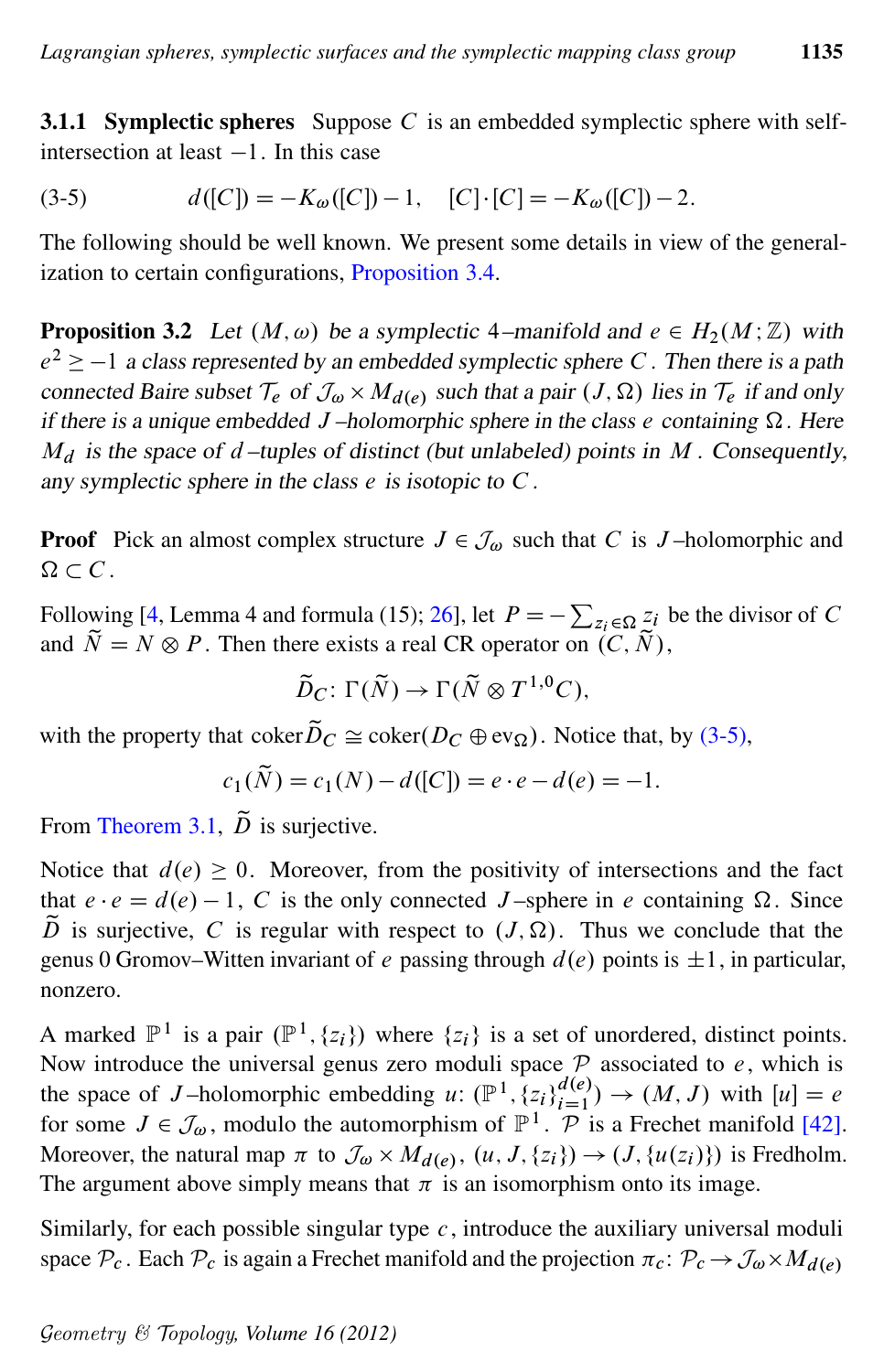is Fredholm [\[42\]](#page-47-3) with index at most  $-2$ . Notice that the image of  $\pi$  and the union of the images of  $\pi_c$  cover  $\mathcal{J}_{\omega} \times M_{d(e)}$  by the nontriviality of the Gromov–Witten invariant. Since each  $\pi_c$  has negative index, the complement of the image of  $\pi_c$  is exactly the set of regular values of  $\pi_c$ , hence is Baire. This implies the image of  $\pi$  is Baire.

Now we show that the image of  $\pi$  is path connected. Let  $(J', \Omega')$  be in the image of  $\pi$ . The Sard–Smale theorem implies that along a generic path  $(J_t, \Omega_t)$  connecting  $(J, \Omega)$ and  $(J', \Omega')$ , for each t,  $(J_t, \Omega_t)$  is either a regular value of projections  $\pi$  and  $\pi_c$ , or it is a singular value for one of the projections but the cokernel has dimension 1. Since each  $\pi_c$  has index  $-2$  and  $\pi$  has no singular values, each  $(J_t, \Omega_t)$  lies in T.

Finally, notice that the path connected set  $\mathcal T$  maps onto the space of symplectic spheres in the class e.  $\Box$ 

<span id="page-15-1"></span>For our application we need to take one step forward.

**Definition 3.3** We call an ordered configuration of symplectic spheres  $\cup C_i$  a *stable spherical symplectic configuration* if

- (1)  $[C_i] \cdot [C_i] \ge -1$  for each i,
- (2) for any pair i, j with  $i \neq j$ ,  $[C_i] \neq [C_j]$ , and  $[C_i] \cdot [C_j] = 0$  or 1,
- (3) they are simultaneously J-holomorphic for some  $J \in \mathcal{J}$ .

The homological type refers to the set of homology classes  $[C_i]$ .

Notice that, by local positivity of intersection, 2 and 3 imply that  $C_i$  and  $C_j$  are either disjoint or intersect transversally at one point. In particular, it is a J *–nodal* submanifold. Further, since  $C_i \cdot C_i \ge -1$ , the condition [\(3-4\)](#page-13-1) is satisfied by [\(3-5\).](#page-14-0)

<span id="page-15-0"></span>If we follow the arguments above, replacing [Theorem 3.1](#page-13-0) by [\[50,](#page-48-7) Corollary 2], we obtain:

**Proposition 3.4** Suppose there is a stable spherical symplectic configuration  $\cup_i C_i$ with type D. Then there is a path connected Baire subset  $\mathcal{T}_D$  of  $\mathcal{J}_{\omega} \times \prod_i M_{d([C_i])}$ such that a pair  $(J, \Omega_i)$  lies in  $\mathcal{T}_D$  if and only if there is a unique embedded  $J$  – holomorphic D-configuration with the  $i$ -th component containing  $\Omega_i$ . Consequently, stable spherical symplectic configurations with the same homological type are isotopic.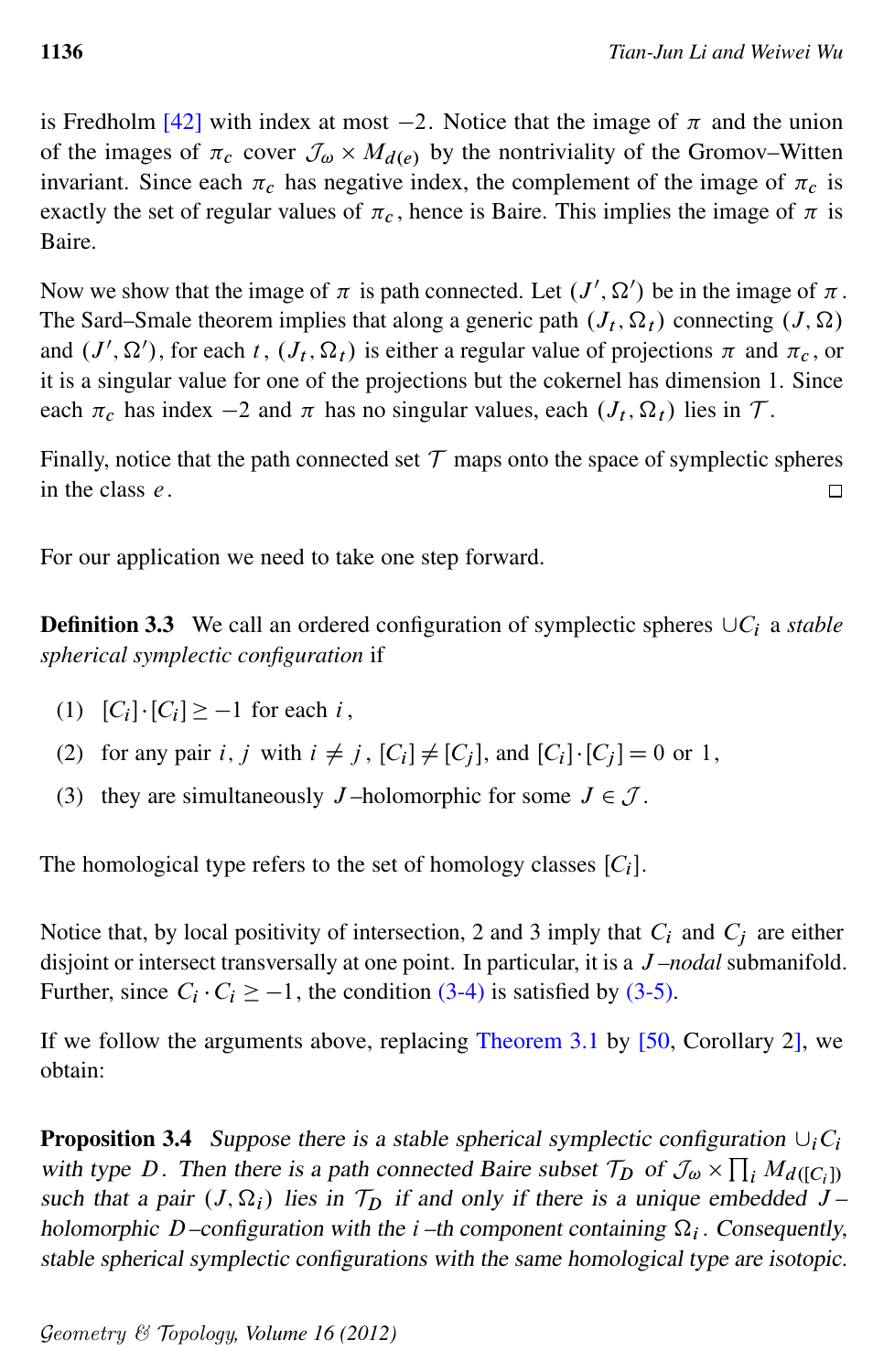<span id="page-16-0"></span>**3.1.2 Gromov–Taubes invariants when**  $b^+ = 1$  Given a class e and a pair  $(J, \Omega)$ in  $\mathcal{J}_{\omega} \times M^{d(e)}$ , introduce the set  $\mathcal{H} \equiv \mathcal{H}(e, J, \Omega)$  whose elements are the unordered sets of pairs  $\{(C_k, m_k)\}\$  of disjoint, connected, J-holomorphic submanifold  $C_k \subset M$ and positive integer  $m_k$ , which are constrained as follows:

- (1) If  $e_k$  is the fundamental class of  $C_k$  then  $d_k \equiv d(e_k) \ge 0$ .
- (2) If  $d_k > 0$ , then  $C_k$  contains a subset  $\Omega_k \subset \Omega$  consisting of precisely  $d_k$  points.
- (3) The integer  $m_k = 1$  unless  $C_k$  is a torus with trivial normal bundle.
- (4)  $\sum_{k} m_{k} e_{k} = e$ .

Notice that  $(3-2)$  and  $(3-1)$  imply that

- the only negative square components are spheres with square  $-1$ ,
- a square 0 component is either a sphere or a torus.

To define the Gromov–Taubes invariant of a class  $e$ , Taubes [\[51\]](#page-48-8) introduced a notion of admissibility of pairs. The Gromov–Taubes invariant  $GT(e)$  of e is then a suitably weighted count of  $\mathcal{H}(e, J, \Omega)$  for an admissible  $(J, \Omega)$ , which is delicate at the presence of a toroidal component with multiplicity higher than 1. When  $b^+ = 1$ , we will see that there are simple homological conditions to avoid such components.

It is rather involved to fully describe the precise meaning of admissible pairs, especially at the presence of a toroidal component with multiplicity higher than 1. In fact, in the case  $d(e) = 0$ ,  $\Omega$  is the empty set, we are simply talking about the admissibility of J alone. Furthermore, if there are no toroidal components, J is admissible if  $\mathcal{H}(e, J)$  is a finite set, and each submanifold in a member of  $\mathcal{H}(e, J)$  is nondegenerate.

Taubes [\[51\]](#page-48-8) also showed that the set of admissible pair is Baire. The argument is similar to the one in [Proposition 3.2.](#page-14-1) In fact, by [Remark 2.2,](#page-9-1) the intersection with each  $\bar{J}(i)$ . is still Baire in  $\overline{\mathcal{J}}(i)$  since U contains no closed pseudo-holomorphic curve.

When C is a symplectic sphere with self-intersection at least  $-1$ , it is easy to show that GT([C]) = 1 using arguments in [Proposition 3.2.](#page-14-1) In general, when  $b<sup>+</sup> = 1$ , due to Taubes' SW $\Rightarrow$  GT [\[52\]](#page-48-9) and the Seiberg–Witten wall crossing formula, there are plenty of classes with nontrivial GT invariant, and most of them are represented by connected embedded symplectic surfaces; see Li and Li [\[36\]](#page-47-4) and also Biran [\[5\]](#page-45-5), McDuff [\[40\]](#page-47-5) and Li [\[32\]](#page-47-6):

**Proposition 3.5** Let  $(M, \omega)$  be a symplectic 4–manifold with  $b^+ = 1$  and canonical class  $K_{\omega}$ . Let  $A \in H_2(M; \mathbb{Z})$  be a class satisfying the following properties: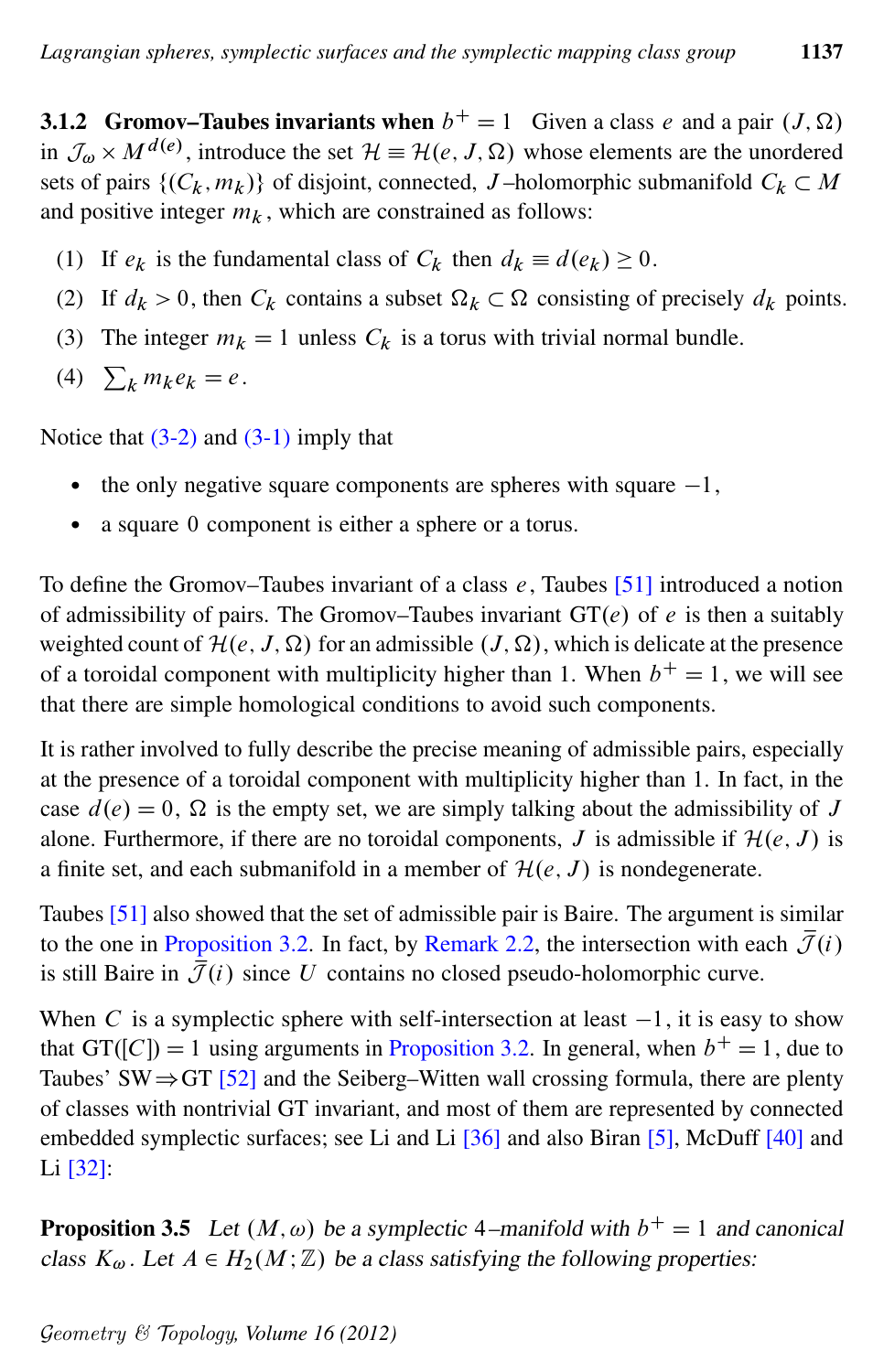- $A<sup>2</sup> > 0$  and  $\omega(A) > 0$ .
- $A PD(K_{\omega})$  is  $\omega$ -positive and has nonnegative square.
- $A \cdot E \ge 0$  for all  $E \in \mathcal{E}_{\omega}$ .

Then A has nonvanishing GT invariant and A is represented by a connected embedded symplectic surface.

<span id="page-17-0"></span>**Lemma 3.6** Let  $(M, \omega)$  be a symplectic 4–manifold with  $b^+ = 1$ . Suppose  $e \in$  $H_2(M; \mathbb{Z})$  is a class with  $\eta_{\omega}(e) \geq 2$ ,  $e \cdot E \geq 0$  for all  $E \in \mathcal{E}_{\omega}$ , and  $GT(e) \neq 0$ . Then for any admissible  $(J, \Omega)$ , A has a connected J-holomorphic representative of genus  $\eta_{\omega}(e)$ .

**Proof** Suppose  $(J, \Omega)$  is admissible. Let C be a J-holomorphic submanifold contributing to GT(e). The condition that  $e \cdot E \ge 0$  for all  $E \in \mathcal{E}_{\omega}$  ensures C has no negative-square components. Since  $b^+(M) = 1$ , if C is disconnected, then all the components are homologous and have square 0. Thus C is either a union of spheres with square 0, or a union of tori with square 0. However, this contradicts the assumption that  $\eta_{\omega}(e) \geq 2$  from the adjunction formula. Therefore C is a connected genus  $\eta_{\omega}(e)$ surface as claimed. П

Furthermore, assume that  $d(e) \ge 1$ . Let  $\{U_i\}_{i=1}^{d(e)}$  be a sequence of pairwise disjoint Darboux chart. We consider the class of almost complex structures  $\mathcal{F}_{\{U_i\}} \subset \mathcal{J}_{\omega}$ which is fixed and integrable on  $U_i$ . By [Remark 2.2,](#page-9-1) there is an admissible pair  $(\tilde{J}, \tilde{\Omega} = \{x_i\})$  with  $\tilde{J} \in \mathcal{F}_{\{U_i\}}$  and  $x_i \in U_i$ . In particular, there is a connected embedded  $\widetilde{J}$ –holomorphic curve  $\widetilde{C}$  through  $\{x_i\}$  with  $|\widetilde{C}| = e$ .

For any such  $\tilde{J} \in \mathcal{F}_{\{U_i\}}$ , let  $p: (M', J_{\{x_i\}}) \to (M, \tilde{J})$  be the complex blow-up of  $(M, \tilde{J})$  at  $x_i$ . Denote each exceptional sphere by  $C_{x_i}$  and its neighborhood corresponding to  $U_i$  by  $U'_i$  $i'$ . One can then endow M' with a symplectic form  $\omega'$  compatible with  $J_{\{x_i\}}$ . (see [\[41,](#page-47-7) Lemma 7.15]). Denote also  $\mathcal{F}'_{\{U_i\}} \subset \mathcal{J}_{\omega'}$  to be the corresponding set of almost complex structures.

<span id="page-17-1"></span>**Lemma 3.7** Given the same assumption in [Lemma 3.6](#page-17-0) and consider  $(M', J_{\{x_i\}})$ as above. Let  $E_i = [C_{x_i}], i = 1, \ldots, d(e)$  and  $A' = A - \sum_{1 \le i \le d(e)} E_i$ . Then  $GT_{\omega'}(A') \neq 0$ , and for J in a Baire subset of  $\mathcal{F}_{\{U_i\}}$ , A' is represented by a connected  $J_{\{x_i\}}$ –holomorphic surface of genus  $\eta_\omega(A)$ , intersecting each  $C_{x_i}$  transversally at one point.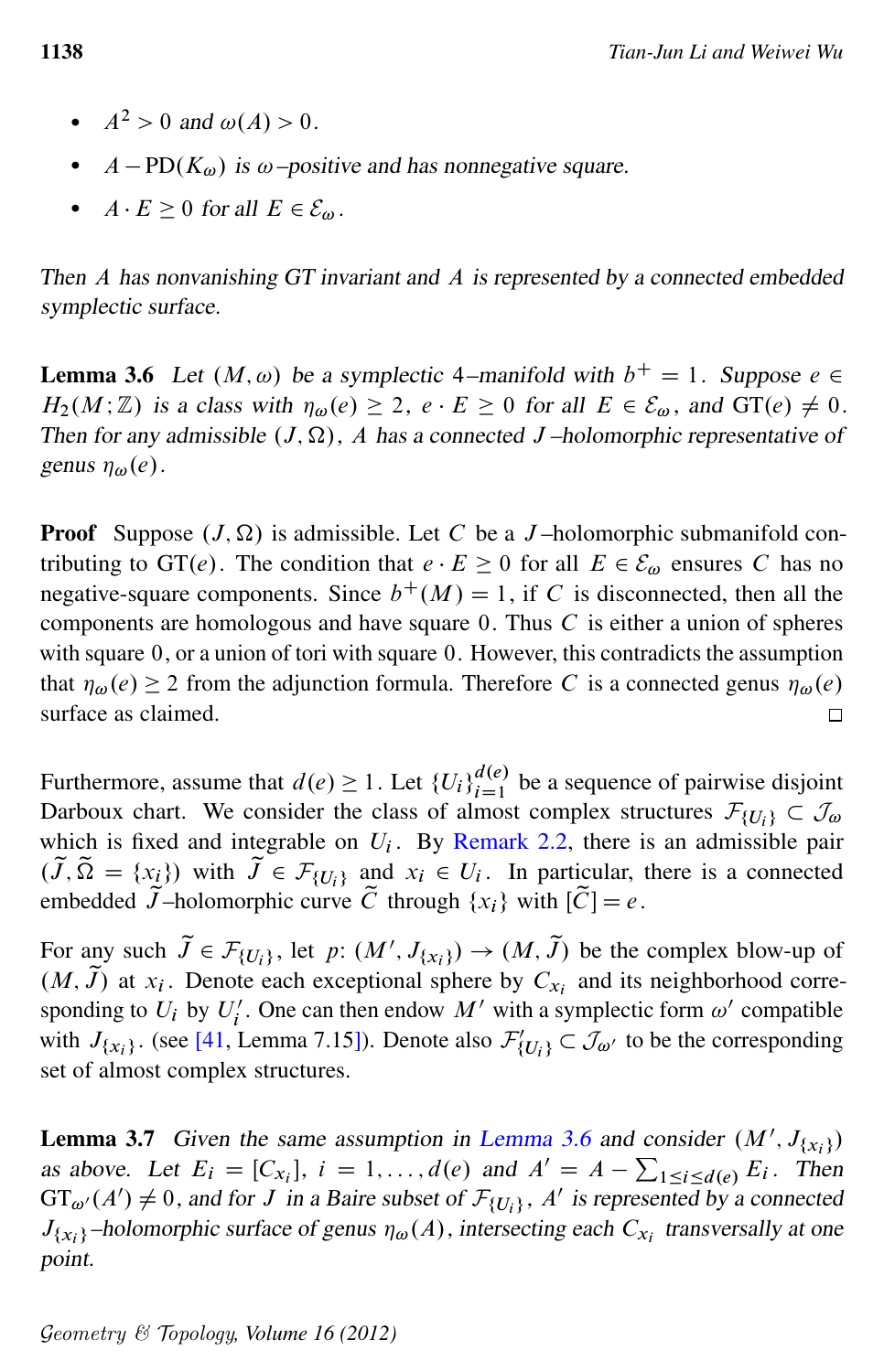**Proof** Now  $-K_{\omega}(A') = -K_{\omega}(A) - d(e)$  and  $\eta_{\omega}(A') = \eta_{\omega}(A)$ . Since  $d(A') = 0$ , from the blow-up formula  $[35,$  Corollary 4.4],  $A'$  also has nontrivial GT invariant.

Since the only J'-holomorphic curves contained in  $\cup U_i'$  $C_{x_i}$ , by [Remark 2.2,](#page-9-1) the intersection of admissible almost complex structures on  $(M', \omega')$  with  $\mathcal{F}'_{\{U_i\}}$  is a Baire set in  $\mathcal{F}'_{\{U_i\}}$ .

To check the generic connectedness, by [Lemma 3.6](#page-17-0) we only need to verify the homological condition  $A' \cdot E \ge 0$  for any  $E \in \mathcal{E}_{\omega'}$ . But as is shown above, there is a connected embedded  $\widetilde{J}$ -holomorphic  $\widetilde{C} \subset M$ , thus its proper transformation  $\widetilde{C}' \subset M'$  is  $J_{\{x_i\}}$ holomorphic with  $[\tilde{C}'] = A'$ . Notice also that every E has a  $J_{\{x_i\}}$ -holomorphic representative since exceptional classes always have nontrivial GW invariant. Since the genus of  $\tilde{C}'$  is positive, it is different from any component of E. By positivity of intersections, we have  $[\tilde{C}'] \cdot E \ge 0$ .

Finally, since  $\mathcal{F}_{\{U_i\}}$  and  $\mathcal{F}_{\{U_i\}}$  are canonically identified via complex blowing up the  $x_i$ and complex blowing down the  $C_{x_i}$ , we obtain the required Baire subset of  $\mathcal{F}_{\{U_i\}}$ .

## 3.2 Proof of Theorems [1.1](#page-1-1) and [1.2](#page-1-0)

We are ready to prove Theorems [1.1](#page-1-1) and [1.2.](#page-1-0) For the convenience of exposition, we first investigate the behavior of generic  $J$ -holomorphic representatives in class  $A$  in neck-stretching, when the class A satisfies

<span id="page-18-1"></span>
$$
(3-6) \qquad \qquad -K_{\omega}(A) = 1 - \eta_{\omega}(A).
$$

Firstly, regarding the fixed class A, we claim that there is a Baire set  $\mathcal{J}_{reg}(A) \subset \overline{\mathcal{J}}$  such that for each  $J \in \mathcal{J}_{reg}$ ,  $J_{t_i}$  is GT admissible for each i, and  $J_{\infty}$  is regular in the sense of SFT for  $\overline{W}$ . By [Proposition 2.3](#page-9-2) there is a Baire subset  $\mathcal{J}'_{reg} \subset \overline{\mathcal{J}}$ , such that for  $J \in \mathcal{J}'_{reg}$ ,  $J_{\infty}$  is SFT regular. Recall from [Section 2.2.2,](#page-7-0)  $\overline{\mathcal{J}}(i) = \{J \mid J = J_{t_i}^0 \text{ in } U\}$  and  $P_i$  is the identification of  $\bar{\mathcal{J}}(i)$  with  $\bar{\mathcal{J}}$ . We have mentioned that, as all closed pseudoholomorphic curves have to pass through  $M\setminus U$ , there is a Baire subset  $\overline{\mathcal{J}}(i)'\subset \overline{\mathcal{J}}(i)$ such that each member is GT admissible. One then takes  $\mathcal{J}_{reg}(A) = \bigcap_n P_n(\overline{\mathcal{J}'_n}) \cap \mathcal{J}'_{reg}$ .

Fix  $J \in \mathcal{J}_{reg}(A)$ . By [Lemma 3.6](#page-17-0) there is a sequence of connected embedded  $J_{t_i}$ holomorphic submanifolds  $C_{t_i}$ . If  $C_{t_i}$  does not intersect L for some  $i < \infty$ , the theorem follows. Now we assume that each  $C_{t_i}$  intersects L. This assumption will eventually lead to a contradiction when  $[L] \cdot [C] = 0$  and is automatically satisfied if  $[L] \cdot [C] \neq 0.$ 

<span id="page-18-0"></span>By [Theorem 2.7,](#page-12-4) there is a k-leveled curve  $C_{\infty}$  as a Gromov–Hofer limit of  $\{C_{t_i}\}_{i=0}^{\infty}$ : the piece in  $M\setminus U_l$ , which we call  $C_W$  or the W-part; the piece in the symplectization of  $\partial U_l = \mathbb{R}P^3$  consisting of  $k - 2$  levels, which we call  $C_{SH}$  or the SH-part; the piece in  $U_l$ , which we call  $C_U$  or the  $U$ -part. Let us first examine the  $W$ -part.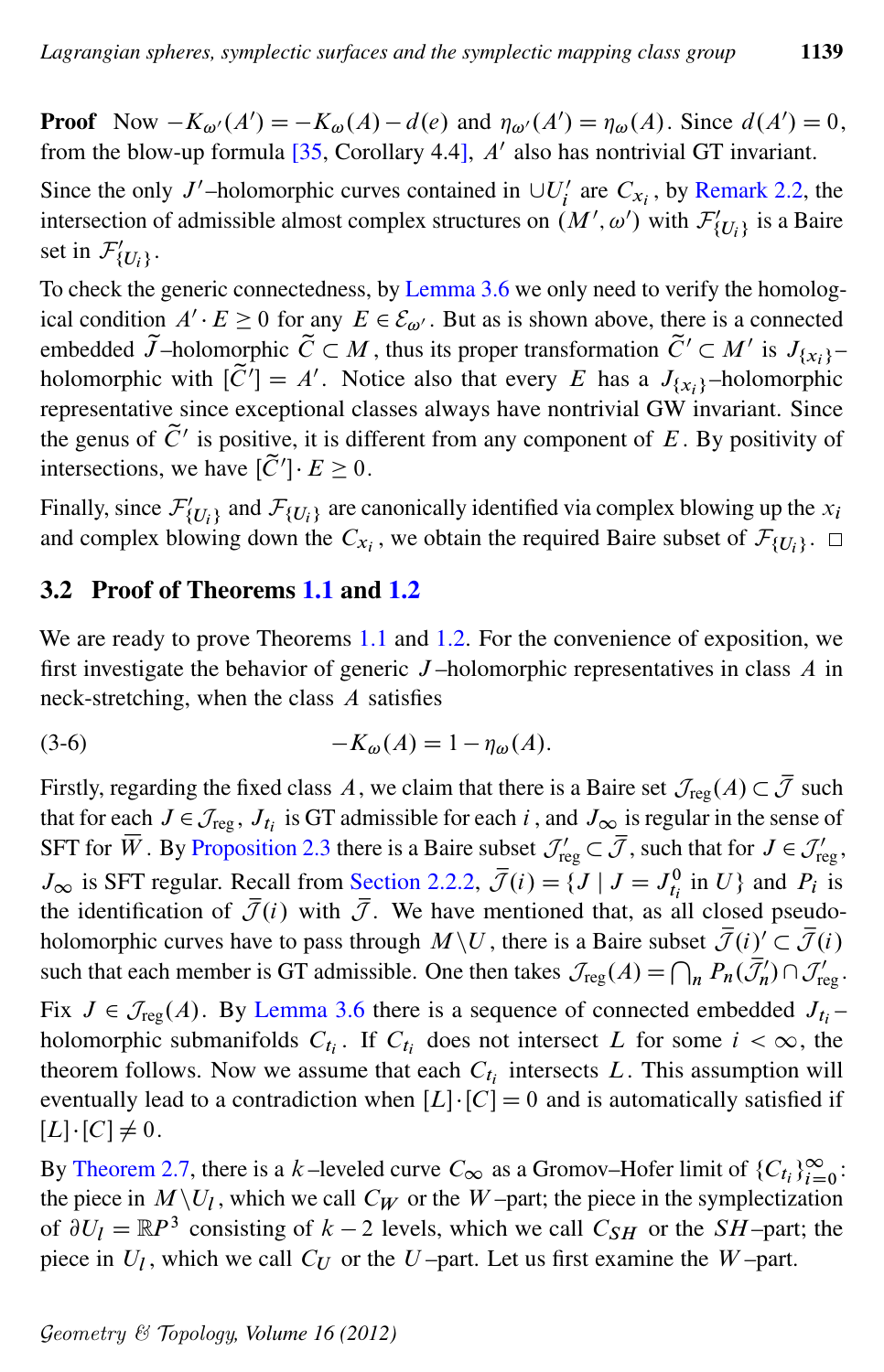**Lemma 3.8** Suppose  $(3-6)$  is satisfied. Then  $C_W$  is a, possibly unbranched covering, irreducible genus– $\eta_{\omega}(A)$  curve, and all asymptotic Reeb orbits are simple. Moreover, let  $\bar{C}_W$  be the underlying simple curve, then the limits of punctures of  $\bar{C}_W$  are pairwise distinct.

**Proof** By the maximum principle,  $C_W$  is nonempty. Let  $u_i: B_i \to W$ ,  $1 \le i \le q$ , be the irreducible components of  $C_W$  and  $g_i$  the genus of  $B_i$ . Suppose  $u_i$  is a degree  $m_i$ multiple cover of  $\overline{u_i}$ :  $\overline{B_i} \to W$ .

Notice that

$$
c_1^{\Phi} = 0
$$
 in U and S

<span id="page-19-2"></span>implies that

(3-7) 
$$
\sum_{1 \le j \le q} c_1^{\Phi}(TW)([u_j]) = -K_{\omega}(A).
$$

From the description of Gromov–Hofer convergence in [Section 2.3.4,](#page-11-0) we clearly have  $\sum_{1 \leq j \leq q} g_j \leq \eta_\omega(A)$ . [\(3-6\)](#page-18-1) then implies that

<span id="page-19-0"></span>
$$
\sum_{1 \le j \le q} c_1^{\Phi}(TW)([u_j]) \le 1 - \sum_{1 \le j \le q} g_j.
$$

If  $q > 1$ , there must be some component, say  $B_1$ , with

(3-8) 
$$
c_1^{\Phi}(TW)([u_1]) \leq -g_1.
$$

<span id="page-19-4"></span>By  $(2-3)$ , we have

(3-9) index(
$$
\bar{u}_1
$$
) = -(2-2g( $\bar{B}_1$ )) + 2 $\bar{s}_1$ <sup>-</sup> + 2 $c_1^{\Phi}$ (TW)( $[\bar{u}_1$ ]) -  $\sum_{k=1}^{\bar{s}_1}$ 2cov( $\bar{\gamma}_k$ ).

Here  $\overline{s}_1^ \overline{i}_1$  is the total number of punctures of  $\overline{i}_1$  and the  $\overline{\gamma}_k$  are the asymptotic Reeb orbits. By our choice of J, index $(\overline{u}_1) \geq 0$ , thus we must have

(3-10) 
$$
c_1^{\Phi}(TW)([\overline{u}_1]) \geq 1 - g(\overline{B}_1).
$$

Notice that  $c_1^{\Phi}(TW)([u_1]) = m_1 c_1^{\Phi}(TW)([\overline{u}_1])$ . Since  $2\overline{s}_1^- - \sum_{k=1}^{\overline{s}_1^-} 2\text{cov}(\overline{\gamma}_k) \le 0$ , by  $(3-8)$  we have

<span id="page-19-3"></span><span id="page-19-1"></span>
$$
g_1 \leq m_1(g(\overline{B}_1)-1).
$$

But this is impossible by the Riemann–Hurwitz formula

$$
(3-11) \t\t (g_1-1) \ge m_1(g(\overline{B}_1)-1).
$$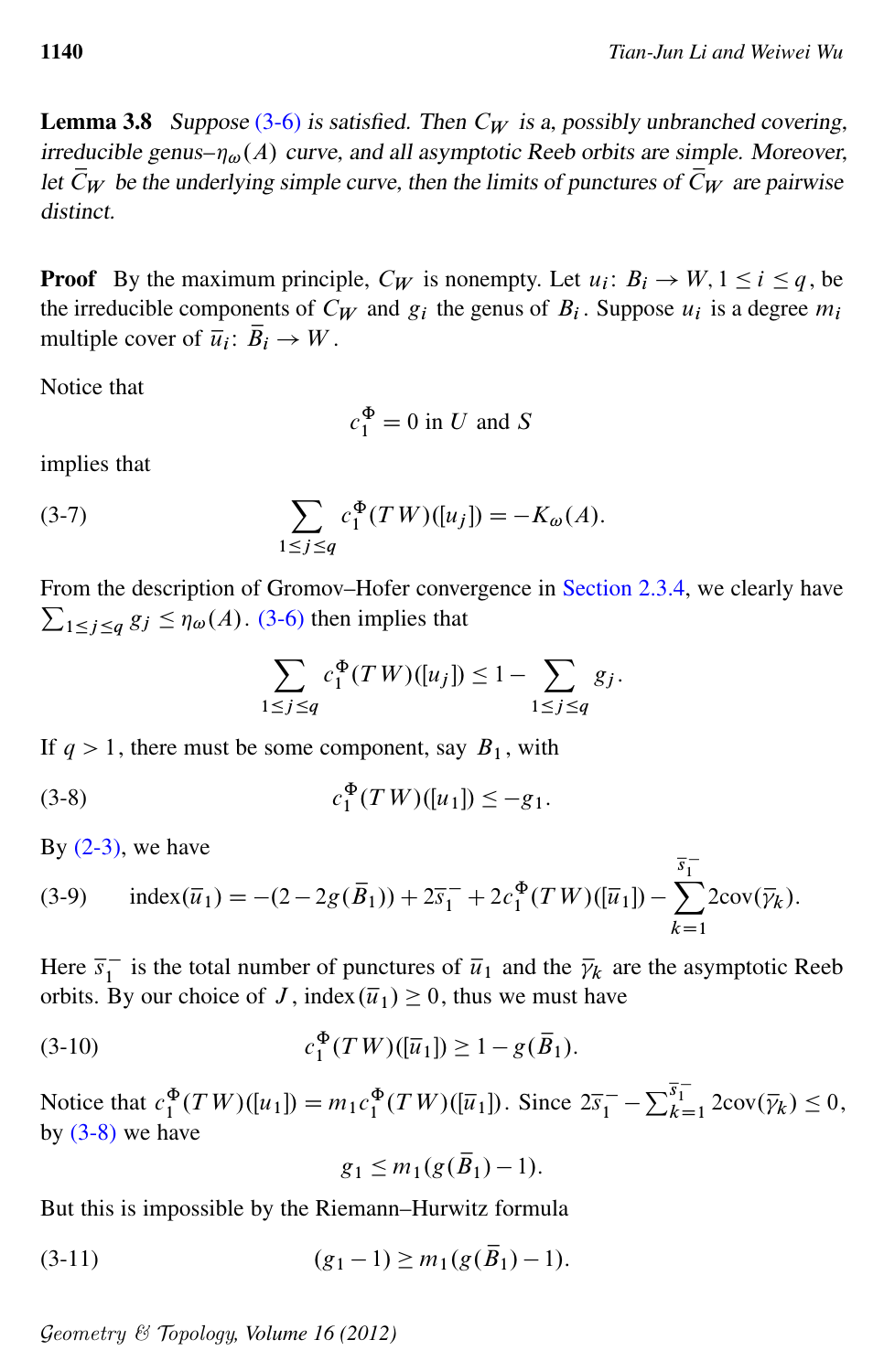This contradiction shows that  $C_W$  is irreducible, namely, given solely by  $u_1$ , when  $J \in \mathcal{J}_{\text{reg}}$ . By [\(3-10\)](#page-19-1) and [\(3-7\),](#page-19-2) we have

$$
1 - \eta_{\omega}(A) = m_1 c_1^{\Phi}(TW)(\overline{u}_1) \ge m_1 (1 - g(\overline{B}_1)).
$$

Since  $g_1 \leq \eta_{\omega}(A)$ , we have by [\(3-11\),](#page-19-3) that

$$
\eta_{\omega}(A) = g_1.
$$

<span id="page-20-0"></span>Notice that this also means  $u_1$  is an unbranched covering. Now return to  $(3-10)$ , we find that

(3-12) 
$$
\text{index}(\overline{u}_1) = 2\overline{s}_1 - \sum_{k=1}^{\overline{s}_1} 2\text{cov}(\overline{\gamma}_k) \ge 0.
$$

Hence we conclude that each  $\bar{\gamma}_k$  is a simple Reeb orbit. Since  $u_1$  is an unbranched covering, each of its puncture also converges to one of the simple Reeb orbits,  $\bar{\gamma}_k$ .

One also sees from [\(3-9\)](#page-19-4) and [\(3-12\)](#page-20-0) that  $C_W$  must have genus g and all asymptotes are simple.

Since the Reeb orbits form a two dimensional Morse–Bott family, the last statement follows from the transversality of puncture evaluation of  $\overline{C}_W$  [\[13,](#page-46-1) Theorem 5.24].  $\Box$ 

<span id="page-20-1"></span>Now we look at the  $S$ -part  $C_{SH}$ .

**Lemma 3.9** Each component of  $C_{SH}$  is a trivial cylinder asymptotic to a simple Reeb orbit.

**Proof**  $C_{SH}$  has  $k-2$  levels. Let  $\tau_i: D_i \to SH$  be an irreducible component of first level of  $C_{SH}$ . Since  $C_W$  is connected and already has genus  $\eta_\omega(A)$ ,  $D_i$  is of genus 0 and has a unique positive puncture since the domain of  $C_{\infty}$  is obtained by collapsing a genus g surface. Moreover, due to the asymptotic matching condition between two levels, this unique positive puncture of  $\tau_i$  is asymptotic to a simple Reeb orbit since all the asymptotes of  $\bar{C}_W$  are simple. Thus  $\tau_i$  must be a trivial cylinder by [Lemma 2.4.](#page-9-3) Similarly each component in higher level of  $C_{SH}$  must be a cylinder as well (In fact, there can only be one level of trivial cylinders in  $C_{SH}$  by the finite automorphism requirement of  $C_{\infty}$ , but we do not need this more precise description).  $\Box$ 

<span id="page-20-2"></span>For the U-part  $C_U$ , in turn, [Lemma 3.9](#page-20-1) implies that all the positive punctures of  $C_U$ are simple due to the asymptotic matching condition between two levels. Moreover, each component  $F_i$  is of genus 0 and has only one positive puncture, again due to the constraint  $g(C_\infty) = g$ . Thus each  $F_i$  is a plane with one simple positive puncture. From [Lemma 2.5](#page-10-1) and [Lemma 3.8,](#page-18-0) the U-part is a union of some  $\alpha$ – and  $\beta$ –planes.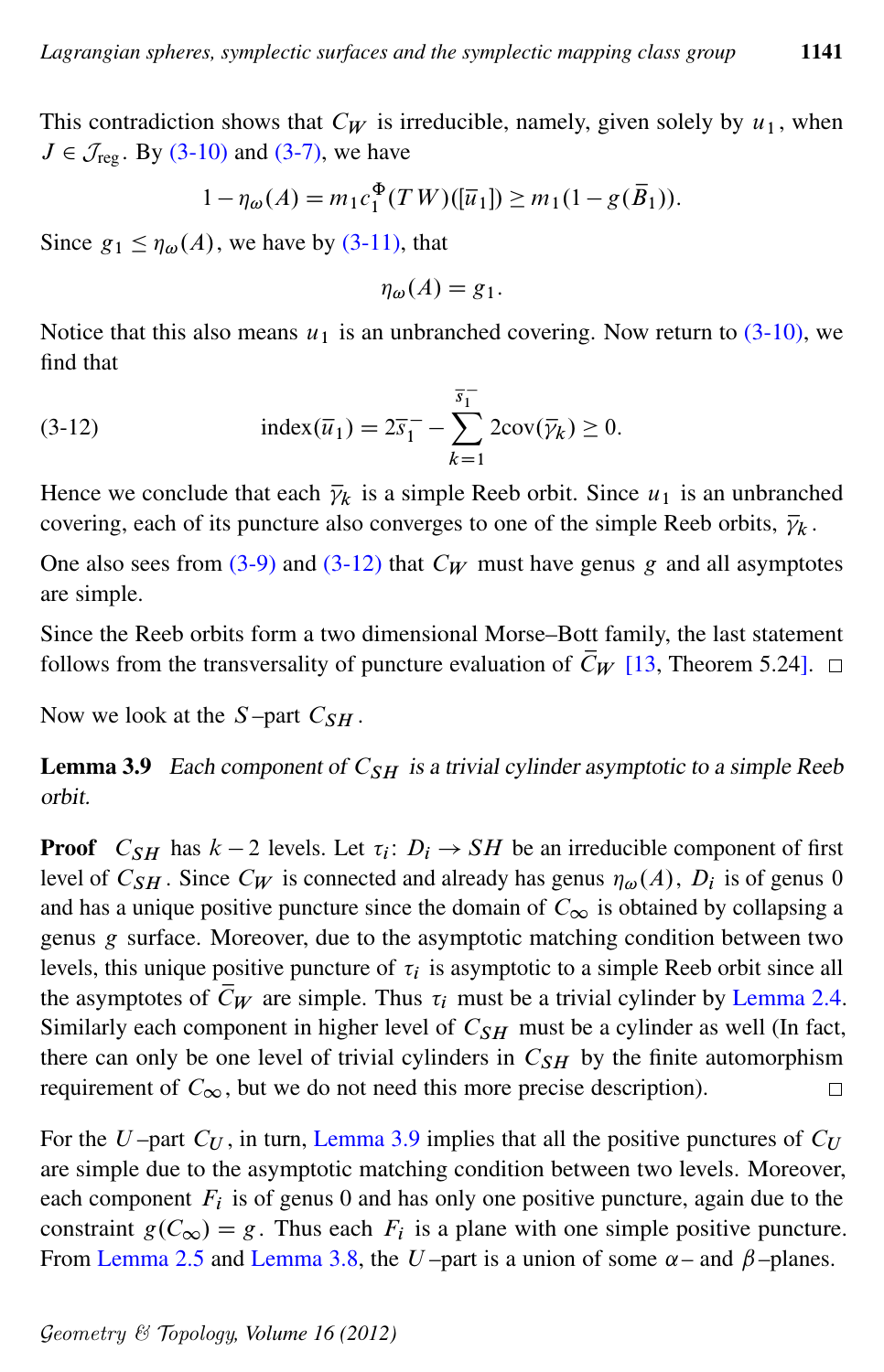**Lemma 3.10** If  $C_W$  is not a multiple cover, the U-part consists of either all  $\alpha$ -planes or all  $\beta$ –planes.

**Proof** The proof is similar to  $[13,$  Lemma 7.8]. As is explained in [Lemma 2.5,](#page-10-1) an  $\alpha$ –plane and a  $\beta$ –plane do not intersect only if they have the same asymptotic Reeb orbit. This must be the case to avoid self-intersection of the holomorphic building  $C_{\infty}$ which contradicts the embeddedness for  $C_{t_i}$  at some  $i < \infty$ .

Therefore, if the U-part has at least one  $\alpha$ -plane and one  $\beta$ -plane, all planes must asymptote to the same Reeb orbit. If  $C_W$  is not a multiple cover, since the  $C_{SH}$  part consists of trivial cylinders, this is impossible by the last statement of [Lemma 3.8.](#page-18-0)  $\Box$ 

**Proof of [Theorem 1.2](#page-1-0)** It is straightforward that when  $n \in \mathbb{N}$  is large, under the assump-tion of [Theorem 1.2](#page-1-0) the multiple class nA has the following properties:  $d(nA) > 0$ ,  $GT(nA) \neq 0$ , and it is represented by a connected symplectic surface with genus at least 2.

We adapt Welschinger's idea in [\[54\]](#page-48-0) and adopt the notation in [Section 3.1.2](#page-16-0) here. Choose Darboux charts  $U_i \subset W$ ,  $i = 1, ..., d(nA)$ , and consider  $\mathcal{F}_{\{U_i\}}$  as in the paragraphs preceding [Lemma 3.7.](#page-17-1) Now choose  $x_i \in U_i$  and an arbitrary  $J \in \mathcal{F}_{\{U_i\}}$ ,  $A' = nA - \sum_{1 \leq i \leq d(e)} E_i$  as in [Lemma 3.7.](#page-17-1) By [Lemma 3.7](#page-17-1) and the arguments in the paragraph following [\(3-6\),](#page-18-1) there is a Baire set  $\mathcal{J}_{reg}(nA) \subset \overline{\mathcal{J}} \cap \mathcal{F}_{\{U_i\}}$  such that for each  $J \in \mathcal{J}_{reg}(nA)$ ,  $(J_{\{x_i\}})_{t_j}$  is GT admissible for each j and there is a connected embedded  $(J_{\{x_i\}})_{t_j}$  –holomorphic curve  $C'_i$  $j'$  in the class A'. Moreover,  $(J_{\{x_i\}})_{\infty}$  is regular in the sense of SFT for the symplectic completion of  $p^{-1}(W)$ .

Now let us analyze the limit building  $C'_{\infty}$ .

Notice that  $-K_{\omega}(A') = 1 - \eta_{\omega}(A')$ , so [Lemma 3.8](#page-18-0) could be applied. Also, from the fact that  $C_{x_i} \cap U = \emptyset$  and  $A' \cdot E_i = 1$ , we have  $C_{x_i} \cap C'_{W} = 1$ . Therefore the W-part of  $C'_{\infty}$  cannot be a multiple cover. Therefore, by [Lemma 3.10,](#page-20-2)  $C'_{\infty}$  intersects L transversally at finitely many points, where either all the local intersections are positive or all of them are negative. This implies that for some  $j < \infty$ , there is an embedded  $(J_{\{x_i\}})_{t_j}$ -holomorphic curve  $C'_t$  $t'_{t}$  in the class A' with the same intersection property. Notice that  $C_t'$  $t'_{t}$  intersects transversally with each  $C_{x_i}$  at one point. One then obtain the desired curve  $C$  in the class  $A$  by complex blowing down the (disjoint) exceptional curves  $C_{x_i}$ .  $\Box$ 

**Remark 3.11** When  $\kappa = -\infty$ , given A in [Theorem 1.2,](#page-1-0) we can actually find a symplectic surface intersecting L minimally in the class A, rather than  $nA$  for large n, if we further assume that  $\eta(A) \geq 2$  and  $A^2 \geq \eta(A) - 1$ . Here  $\eta(A)$  is the symplectic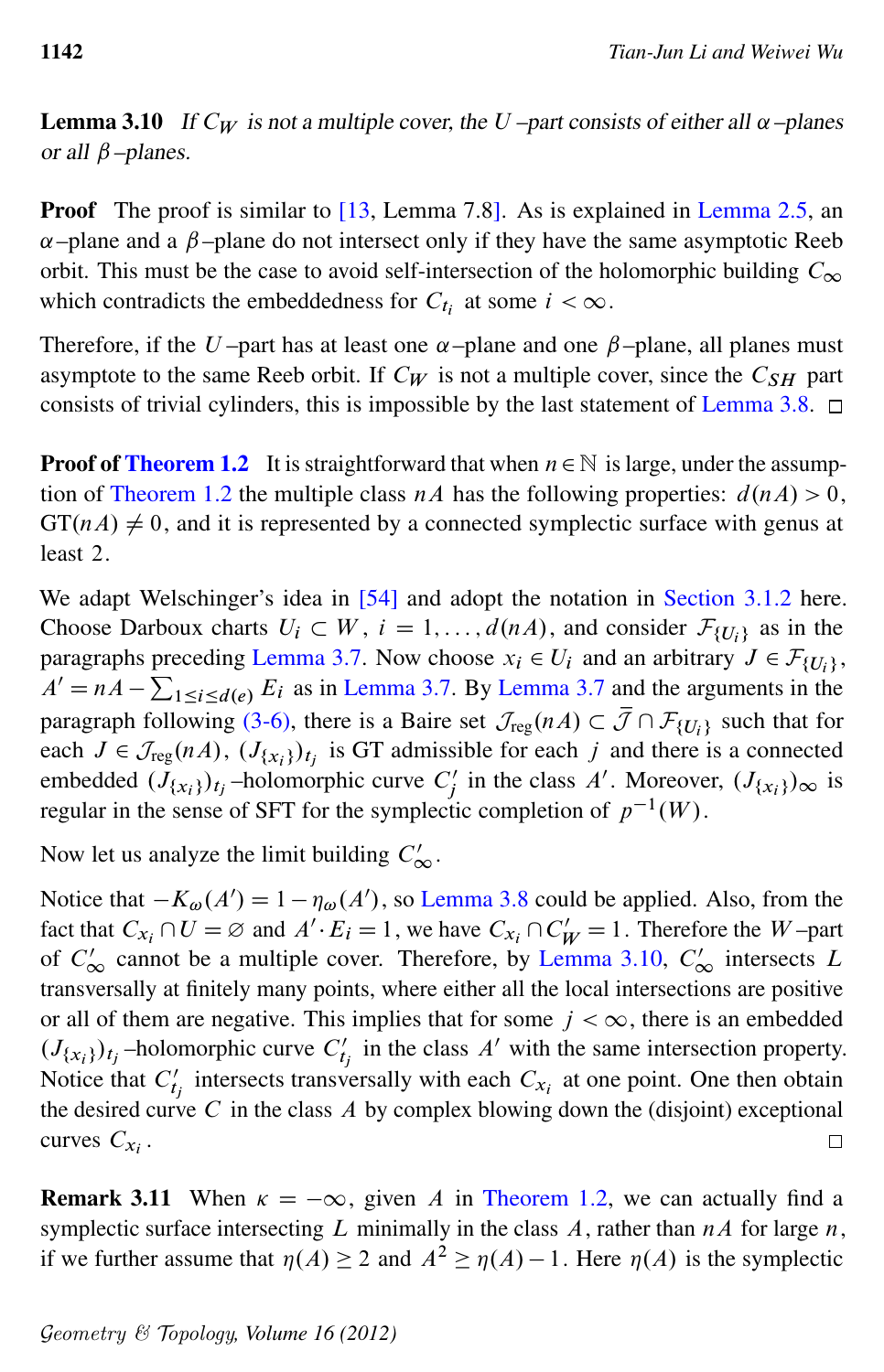genus (see [Section 4\)](#page-23-0). This is because, by [\[31\]](#page-47-9) one could achieve the nontriviality of GT invariants as long as  $A^2 \ge \eta(A) - 1$ . And if the class A is reduced (see [Section 4](#page-23-0)) for the rational case and  $\left[31\right]$  for the general case), one only needs easily verified conditions  $\eta_{\omega}(A) \geq 2$  and  $A^2 \geq \eta_{\omega}(A) - 1$  since  $\eta_{\omega}(A) = \eta(A)$ .

**Proof of [Theorem 1.1](#page-1-1)** We first deal with the case of  $-1$  sphere C. By [Proposition 3.2,](#page-14-1) there is a Baire set  $\mathcal{J}_{reg}([C]) \subset \overline{\mathcal{J}}$  such that for each  $J \in \mathcal{J}_{reg}([C])$ , there is a unique embedded  $J_{t_i}$ -holomorphic sphere in the class [C] for each i, and  $J_{\infty}$  is regular in the sense of SFT for  $\overline{W}$ . Notice that  $d([C]) = 0$ , and since C has genus 0, its W-part under neck-stretching does not admit a nontrivial unbranched cover. Therefore we can apply [Lemma 3.10](#page-20-2) as in the proof of [Theorem 1.2](#page-1-0) to produce a  $J_{t_i}$ -holomorphic sphere  $C_{t_i}$  intersecting L minimally.  $C_{t_i}$  is symplectic isotopic to C by the last statement of [Proposition 3.2.](#page-14-1)

For a symplectic sphere  $C$  with nonnegative square, we follow the strategy above by first introducing  $U_i$  and  $\mathcal{F}_{U_i}$ . By applying [Remark 2.2](#page-9-1) and [Proposition 3.2](#page-14-1) to M and [C], there is a pair  $(\tilde{J}, \tilde{\Omega} = \{x_i\})$  with  $\tilde{J} \in \mathcal{F}_{\{U_i\}}$ ,  $x_i \in U_i$ , and an embedded  $\tilde{J}$ –holomorphic sphere  $\tilde{C}$  through  $\{x_i\}$  with  $[\tilde{C}] = [C]$ . Let  $(M', J_{\{x_i\}}, \omega')$ ,  $C_{x_i}$ ,  $E_i = [C_{x_i}]$ ,  $U'_i$  $_i^{\prime}$ ,  $\tilde{\mathcal{F}}'_I$  $U_i$ ,  $i = 1, ..., d(e)$  be as in [Lemma 3.7.](#page-17-1) The class  $A' = [C] - \sum_{1 \le i \le d(e)} E_i$  is represented by an  $\omega'$ -symplectic -1 sphere, for instance, the proper transform of  $\tilde{C}$ , thus [Proposition 3.2](#page-14-1) still holds for  $A'$ .

Now apply [Remark 2.2](#page-9-1) to  $M'$  and  $A'$ , then [Proposition 3.2](#page-14-1) and the arguments in the first paragraph of the present subsection imply that, there is a Baire set  $\mathcal{J}_{reg}([C]) \subset \overline{\mathcal{J}} \cap \mathcal{F}_{\{U_i\}}$ with the following property: for each  $J \in \mathcal{J}_{reg}([C])$ , there is a unique embedded  $(J_{\{x_i\}})_{t_j}$ -holomorphic sphere  $C'_t$  $t'_{t_j}$  in the class A' for each j, and  $(J_{\{x_i\}})_{\infty}$  is regular in the sense of SFT for the symplectic completion of  $p^{-1}(W)$ . Moreover,  $C'$  $t_j$  intersects transversally with each  $C_{x_i}$  at one point.

Now, just as in the end of the proof of [Theorem 1.2,](#page-1-0) for some j,  $p(C_t)$  $t'_j$ ) is the desired symplectic sphere in the class A, where  $p: M' \to M$  is the complex blowing down map. Moreover,  $p(C_t)$  $t'_{tj}$ ) is symplectic isotopic to C by the last statement of [Proposition 3.2.](#page-14-1)  $\Box$ 

Remark 3.12 One easily sees that the above proof works for finitely many Lagrangian spheres that are pairwise disjoint. It is not clear to the authors whether the theorem holds when they do intersect.

<span id="page-22-0"></span>On the other hand, by choosing subsequences successively, one may push off certain symplectic configurations. In particular, the following will be used in the proof of [Theorem 1.5.](#page-2-0)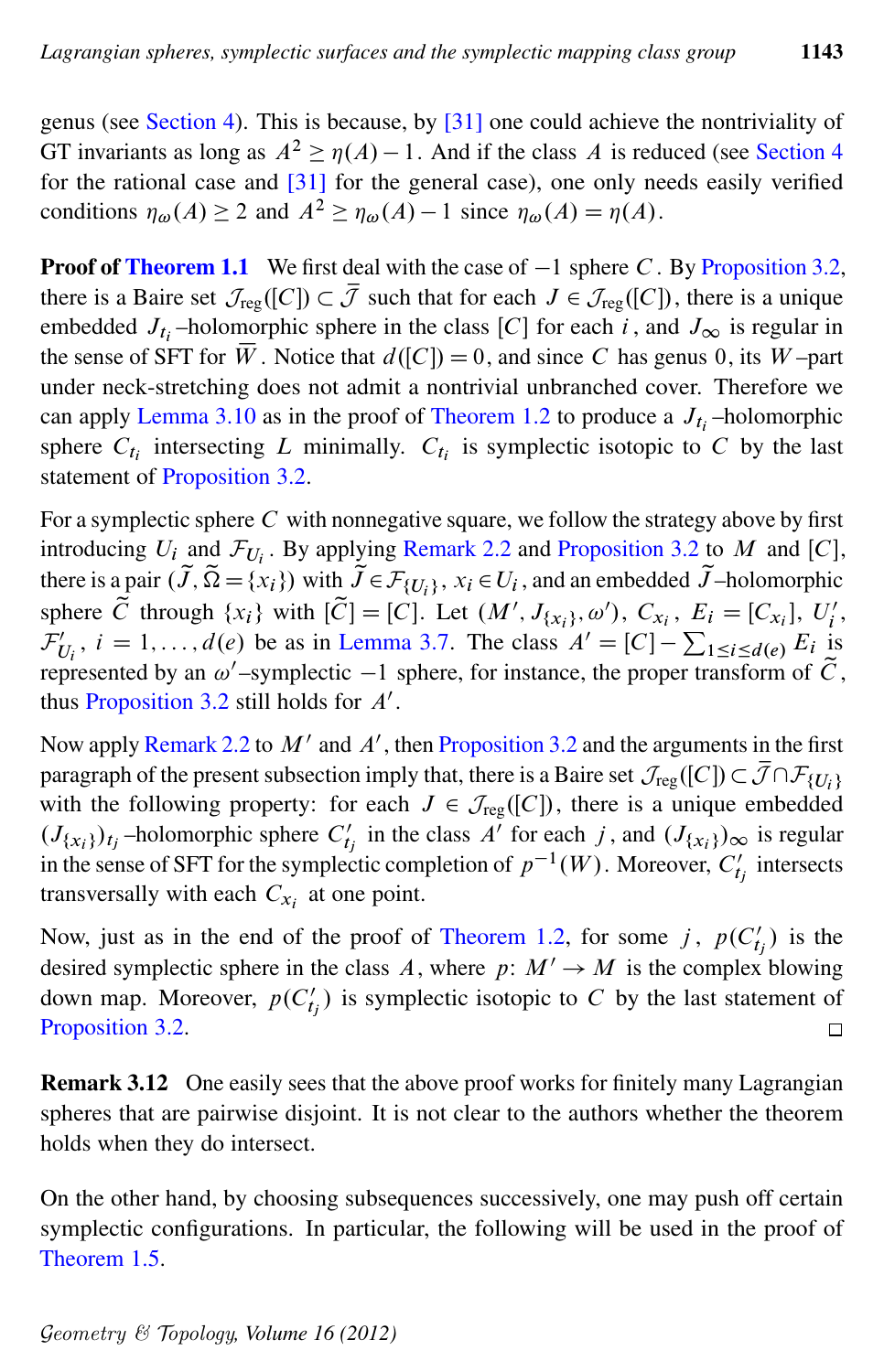Corollary 3.13 Let L be a Lagrangian sphere in a symplectic 4–manifold  $(M, \omega)$ , and  $D = \{A_1, \ldots, A_n\}$  a homology type of a stable spherical symplectic configuration. If each  $A_i$  pairs trivially with [L]. Then there is a symplectic D–configuration disjoint from L.

Remark 3.14 Further, we expect to be able to deform a contractible family of symplectic spheres to be disjoint from a given Lagrangian sphere. Such a result would be useful in proving [Conjecture 1.7](#page-3-1) on the uniqueness up to symplectomorphism (see [Remark 5.2](#page-31-0) and [Section 6.4.2\)](#page-44-0). The family being contractible is necessary: as pointed out to us by R. Hind, if one takes a representative of the generator of  $\pi_1(Symp(S^2, \sigma))$ , the graph of this generator as a circle family of symplectic spheres in a monotone  $S^2 \times S^2$  cannot be isotoped away from the antidiagonal.

# <span id="page-23-0"></span>4 K-Null spherical classes when  $\kappa = -\infty$

It is in general difficult to determine whether a spherical class has a Lagrangian spherical representative. We are able to completely solve this problem for rational and ruled manifolds in [Section 5.2.](#page-32-0) In this section we first derive some preliminary results.

## 4.1 Rational manifolds

We fix some notation: in this section M is  $\mathbb{C}P^2 \# n \overline{\mathbb{C}P}^2$  with  $n \geq 1$ . Let  $\mathcal E$  and  $\mathcal L$  be the sets of integral homology classes represented by smoothly embedded spheres of square  $-1$  and  $-2$  respectively.

An orthogonal basis  $\{H, E_1, \ldots, E_n\}$  of  $H_2(M; \mathbb{Z})$  is called standard if  $H^2 = 1$  and  $E_i \in \mathcal{E}$ . We fix a standard basis in this section.

Let K be the set of symplectic canonical classes of M. For any sequence  $\{\delta_i\}$ ,  $i = 0, \ldots, n$  with  $\delta_i = 0$  or 1, let  $K_{\{\delta_i\}}$  be the Poincáre dual of

$$
-3H + (-1)^{\delta_1} E_1 + (-1)^{\delta_2} E_2 - \cdots + (-1)^{\delta_n} E_n.
$$

Then  $K_{\{\delta_i\}} \in \mathcal{K}$ . When  $\delta_i = 0$  for all i, we simply denote it by  $K_0$ , ie

$$
K_0 = \text{PD}(-3H + E_1 + \cdots + E_n).
$$

**4.1.1**  $\mathcal{E}, \mathcal{L}$ , symplectic genus and  $D(M)$  We review some facts about  $\mathcal{E}, \mathcal{L}$ ,  $D(M)$ and the notion of symplectic genus.

Let  $D(M)$  be the geometric automorphism group of M, ie the image of the diffeomorphism group of M in Aut $(H_2(M;\mathbb{Z}))$ . We say two classes in  $H_2(M;\mathbb{Z})$  are *equivalent* if they are related by  $D(M)$ .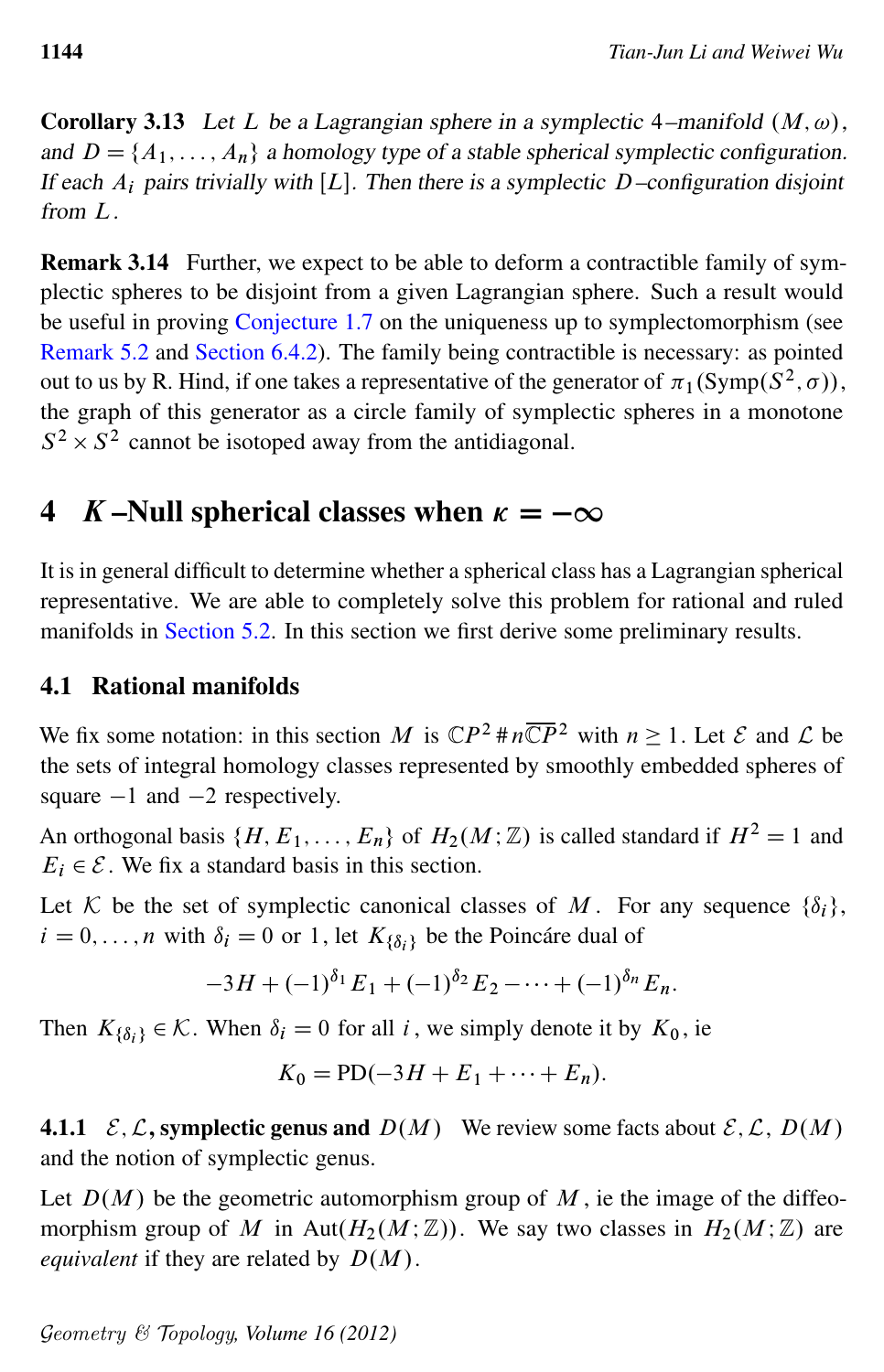Li and Li  $[31]$  showed that  $D(M)$  is generated by a set of spherical reflections. For  $\gamma \in H_2(M; \mathbb{Z})$  with  $\gamma^2 = \gamma \cdot \gamma = \pm 1$  or  $\pm 2$ , there is an automorphism  $R(\gamma) \in$ Aut $(H_2(M; \mathbb{Z}))$  called the reflection along  $\gamma$ ,

$$
R(\gamma)(\beta) = \beta - \frac{2(\gamma \cdot \beta)}{\gamma \cdot \gamma} \gamma.
$$

If  $\gamma \in \mathcal{E}$  or  $\mathcal{L}$  by [\[17,](#page-46-8) Proposition 2.4, Chapter III],  $R(\gamma) \in D(M)$ , and we call it a spherical reflection.

Another fact is that  $D(M)$  acts transitively on K [\[36\]](#page-47-4).

To define the symplectic genus of  $e \in H_2(M;\mathbb{Z})$  first introduce the subset  $\mathcal{K}_e$  of  $\mathcal{K}$ :

 $\mathcal{K}_{e} = \{ K \in \mathcal{K} \mid \text{there is a class } \tau \in \mathcal{C}_K \text{ such that } \tau \cdot e > 0 \}.$ 

Here  $C_K = \{ [\omega] \mid \omega \text{ is a symplectic form, } K_{\omega} = K \}$  is the K–symplectic cone. It is shown in [\[36\]](#page-47-4) that  $\mathcal{C}_K$  is completely determined by the set of K–exceptional spherical classes

$$
\mathcal{E}_K = \{ E \in \mathcal{E} \mid K(E) = -1 \}.
$$

More precisely,

 $\mathcal{C}_K = \{ \tau \in H^2(M; \mathbb{R}) \mid \tau^2 > 0, \tau(E) > 0 \text{ for any } E \in \mathcal{E}_K \}.$ 

The following is a useful observation.

<span id="page-24-0"></span>**Lemma 4.1** If  $\xi = aH - \sum b_i E_i \in H_2(M; \mathbb{Z})$  with  $a > 0$  then  $K_{\{\delta_i\}} \in \mathcal{K}_{\xi}$ .

**Proof** Notice that for any  $K_{\{\delta_i\}}$ , one could easily find  $\tau \in C_{K_{\{\delta_i\}}}\$  by requiring  $\tau(H) \gg 0$ , but keeping the corresponding signs of  $E_i$  in  $\tau$  opposite to that of  $K_{\{\delta_i\}}$ . Such a construction follows from the easy observation that classes in  $\mathcal{E}_{K_{\{\delta_i\}}}\,$  are obtained by changing the corresponding signs of those in  $\mathcal{E}_K$  and [\[36,](#page-47-4) Theorem 4].

By possibly even enlarging  $\tau(H)$  further, since  $a > 0$ , one could also assure that  $\tau(\xi) > 0$ . Therefore,  $K_{\{\delta_i\}} \in \mathcal{K}_{\xi}$ .  $\Box$ 

For  $K \in \mathcal{K}_e$  define the K–symplectic genus  $\eta_K(e)$  to be  $\frac{1}{2}(K(e) + e^2) + 1$ . Finally, the *symplectic genus* of class e is defined as

$$
\eta(e) = \max_{K \in \mathcal{K}_e} \eta_K(e).
$$

By [\[31,](#page-47-9) Lemma 3.2],  $\eta(e)$  has the following basic properties:

- (1)  $\eta(e)$  is no bigger than the minimal genus of e, and they are both equal to  $\eta_{\omega}(e)$ in  $(3-1)$  if e is represented by an  $\omega$ –symplectic surface for some symplectic form  $\omega$ .
- (2) Equivalent classes have the same  $\eta$ .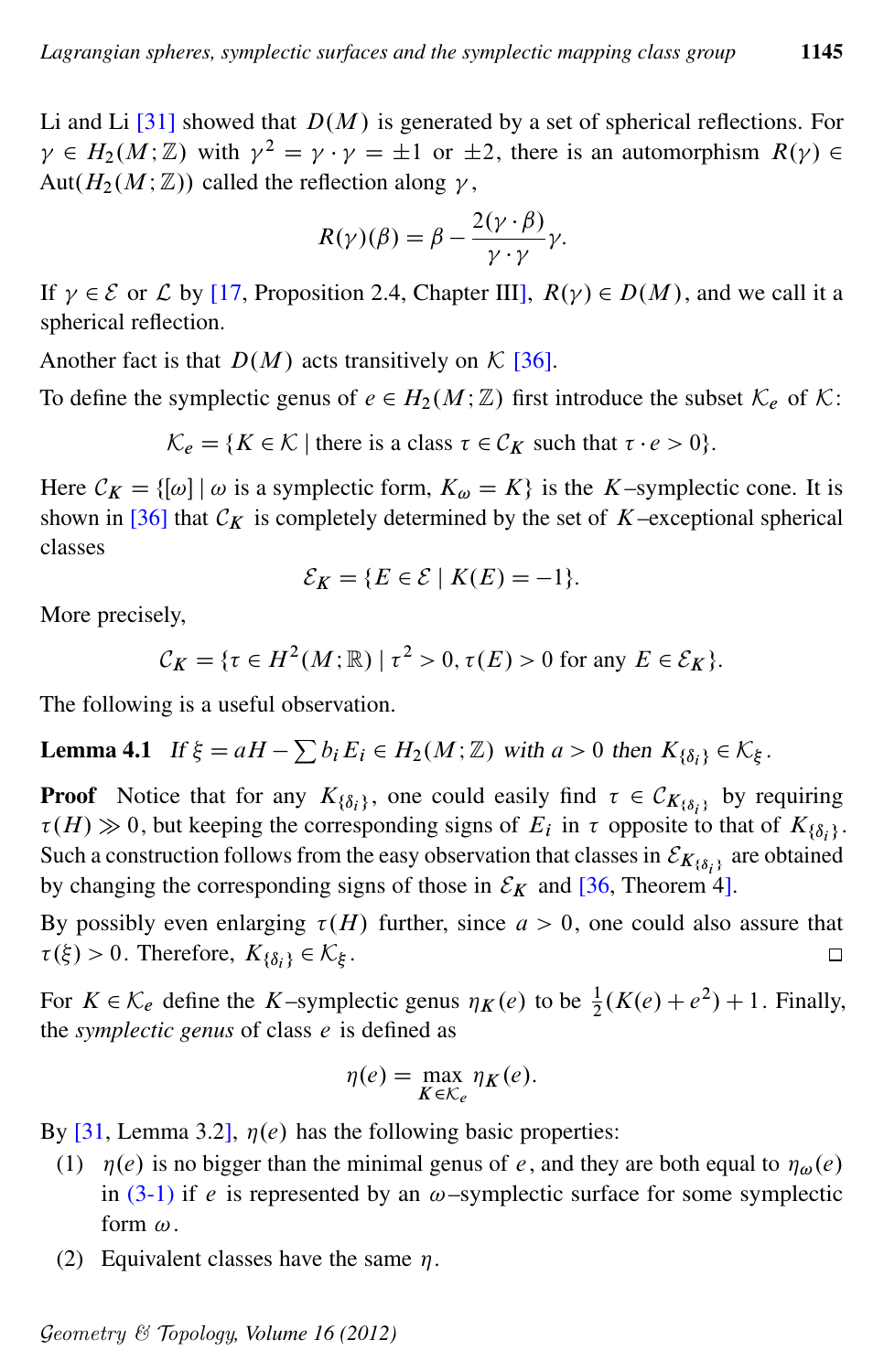Note that in [\[31\]](#page-47-9) these properties are stated for classes with positive square, but the proof actually covered all cases.

We have the following assertions characterizing  $\mathcal E$  and  $\mathcal L$  in terms of the symplectic genus, as well as the action of  $D(M)$  on  $\mathcal E$  and  $\mathcal L$ .

<span id="page-25-1"></span>**Proposition 4.2** [\[31,](#page-47-9) Lemma 3.4, Lemma 3.6(2)] For e with  $e \cdot e = -1$  or  $-2$ ,  $\eta(e) = 0$  if and only if e is not equivalent to a reduced class.

Moreover, for e with  $e \cdot e = -1$ ,  $\eta(e) = 0$  if and only if  $e \in \mathcal{E}$ , Any class in  $\mathcal E$  is equivalent to either  $E_i$  or  $H - E_i - E_j$  for some  $1 \le i, j \le n$ . If  $n \ne 2$ , it is equivalent to  $E_i$ .

Similarly, for e with  $e \cdot e = -2$ ,  $\eta(e) = 0$  if and only if  $e \in \mathcal{L}$ . Any class in  $\mathcal L$  is equivalent to either  $E_i - E_j$  or  $H - E_i - E_j - E_k$  for some  $1 \le i, j, k \le n$ . If  $n \ne 3$ , it is equivalent to  $E_i - E_j$ .

Here a class  $\xi = aH - \sum_{i=1}^{n} b_i E_i$  with  $a \ge 0$  and  $b_1 \ge b_2 \ge \cdots \ge b_n \ge 0$  is called *reduced* [\[18;](#page-46-9) [27\]](#page-46-10) if

$$
a \ge b_1 + b_2 + b_3.
$$

4.1.2 K–Null spherical classes and  $D_K(M)$  For  $K \in \mathcal{K}$  let  $D_K(M)$  be the isotropy subgroup of K of the transitive action of  $D(M)$  on K. We say two classes are K–equivalent if they are related by  $D_K(M)$ .

By [Definition 1.3,](#page-1-2)  $\xi \in H_2(M;\mathbb{Z})$  is a K–null spherical class if  $\xi \in \mathcal{L}$  and  $K(\xi) = 0$ . Hence the set of K–null spherical classes is denoted by  $\mathcal{L}_K$ .

We now study the interactions of  $\mathcal{L}_K$  and  $D_K(M)$ . Due to the transitivity of the action of  $D(M)$  on K [\[36\]](#page-47-4), we will restrict to the case  $K = K_0$  without loss of generality.

First of all, if  $\gamma \in \mathcal{L}_{K_0}$ , then  $R(\gamma) \in D_{K_0}(M)$ , and we call it a  $K_0$ -twist.

Secondly, notice that  $D_{K_0}$  acts on  $\mathcal{E}_{K_0}$  and  $\mathcal{L}_{K_0}$ .

To go further, we need to understand  $\mathcal{E}_{K_0}$ . It is clear that  $E_i \in \mathcal{E}_{K_0}$ . Moreover, for any symplectic form  $\omega$  with  $K_{\omega} = K_0$ , the GT invariant of H or any  $E \in \mathcal{E}_{K_0}$  is nontrivial. By the positivity of intersection, we have:

<span id="page-25-2"></span>**Lemma 4.3** Suppose  $\xi = aH - \sum b_i E_i$  is in  $\mathcal{E}_{K_0}$ , then  $a \ge 0$  and  $b_i \ge 0$ . If  $a = 0$ , then  $\xi = E_i$  for some i.

<span id="page-25-0"></span>It is clear that reflections  $R(E_i - E_j)$  and  $R(H - E_i - E_j - E_k)$  are  $K_0$ -twists. With this understood, we see that [\[43,](#page-47-10) Proposition 1.2.12] can be stated as follows: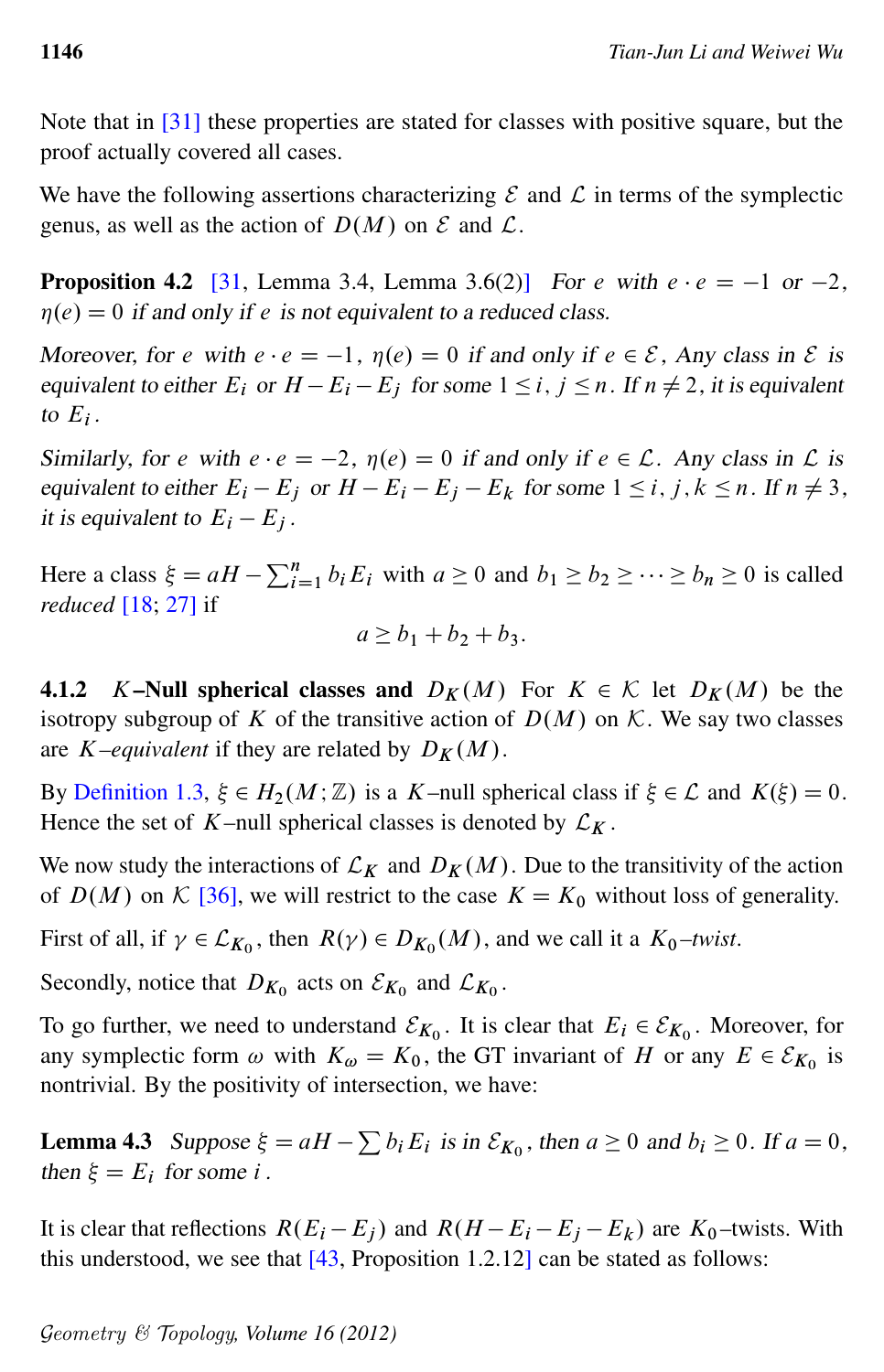**Proposition 4.4** Any class in  $\mathcal{E}_{K_0}$  can be transformed to either  $E_i$  or  $H - E_i - E_j$  for some  $1 \le i, j \le n$  via  $K_0$ -twists. If  $n \ne 2$ , it is  $K_0$ -equivalent to  $E_i$  via  $K_0$ -twists.

<span id="page-26-0"></span>As a consequence, we have:

**Corollary 4.5** Suppose  $b^-(M) = n \ge 2$ . If  $\{E_i'\}_{i=1}^k$ ,  $k \le n-2$ , is an orthogonal subset of  $\mathcal{E}_{K_0}$ , then there exists  $\phi \in D_{K_0}(M)$ , generated by  $K_0$ -twists, such that  $\phi(E'_i) = E_i, \ 1 \leq i \leq k$ .

**Proof** The statement is vacuous if  $n \leq 2$  and easily verified for  $n = 3$ . We apply induction on *n*. From [Proposition 4.4,](#page-25-0) there exists  $\widetilde{\phi} \in D_{K_0}(M)$  such that  $\widetilde{\phi}(E'_1) = E_i$ . One then further compose the  $K_0$ -twist  $f = R(E_i - E_1)$  so that  $E'_1$  is eventually sent to  $E_1$ . Noting that

$$
f(\widetilde{\phi}(E_i')) \cdot E_1 = f(\widetilde{\phi}(E_i')) \cdot f(\widetilde{\phi}(E_1')) = E_i' \cdot E_1' = -\delta_{1i},
$$

we are reduced to the case  $n-1$  by restricting our attention to the last  $(n-1)$  exceptional classes (and  $k$  is reduced by 1 as well).  $\Box$ 

**Remark 4.6** Note that this is not true when  $k = n-1$ . Take  $n = 2$ . Then  $H - E_1 - E_2$ is not equivalent to  $E_1$  or  $E_2$  since it is characteristic but  $E_i$  is not.

<span id="page-26-2"></span>**Proposition 4.7**  $D_{K_0}(M)$  is generated by  $K_0$ -twists.

**Proof** For  $\phi \in D_{K_0}(M)$ , apply [Corollary 4.5](#page-26-0) to  $\phi(E_i)$ ,  $1 \le i \le n-2$ , there is a  $K_0$ -twist f such that  $f(\phi(E_i)) = E_i$ .

Consider  $F_{n-1} = f(\phi(E_{n-1}))$  and  $F_n = f(\phi(E_n))$ .  $F_{n-1}$  and  $F_n$  are orthogonal to  $E_i$ ,  $1 \le i \le n-2$ , since  $f(\phi(E_j)) \cdot E_i = E_j \cdot E_i = 0$  for  $i \le n-2$  and  $j > n-2$ . It is easy to see that the only such classes in  $\mathcal{E}_{K_0}$  are  $H - E_{n-1} - E_n$ ,  $E_{n-1}$ ,  $E_n$ . Since  $F_{n-1} \cdot F_n = 0$ , it has to be that  $\{F_{n-1}, F_n\} = \{E_{n-1}, E_n\}$ . By composing f with the  $K_0$ -twist  $R(E_n - E_{n-1})$  if necessary, one obtains the desired inverse of  $\phi$  generated by  $K_0$ -twists, which means  $\phi$  is also generated by  $K_0$ -twists.  $\Box$ 

<span id="page-26-1"></span>We now prove an analogue of [Proposition 4.4](#page-25-0) for  $\mathcal{L}_{K_0}$ . We start with:

**Lemma 4.8** Suppose  $\xi = aH - \sum b_i E_i \in H_2(M; \mathbb{Z})$  is in  $\mathcal{L}_{K_0}$ , If  $a > 0$  then  $\eta(\xi) = \eta_{K_0}(\xi)$  and  $b_i \ge 0$ .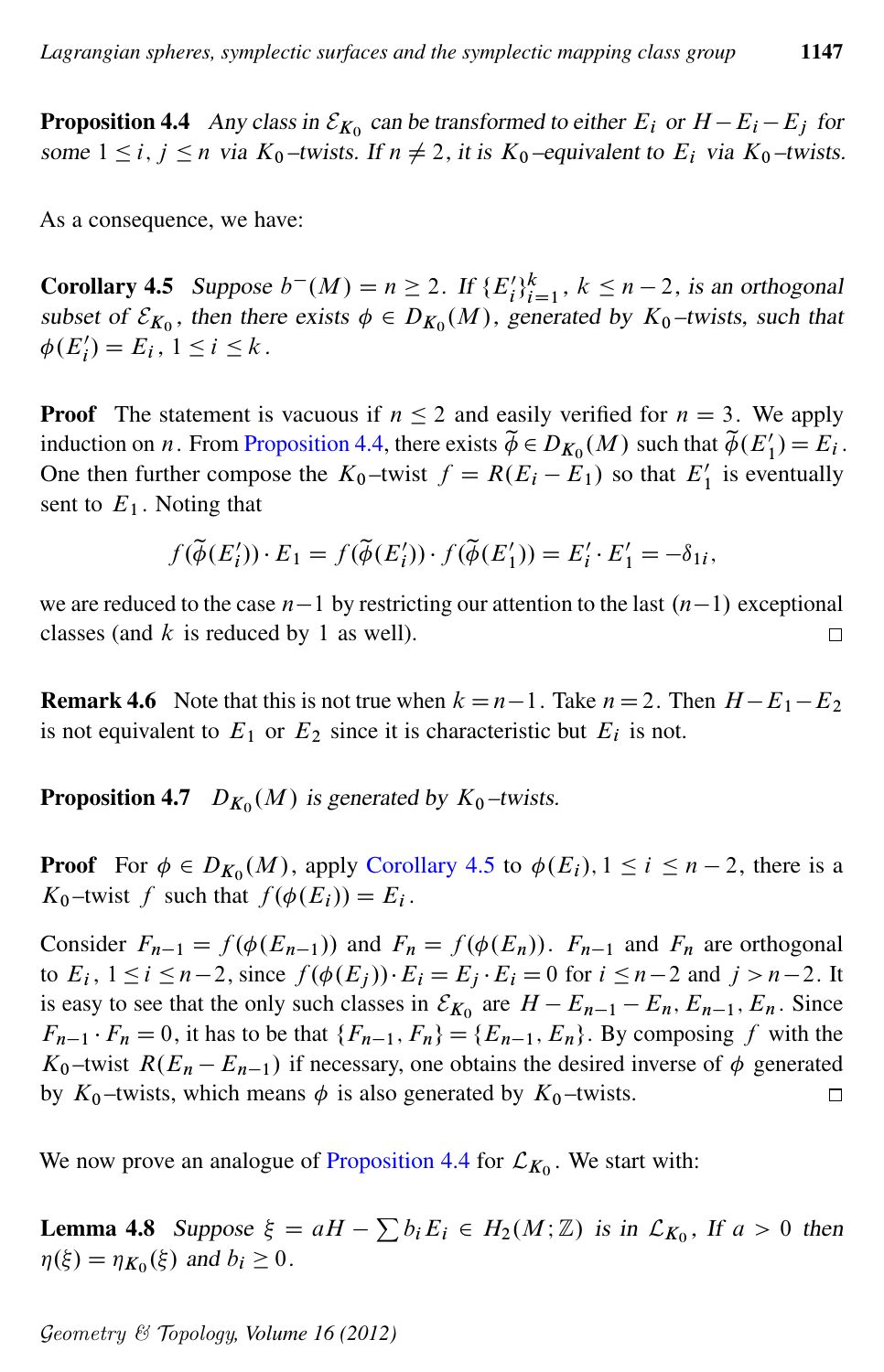**Proof** For any  $\xi \in \mathcal{L}_{K_0}$ ,  $\eta_{K_0}(\xi) = 0$  and the minimal genus is 0 as well. By [Lemma 4.1,](#page-24-0) if  $\xi = aH - \sum b_i E_i \in H_2(M; \mathbb{Z})$  with  $a > 0$ , then  $\eta_{K_{\{\delta_i\}}}(\xi)$  is defined. Recall from the minimal genus assumption and the fact that the symplectic genus is no bigger than the minimal genus,  $0 = \eta_{K_0}(\xi) \geq \eta_{K_{\{\delta_i\}}(\xi)}$  for any choice of  $\{\delta_i\}$ . But this holds only if  $b_i \geq 0$  for all i, hence the conclusion follows. □

Following Evans [\[13\]](#page-46-1), we make the following definition.

**Definition 4.9** A class is called *binary* if it is of the form  $E_i - E_j$ , and *ternary* if it is of the form  $H - E_i - E_j - E_k$ ,  $1 \le i, j, k \le n$ .

Clearly, binary and ternary classes are in  $\mathcal{L}_{K_0}$ . In the rest of our paper, we denote  $R(H - E_i - E_j - E_k)$  by  $\Gamma_{iik}$  for short.

<span id="page-27-1"></span>**Proposition 4.10** For  $\xi \in \mathcal{L}_{K_0}$ , either  $\xi$  is  $K_0$ -equivalent to a binary or ternary class. Further, if either  $n \neq 3$ , or  $n = 3$  but  $\pm \xi \neq H - E_1 - E_2 - E_3$ , then  $\xi$  is  $K_0$ -equivalent to the binary class  $E_1 - E_2$ .

**Proof** Let  $\xi = aH - \sum b_i E_i$ . When  $a = 0$  it is easy to conclude that  $\xi$  is binary. Let r be the number of nonzero  $b_i$ . An easy calculation verifies the case when  $r \leq 3$ . Thus we assume  $r > 3$  with  $a > 0$  by possibly reversing the signs of  $\xi$  (simply do a reflection with respect to  $\xi$ ). By [Lemma 4.8,](#page-26-1) we may assume that  $b_1 \geq b_2 \geq \cdots \geq b_n \geq 0$ .

Now we write down the reflection  $\Gamma_{123}$  explicitly:

$$
\Gamma_{123}(\xi) = (2a - b_1 - b_2 - b_3)H - \sum c_i E_i,
$$

where  $c_i = b_i$  for  $i > 3$ .

If  $2a - b_1 - b_2 - b_3 < 0$ , consider the class  $-\Gamma_{123}(\xi) \in \mathcal{L}_{K_0}$ . In this case, the leading coefficient of  $-\Gamma_{123}(\xi)$  is bigger than 0. However, since  $r > 3$ , one must have  $-c_r = -b_r < 0$ , a contradiction to [Lemma 4.8.](#page-26-1) Thus,  $2a - b_1 - b_2 - b_3 \ge 0$ 

Moreover, from [Proposition 4.2,](#page-25-1)  $\xi$  is not reduced hence one must have  $b_1+b_2+b_3 > a$ . Combining these facts, we have

$$
0 \le 2a - b_1 - b_2 - b_3 < a.
$$

Also notice that  $\Gamma_{123}(\xi)$  verifies all conditions of [Lemma 4.8,](#page-26-1) thus  $c_i > 0$  still holds. One could then repeat the above process and use induction on the coefficient  $H \cdot \xi$ until  $r \leq 3$  or  $a = 0$ .  $\Box$ 

<span id="page-27-0"></span>**Remark 4.11** The algorithm reducing a  $K$ -null spherical classes is also valid for exceptional classes. In this case, one gets an explicit  $K_0$  –equivalence from an exceptional class to  $E_i$  when  $n \ge 3$  or possibly  $H - E_1 - E_2$  when  $n = 2$ . This is also used in  $[43]$ .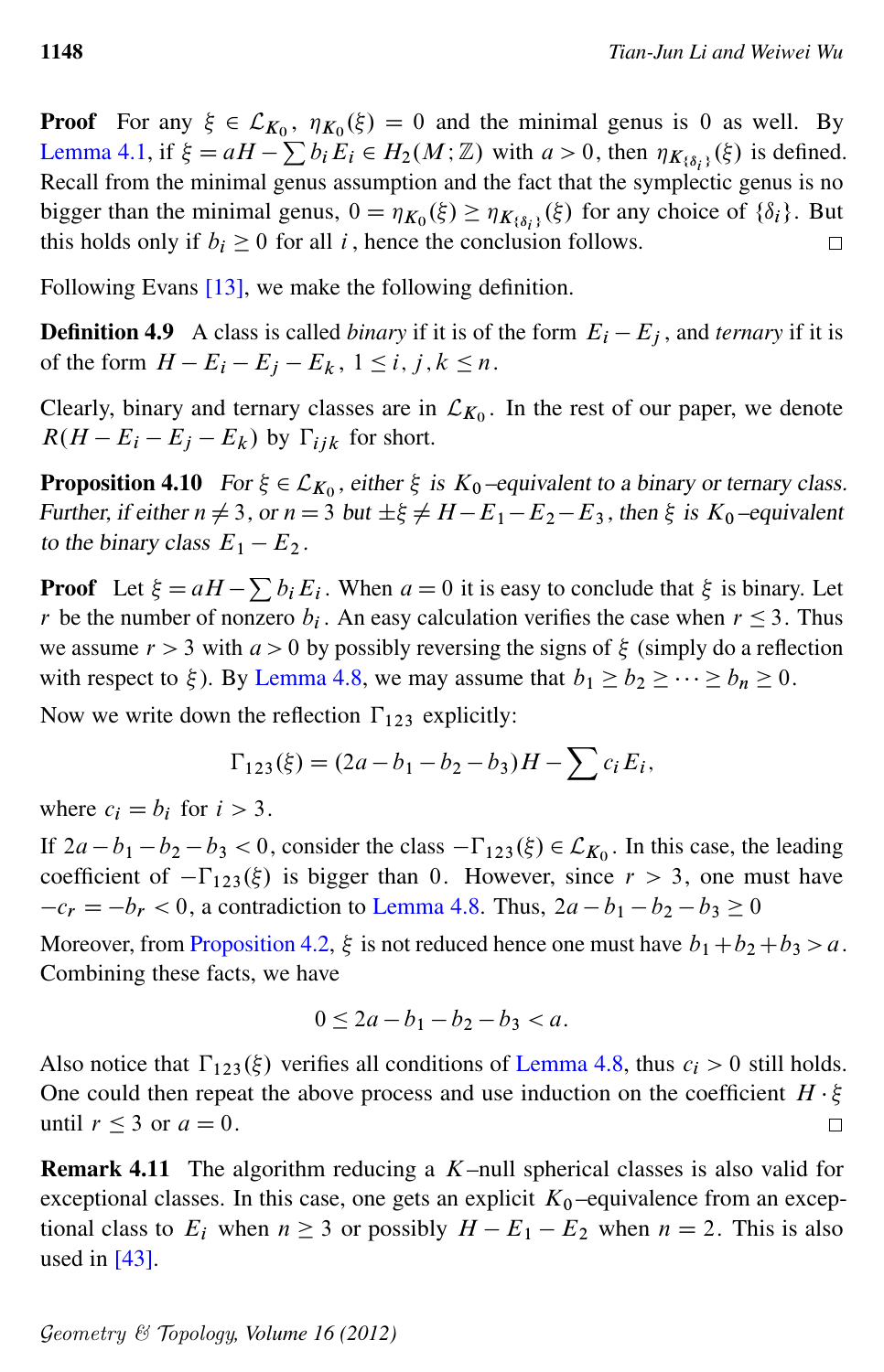4.1.3  $(K, \alpha)$ –Null spherical classes and  $D_{K,\alpha}(M)$  In this section we fix a class  $\alpha$ in the K–symplectic cone  $\mathcal{C}_K$ .

<span id="page-28-2"></span>**Definition 4.12** A  $(K, \alpha)$ –*null spherical class* is a K–null spherical class which pairs trivially with  $\alpha$ .

Reflections  $R(\xi)$ , for  $\xi$  a  $(K, \alpha)$ –null spherical class, are called  $(K, \alpha)$ –twists. We also define  $D_{K,\alpha}(M)$  to be the subgroup of  $D_K(M)$  preserving  $\alpha$ . One has the following easy observation:

<span id="page-28-0"></span>**Lemma 4.13** If  $\phi \in D_K$  then

- $\phi$  induces a bijection from  $\mathcal{L}_{K,\alpha}$  to  $\mathcal{L}_{K,\phi^{-1}(\alpha)}$ ,
- $f \to \phi^{-1} \circ f \circ \phi$  defines an isomorphism from  $D_{K,\alpha}$  to  $D_{K,\phi^{-1}(\alpha)}$  taking  $R(\xi)$ to  $R(\phi(\xi))$ ,
- $\alpha$  has a positive lower bound on  $\mathcal{E}_K$  which is attained by some K–exceptional class.

The third assertion is a consequence of Gromov compactness and the well-known fact that, for any  $E \in \mathcal{E}_K$ ,  $GT(E) \neq 0$  with respect to any symplectic form  $\omega$  representing  $\alpha$ . We are now ready to prove the following:

<span id="page-28-3"></span>**Proposition 4.14**  $D_{(K_0, \alpha)}$  is generated by  $(K_0, \alpha)$ –twists.

**Proof** We will use induction on *n* and a trick due to Pinsonnault [\[44\]](#page-48-10). For  $n \le 3$  this is easy to verify directly by listing all exceptional classes.

If  $n \ge 3$  choose  $\{E_i'\}_{i=1}^{n-2} \subset \mathcal{E}_{K_0}$  such that  $E'_1$  has minimal  $\alpha$ -area, and  $E'_i$  has minimal  $\alpha$ –area among exceptional classes orthogonal to  $E_i$  for all  $j < i$ . By [Corollary 4.5,](#page-26-0) there is  $\psi \in D_{K_0}(M)$  such that  $\psi(E'_i) = E_i$ . By [Lemma 4.13](#page-28-0) we can assume that  $E'_i = E_i$ , so that among the basis elements  $\{H, E_1, \ldots, E_n\}$ ,  $E_1, \ldots, E_{n-2}$  enjoys the above minimality property.

Let  $f \in D_{(K_0,\alpha)}$ . If one could find a series of  $(K_0,\alpha)$ –twists such that their composition  $\phi$  satisfies  $\phi \circ f(E_1) = E_1$ , one can then include  $\phi^{-1}$  into our decomposition of f. Since  $E_1$  is orthogonal to  $\phi \circ f(E_i)$  for  $i \neq 1$ , one can then use induction on these classes. Therefore it suffices to look for such a  $\phi$  in the rest of the proof.

<span id="page-28-1"></span>Notice first that

(4-1) 
$$
\alpha(H - E_i - E_j - E_k) \ge 0, \quad i > j > k.
$$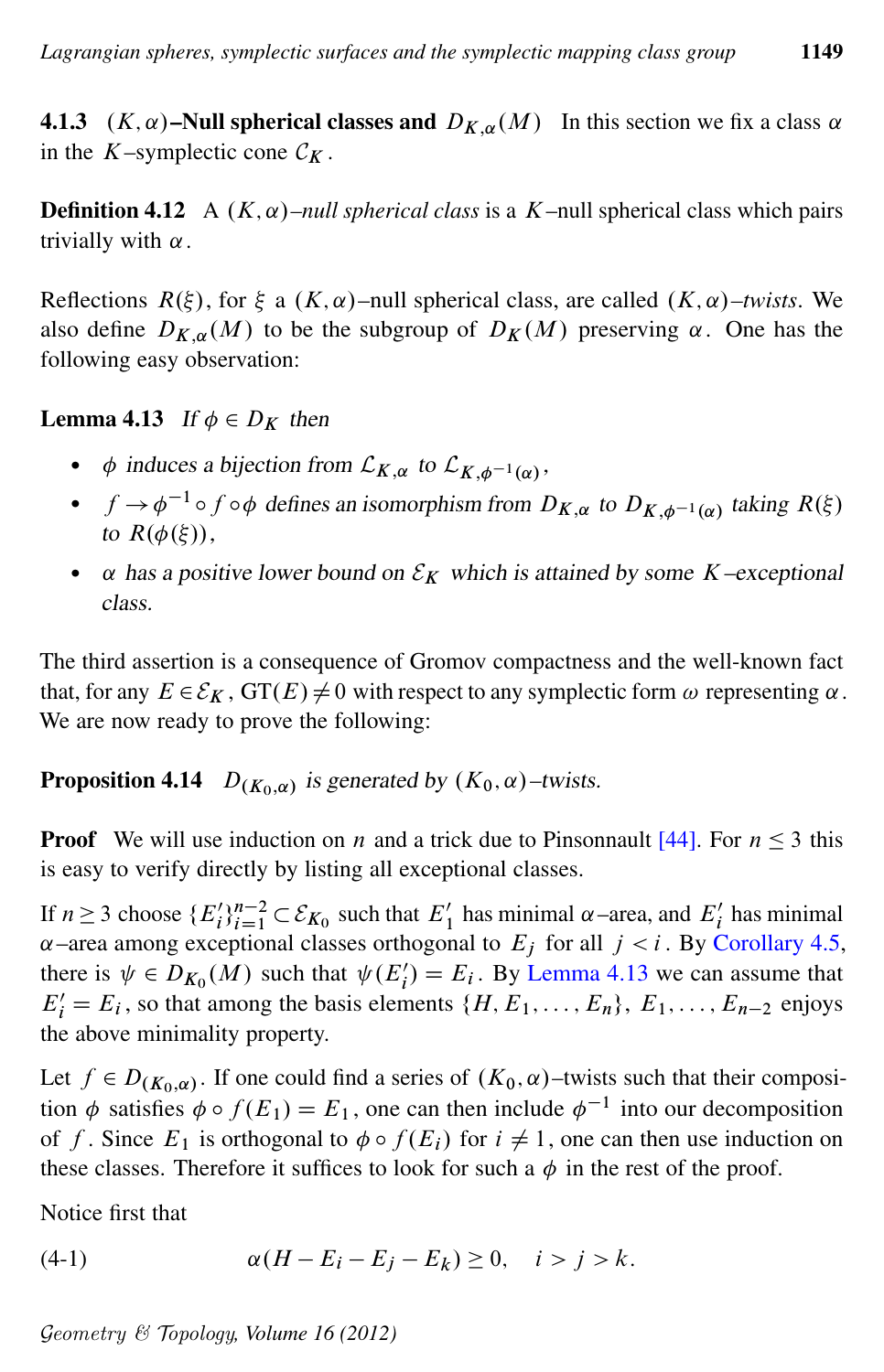This is clear from the construction: since the  $K_0$ -exceptional class  $(H - E_i - E_j) \cdot E_l =$ 0, for all  $l < k$  and  $k \leq n - 2$ , we have  $\alpha(H - E_i - E_i) \geq \alpha(E_k)$ 

Assume  $f(E_1) = aH - \sum b_{r_i} E_{r_i}$ . Notice  $f(E_1) \in \mathcal{E}_{K_0}$  and  $\alpha(f(E_1)) = \alpha(E_1)$ . If  $a=0$  then  $f(E_1)=E_k$  for some k and  $E_1-E_k \in \mathcal{L}_{K_0,\alpha}$ . In particular,  $R(E_1-E_k) \in$  $D_{K_0,\alpha}$  and we can choose  $\phi = R(E_1 - E_k)$ .

If  $a \neq 0$ , by [Lemma 4.3,](#page-25-2)  $a > 0$  and  $b_i \geq 0$ . Suppose  $b_{r_1} \geq b_{r_2} \geq \cdots \geq b_{r_n} \geq 0$ . Now apply  $\Gamma_{r_1r_2r_3}$ ,

$$
\Gamma_{r_1r_2r_3}(f(E_1)) = f(E_1) + (a - b_{r_1} - b_{r_2} - b_{r_3})(H - E_{r_1} - E_{r_2} - E_{r_3}).
$$

From [Proposition 4.2,](#page-25-1)  $a - b_{r_1} - b_{r_2} - b_{r_3} < 0$ . By [\(4-1\),](#page-28-1)  $\alpha (H - E_{r_1} - E_{r_2} - E_{r_3}) \ge 0$ , thus

$$
\alpha(E_1) = \alpha(f(E_1)) \geq \alpha(\Gamma_{r_1r_2r_3}(f(E_1))).
$$

By the choice of  $E_1$ , we must have  $\alpha(H - E_{r_1} - E_{r_2} - E_{r_3}) = 0$ . This means that  $H - E_{r_1} - E_{r_2} - E_{r_3} \in \mathcal{L}_{K_0, \alpha}$  and  $\Gamma_{r_1 r_2 r_3} \in D_{K_0, \alpha}(M)$ .

Now from [Remark 4.11,](#page-27-0) by repeating the above operations we eventually have an equivalence between  $E_1$  and  $E_k$  for some k. Denote their composition by  $\tilde{\phi}$ .

If  $k = 1$  let  $\phi = \tilde{\phi}$ . If  $k \neq 1$ , then  $\alpha(E_k) = \alpha(E_1)$  and let  $\phi = R(E_1 - E_k) \circ \tilde{\phi}$ .  $\Box$ 

#### 4.2 Irrational ruled manifolds

It is clear that a minimal symplectic irrational ruled manifold does not admit any Lagrangian spheres. Thus, in this subsection,  $M = (\Sigma_h \times S^2) \# n \overline{\mathbb{C}P}^2$ . Any nonminimal genus h ruled manifold is of this form. Define  $\mathcal{E}, \mathcal{L}, \mathcal{K}, D(M)$  as above. For  $K \in \mathcal{K}$ also define  $D_K(M), \mathcal{E}_K, \mathcal{L}_K$  and K–null spherical class as above.

<span id="page-29-0"></span>A standard homology basis consists of  $\{T, F, E_1, \ldots, E_n\}$ , with the following algebraic properties:

$$
(4-2) \t T \cdot F = 1, \t T^2 = F^2 = T \cdot E_i = F \cdot E_i = 0, \t E_i^2 = -1, \t 1 \le i \le n.
$$

Geometrically,  $T$  is represented by a surface with genus  $h$ ,  $F$  the class of a fiber, and  ${E_i}$  a maximal collection of orthogonal exceptional classes in  $\mathcal{E}$ . The standard canonical class is then  $K_0 = \text{PD}(-2T + (2h - 2)F + \sum E_i)$ .

<span id="page-29-1"></span>The group  $D(M)$  is characterized as the subgroup of Aut $(H_2(M;\mathbb{Z}))$  preserving F up to sign [\[17\]](#page-46-8). Due to the transitive action of  $D(M)$  on K shown in [\[36\]](#page-47-4), we may again restrict to the case  $K_{\omega} = K_0$ .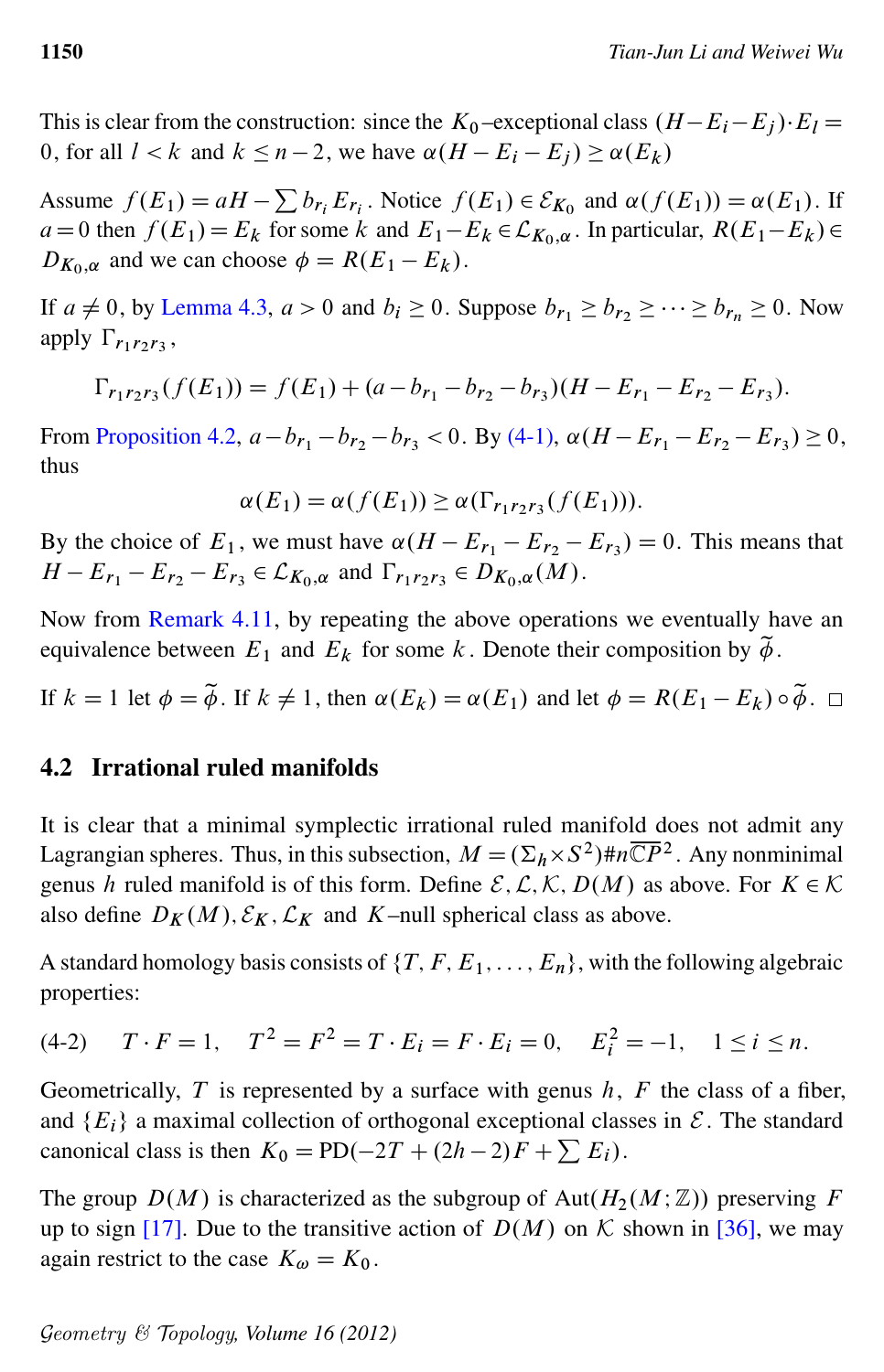#### Lemma 4.15 We have

$$
\mathcal{E}_{K_0} = \{E_i, F - E_i, i = 1, ..., n\},
$$
  
\n
$$
\mathcal{L}_{K_0} = \{\pm (F - E_i - E_j), \pm (E_i - E_j), 1 \le i < j \le n\}.
$$

**Proof** First of all, if  $\xi = aT + bF + \sum c_i E_i$  is represented by a sphere, then  $a = 0$ . This follows from the fact that a sphere does not have a nonzero degree map to a positive genus curve.

With this understood, it is easy to determine  $\mathcal{E}_{K_0}$  and  $\mathcal{L}_{K_0}$  using [\(4-2\).](#page-29-0)  $\Box$ 

<span id="page-30-1"></span>For  $\alpha \in \mathcal{C}_{K_0}$  we define  $D_{K_0,\alpha}$ ,  $(K_0,\alpha)$ -twist as before.

**Lemma 4.16**  $D_{K_0,\alpha}$  is generated by  $(K_0,\alpha)$  twists.

**Proof** As in the rational manifold case, we do induction on  $n = b^-(M) + 1$ .

When  $n = 1$ , since  $\phi(F) = \pm F$ , it is easier to see that  $D_{K_0}$ , and hence  $D_{K_0,\alpha}$ , is trivial.

In general when  $n \ge 2$ , for  $\phi \in D_{K_0,\alpha}$  we consider its action on  $\mathcal{E}_{K_0}$ . Let E be the exceptional class with minimal  $\alpha$  area, the induction is immediate if  $\phi(E) \cdot E = 0$ , in which case we simply compose  $\phi$  with the  $(K_0, \alpha)$  - twist  $R(E - \phi(E))$  to reduce to a lower *n* case.

Otherwise,  $\phi(E) = F - E$  by [Lemma 4.15.](#page-29-1) In this case  $2\alpha(E) = \omega(F)$ . Since two classes A and  $F - A$  are either both in  $\mathcal{E}_{K_0}$  or neither, the minimality of  $\alpha(E)$  forces all other exceptional spheres to have the same area as  $E$ . Since  $n \ge 2$ , it is clear that one could send  $F - E$  back to E via a composition of  $(K_0, \alpha)$ –twists, for example, the  $(K_0, \alpha)$  twist  $R(E'-E)$  followed by  $R(F-E'-E)$ , where E' is another exceptional standard basis element orthogonal to E. Again we are able to reduce to a lower *n* case.  $\Box$ 

# <span id="page-30-0"></span>5 Lagrangian spherical classes when  $b^+=1$

[Theorem 1.2](#page-1-0) allows us to effectively apply a Lagrangian-relative version of inflation procedure in this section. Together with [Proposition 4.10,](#page-27-1) this enables us to classify Lagrangian spherical classes in symplectic 4–manifolds with  $\kappa = -\infty$ . We also give the proof of [Theorem 1.8](#page-3-0) in [Section 5.3.](#page-36-0)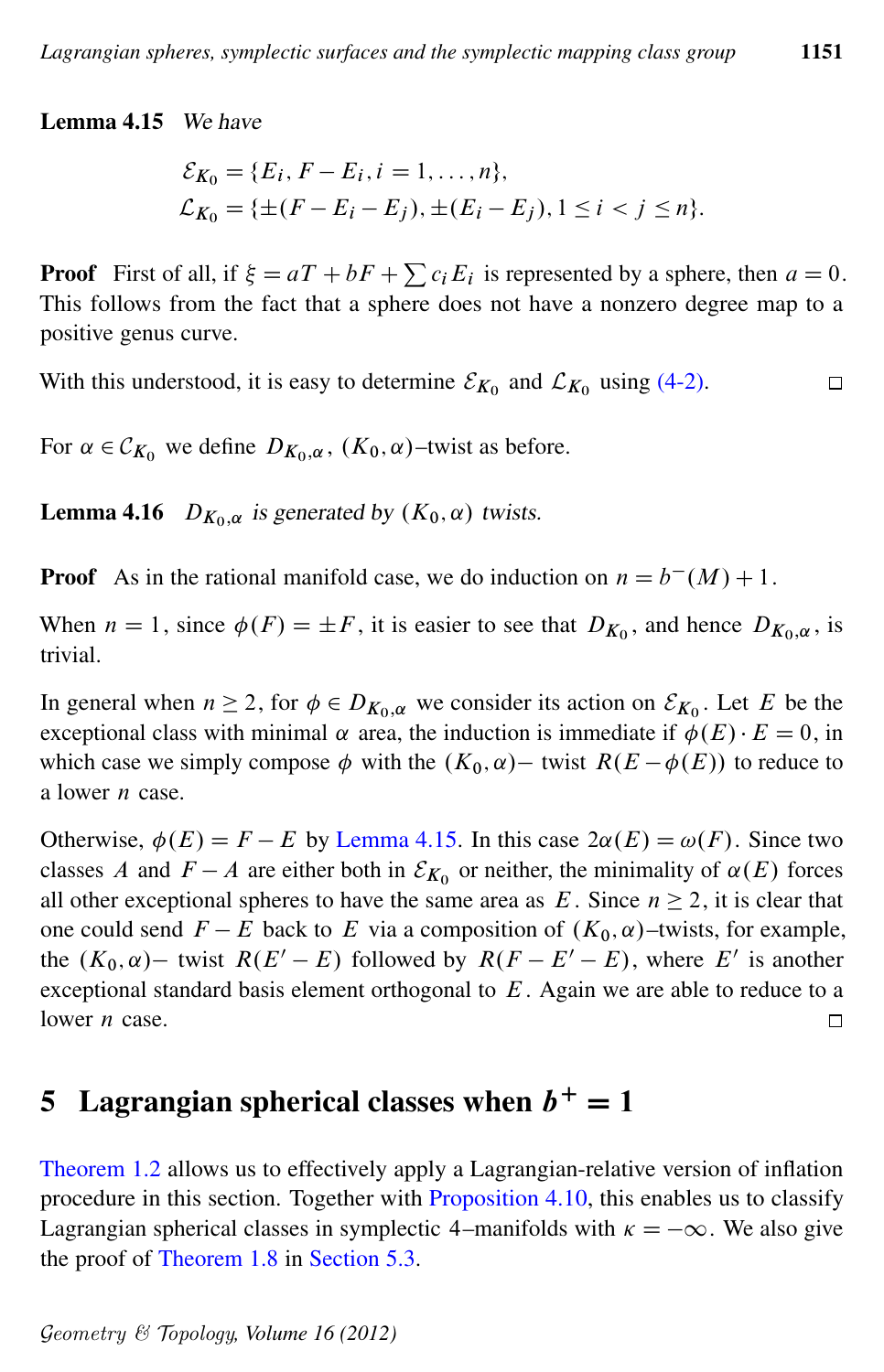## 5.1 Lagrangian relative inflation

The inflation procedure was first introduced by Lalonde [\[28\]](#page-46-11) and proved useful in many fundamental problems in symplectic geometry (see Lalonde and McDuff [\[29\]](#page-47-11) for example).

<span id="page-31-1"></span>The inflation construction in [\[28\]](#page-46-11), together with [Theorem 1.2,](#page-1-0) gives:

**Lemma 5.1** (Inflation lemma) Let L be a Lagrangian sphere in a symplectic  $4$ manifold with  $b^+ = 1$ . Let A be a class in  $H_2(M;\mathbb{Z})$  satisfying the condition in [Theorem 1.2.](#page-1-0) Assume also that  $A \cdot [L] = 0$ . Then there is a closed form  $\rho$  on M in class  $PD(A)$  supported away from L so that

$$
\beta_t = \omega + t\rho, \quad t \ge 0,
$$

is symplectic. In particular, L remains Lagrangian for any  $\beta_t$ .

The proof is straightforward: note in [\[28\]](#page-46-11),  $\rho$  is supported near a symplectic surface in class A. Therefore, if such a symplectic surface is disjoint from the given Lagrangian sphere L, L remains Lagrangian in the course of the inflation procedure. Now [Theorem 1.2](#page-1-0) provides the desired symplectic surface.

We first apply [Lemma 5.1](#page-31-1) to study symplectic ball embeddings in the complement of a Lagrangian sphere. Biran and Cornea studied Lagrangian relative embeddings in [\[8\]](#page-45-6) (called *mixed packing* there), where the size of maximal ball embeddings is found in some cases.

In our case of a Lagrangian sphere L in a symplectic 4–manifold with  $b^+ = 1$ , [Lemma 5.1](#page-31-1) enables us to show that packing problems in the complement of  $L$  can often be answered in the same way as for the ordinary packing problems. Here is one example. Biran showed in [\[6\]](#page-45-7) that in any closed symplectic 4–manifold with an integral symplectic form, the symplectic packing problem is stable via inflation on a Donaldson hypersurface. For a symplectic 4–manifold  $(M, \omega)$  with  $b^+ = 1$  and  $\omega$  integral, the class  $n[\omega]$  for *n* large satisfies the conditions in [Theorem 1.2](#page-1-0) for an arbitrary given Lagrangian sphere. Thus [Lemma 5.1](#page-31-1) can be applied to such a class and it follows from the arguments in [\[6\]](#page-45-7) that the symplectic packing problem is also stable in  $(M, \omega) \backslash L$ for M a closed symplectic 4–manifold with  $b^+=1$ ,  $\omega$  an integral symplectic form on  $M$  and  $L$  a Lagrangian sphere in  $M$ .

<span id="page-31-0"></span>Remark 5.2 It would be useful to prove the following parameterized version of [Lemma 5.1,](#page-31-1) which would be the analogue of [\[40,](#page-47-5) Lemma 1.1]: Given a path  $\omega_t$ ,  $0 \le t \le 1$ , of symplectic forms on M with  $b<sup>+</sup> = 1$  and a sphere L Lagrangian for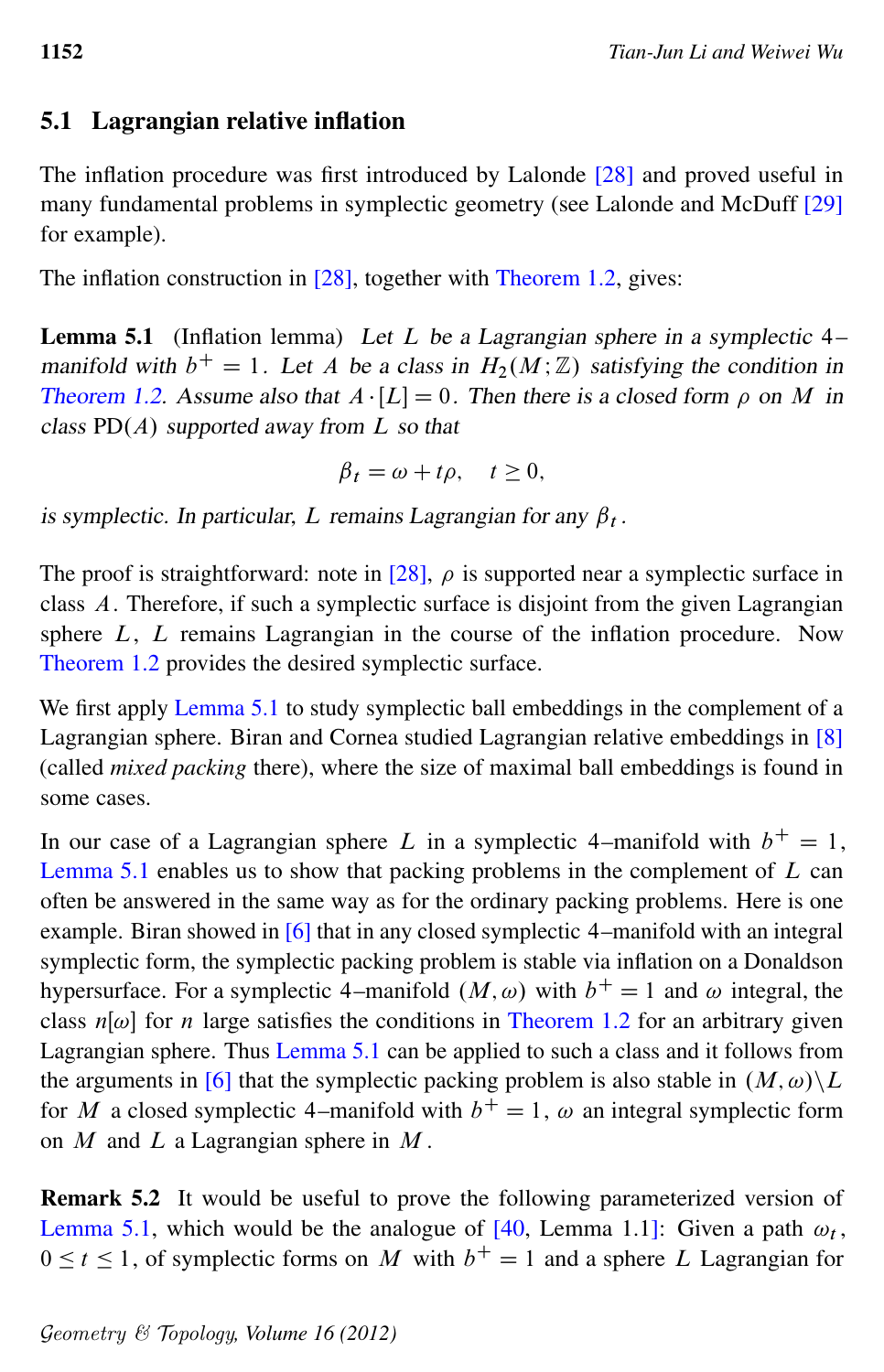each  $\omega_t$ . Let A be a class in  $H_2(M;\mathbb{Z})$  satisfying the conditions in [Theorem 1.2.](#page-1-0) Assume also that  $A \cdot [L] = 0$ . Then there is a path  $\rho_t$  of closed forms on M in class PD $(A)$  supported away from L so that

$$
\beta_t = \omega_t + \kappa(t)\rho_t, \quad 0 \le t \le 1,
$$

is symplectic whenever  $\kappa(t) \ge 0$ . In particular, L remains Lagrangian for any  $\beta_t$ .

Lemma 1.1 in [\[40\]](#page-47-5) is actually stated for manifolds which are not of SW simple type. And it is used there to show that for this class of manifolds, the ball embedding space

$$
E_{\overline{\lambda},k}(M,\omega) = \left\{ \psi \mid \psi : \coprod_{i=1}^{k} (B_4(\lambda_i), \omega_{\text{std}}) \hookrightarrow (M,\omega) \right\}
$$

with  $\bar{\lambda} = (\lambda_1, \dots, \lambda_k)$ , is connected. With observations made in [\[36\]](#page-47-4), it is straightfor-ward to see that Lemma 1.1 in [\[40\]](#page-47-5) is actually valid for any manifold with  $b^+ = 1$ . Thus, the connectedness of  $E_{\overline{\lambda},k}(M,\omega)$  holds for any  $(M,\omega)$  with  $b^+=1$ . Further, substituting it by its  $L$  relative version as above in appropriate places, we would be able to obtain the connectedness of the relative ball embedding space.

### <span id="page-32-0"></span>5.2 Existence of Lagrangian spheres

In this subsection we present the proof of [Theorem 1.4.](#page-2-1) We begin with some general discussions of Lagrangian spheres in a nonminimal symplectic 4–manifold with  $b^+ = 1$ .

**5.2.1** Nonminimal 4–manifolds with  $b^+=1$  and  $\kappa \ge 0$  We begin with the following two persistence results.

<span id="page-32-1"></span>**Lemma 5.3** Let  $(M, \omega)$  be a symplectic 4–manifold with  $b^+(M) = 1$  and  $[\omega] \in$  $H^2(M; \mathbb{Q})$ . Let  $(\overline{M}, \overline{\omega})$  be the one point blow up of  $(M, \omega)$  with size a, and  $u: H_2(M; \mathbb{Z}) \to H_2(\overline{M}, \mathbb{Z})$  the canonical injection. If  $L \subset (M, \omega)$  is a Lagrangian sphere, then there is a Lagrangian sphere in  $(\overline{M}, \overline{\omega})$  in the class  $\iota([L])$ .

**Proof** By the uniqueness of blow ups [\[40,](#page-47-5) Corollary 1.3], we can place the ball of size a anywhere in  $(M, \omega)$ . If the ball is disjoint from L, we are done. Otherwise, first choose a ball of size  $a' < a$  and disjoint from L, we obtain a blow up  $(\overline{M}, \overline{\omega}')$ with a Lagrangian  $\overline{L}$  from L. Let  $p: \overline{M} \to M$  be a topological blow down map which contracts the exceptional sphere. Consider the class  $\beta_{l,\delta} = l([p^*\omega] - (a+\delta) \text{PD}(E))$ for  $\delta > 0$ . Clearly,  $\beta_{l,\delta}([\overline{L}]) = 0$ . Since the  $K_{\overline{\omega}}$ -symplectic cone  $\mathcal{C}_{K_{\overline{\omega}}}$  (which is the same as  $C_{K_{\overline{\omega}}'}$ ) is open, we can assume that  $PD(\beta_{l,\delta})$  is in  $C_{K_{\overline{\omega}}}$  by choosing  $\delta$  small. If  $a + \delta$  is further assumed to be a rational number, then there exists  $l \in \mathbb{Z}^+$  such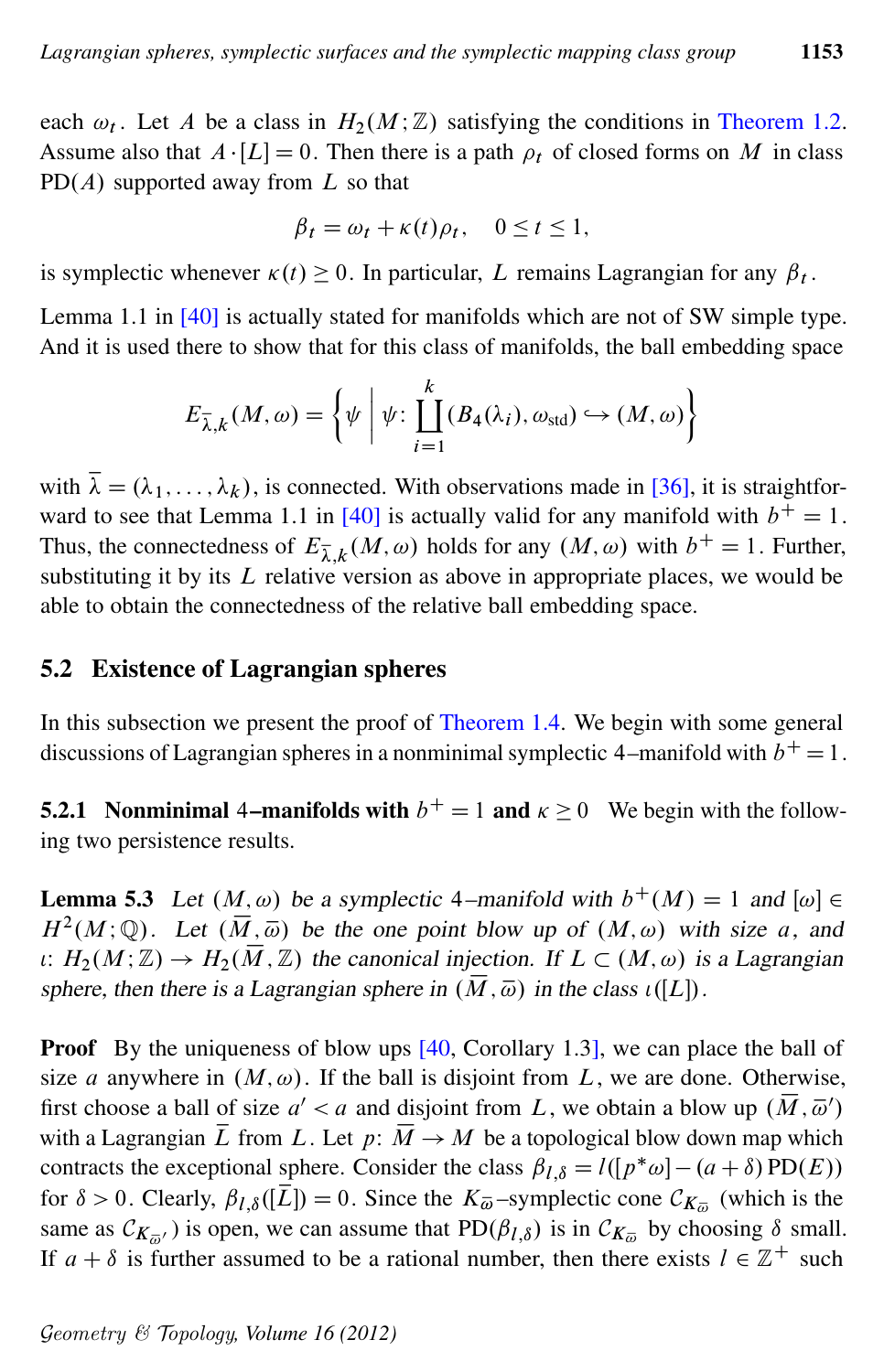that PD $(\beta_{l,\delta})$  satisfies the conditions in [Lemma 5.1.](#page-31-1) Applying [Lemma 5.1](#page-31-1) to such a PD $(\beta_{l,\delta})$  and  $\overline{L}$ , we find that  $\overline{L}$  remains Lagrangian in  $(\overline{M}, \overline{\omega}'')$ , where  $\overline{\omega}''$  is a symplectic form in the class  $[p^*\omega] - a \text{PD}(E)$  up to a rescale. The proof is finished by again invoking the uniqueness of cohomologous symplectic forms on any manifold with  $b^+ = 1$  [\[40,](#page-47-5) Theorem 1.2; [36,](#page-47-4) Proposition 4.11].  $\Box$ 

If  $E$  is the class of the exceptional sphere, this lemma can be viewed as the persistence of Lagrangian spheres under a symplectic deformation on  $\overline{M}$  in the E direction, which can also be proved via the inflation construction along a symplectic surface with negative self intersection as in [\[37\]](#page-47-12).

<span id="page-33-0"></span>**Lemma 5.4** Let  $(\overline{M}, \overline{\omega})$  be a symplectic 4–manifold with  $b^+(\overline{M}) = 1$ ,  $[\overline{\omega}] \in$  $H^2(\overline{M};\mathbb{Q})$ . If there are two orthogonal exceptional classes  $E_1, E_2 \in \mathcal{E}_{\omega}$  with equal symplectic area a, then there is a Lagrangian sphere in the binary class  $E_1 - E_2$ .

**Proof** Let us first consider a local model: the two point blow up of a standard ball with equal size  $t > 0$ . This can be identified with the complement of a line in  $\mathbb{C}P^2 \# 2\overline{\mathbb{C}P}^2$ with a symplectic form  $\tau$  with  $[\tau] = \text{PD}(H - tE_1 - tE_2)$ . Notice that  $(\mathbb{C}P^2 \# 2\overline{\mathbb{C}P}^2, \tau)$ is symplectomorphic to a one point blow up of a monotone  $S^2 \times S^2$  with size  $1 - 2t$ . If we apply [Lemma 5.3](#page-32-1) to the antidiagonal  $L_a$  in this monotone  $S^2 \times S^2$ , we find a Lagrangian sphere in  $(\mathbb{C}P^2 \# 2\overline{\mathbb{C}P}^2, \tau)$  in the class  $E_1 - E_2 = \iota([L_a])$ . In addition, such a Lagrangian sphere can be made disjoint from an embedded  $H$ -class sphere in  $\mathbb{C}P^2 \# 2\overline{\mathbb{C}P}^2$  by [Theorem 1.1.](#page-1-1) We therefore obtain a Lagrangian sphere in our local model.

In general, let  $(M, \omega)$  be obtained by symplectically blowing down two disjoint spheres in  $E_1$  and  $E_2$  in  $(\overline{M}, \overline{\omega})$  and adopt notation in [Lemma 5.3.](#page-32-1) We shrink both balls corresponding to  $E_1$  and  $E_2$  to size  $\epsilon \ll 1$ . By the uniqueness of ball-embeddings (in case of absence of a Lagrangian sphere; see [Remark 5.2\)](#page-31-0), we may place the two tiny balls  $V_1$  and  $V_2$  in a Darboux chart. Our local model analysis above ensures that there is a Lagrangian sphere L in the blow-up of the chart around  $V_1$  and  $V_2$ . Consider the class  $B_b = \text{PD}(p^*\omega) - bE_1 - bE_2$  where b is a positive rational number slightly larger than  $a = \overline{\omega}(E_i)$ ,  $i = 1, 2$ . Since the  $K_{\overline{\omega}}$ -symplectic cone  $\mathcal{C}_{K_{\overline{\omega}}}$  is open, we can further assume that PD $(B_b)$  is in  $\mathcal{C}_{K_{\overline{\omega}}}$ . Clearly,  $B_b \cdot (E_1 - E_2) = 0$ . Thus for some large integer  $l_b$ ,  $l_bB_b$  satisfies the conditions in [Lemma 5.1.](#page-31-1) Now the conclusion follows from inflating along a symplectic surface in class  $B_b$  as in the proof of [Lemma 5.3.](#page-32-1)  $\Box$ 

<span id="page-33-1"></span>**Corollary 5.5** Suppose  $(M, \omega)$  is a minimal symplectic manifold with  $b^+ = 1$ ,  $[\omega] \in H^2(M, \mathbb{Q})$ . Suppose  $(\overline{M}, \overline{\omega})$  is a k point symplectic blow-up of  $(M, \omega)$  with  $E_i$ ,  $i = 1, \ldots, k$ , the corresponding exceptional class, and the canonical injective map is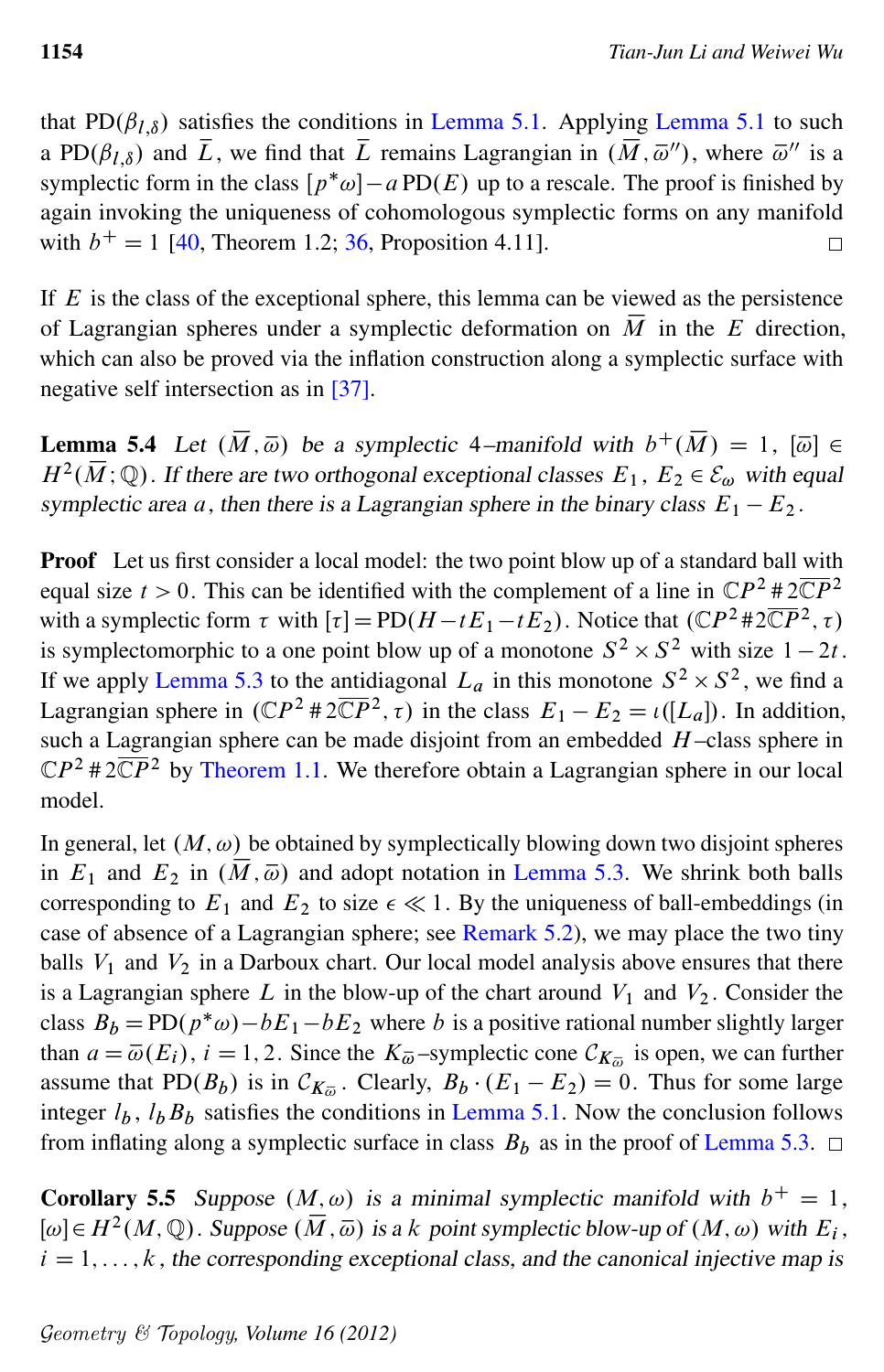denoted as  $\iota: H_2(M; \mathbb{Z}) \to H_2(\overline{M}; \mathbb{Z})$ . Then  $\xi \in H_2(\overline{M}; \mathbb{Z})$  is a Lagrangian spherical class if

- (1) either  $\xi \in \text{Im}(t)$  and  $t^{-1}(\xi)$  is Lagrangian spherical,
- (2) or  $\xi = E_i E_j$  for some i, j, ie  $\xi$  is binary, and  $\omega(\xi) = 0$ .

If  $\kappa(M) \geq 0$ , these are the only Lagrangian spherical classes of  $(\overline{M}, \overline{\omega})$ .

**Proof** (1) and (2) follow directly from Lemmas [5.3](#page-32-1) and [5.4](#page-33-0) respectively.

To show these are the only Lagrangian spherical classes when  $\kappa(M) \geq 0$ , suppose  $\xi = \xi' - \sum_{i=1}^{k} a_i E_i$  is represented by a Lagrangian sphere  $\overline{L}$ , where  $\xi' \in \text{Im}(t)$ .

If  $a_i = 0$  for all i, then apply [Theorem 1.1](#page-1-1) to find disjoint exceptional spheres in the classes  $E_i$ , which are also disjoint from  $\overline{L}$ . This shows that  $\xi'$  is a Lagrangian spherical class of  $(M, \omega)$ .

Now assume some  $a_i \neq 0$ . Without loss of generality, let  $i = 1$ . The reflection  $R(\xi)$ thus sends  $E_1$  to  $a\xi' - \sum_{i>1} a_i E_i - (a_1^2 - 1)E_1$ . Such a class is an exceptional class of  $(\overline{M}, \overline{\omega})$ . However, from the uniqueness of the minimal model for symplectic manifolds with  $\kappa \ge 0$  [\[39\]](#page-47-13),  $a\xi' - \sum_{i>1} a_i E_i - (a_1^2 - 1)E_1 = E_j$  for some j. This shows  $\xi' = 0$ and  $\xi$  is indeed binary.  $\Box$ 

#### 5.2.2 Rational manifolds

**Proof of [Theorem 1.4,](#page-2-1) rational manifold case** The case of  $S^2 \times S^2$  is well-known and so we focus on blow-ups of  $\mathbb{C}P^2$  below.

Due to the transitive action of  $D(M)$  on K mentioned in [Section 4,](#page-23-0) and using [Definition 4.12,](#page-28-2) we are reduced to prove the following Proposition.

**Proposition 5.6** Suppose  $M = \mathbb{C}P^2 \# n \overline{\mathbb{C}P}^2$  with  $\{H, E_1, \ldots, E_n\}$  a standard basis, and  $\omega$  is a symplectic form with  $K_{\omega} = K_0 = \text{PD}(-3H + E_1 + \cdots + E_n)$ . Then  $\xi \in H_2(M; \mathbb{Z})$  is represented by a Lagrangian sphere if and only if  $\xi$  is  $(K_0, [\omega])$ –null spherical.

**Proof** The conditions are clearly necessary. In the case  $n = 2$ , up to sign, the only  $K_0$ -null spherical class is the binary class  $\xi = E_1 - E_2$ . And if  $\xi$  is  $(K_0, [\omega])$ -null spherical, then  $E_1$  and  $E_2$  must have equal symplectic area. Thus the existence of a Lagrangian sphere has been argued in the first paragraph of [Lemma 5.4.](#page-33-0)

Let us then suppose that  $n > 3$ . One notices that in this case  $\xi$  can also be assumed to be binary. This is because, from [Proposition 4.7,](#page-26-2) there is a self-diffeomorphism  $\phi$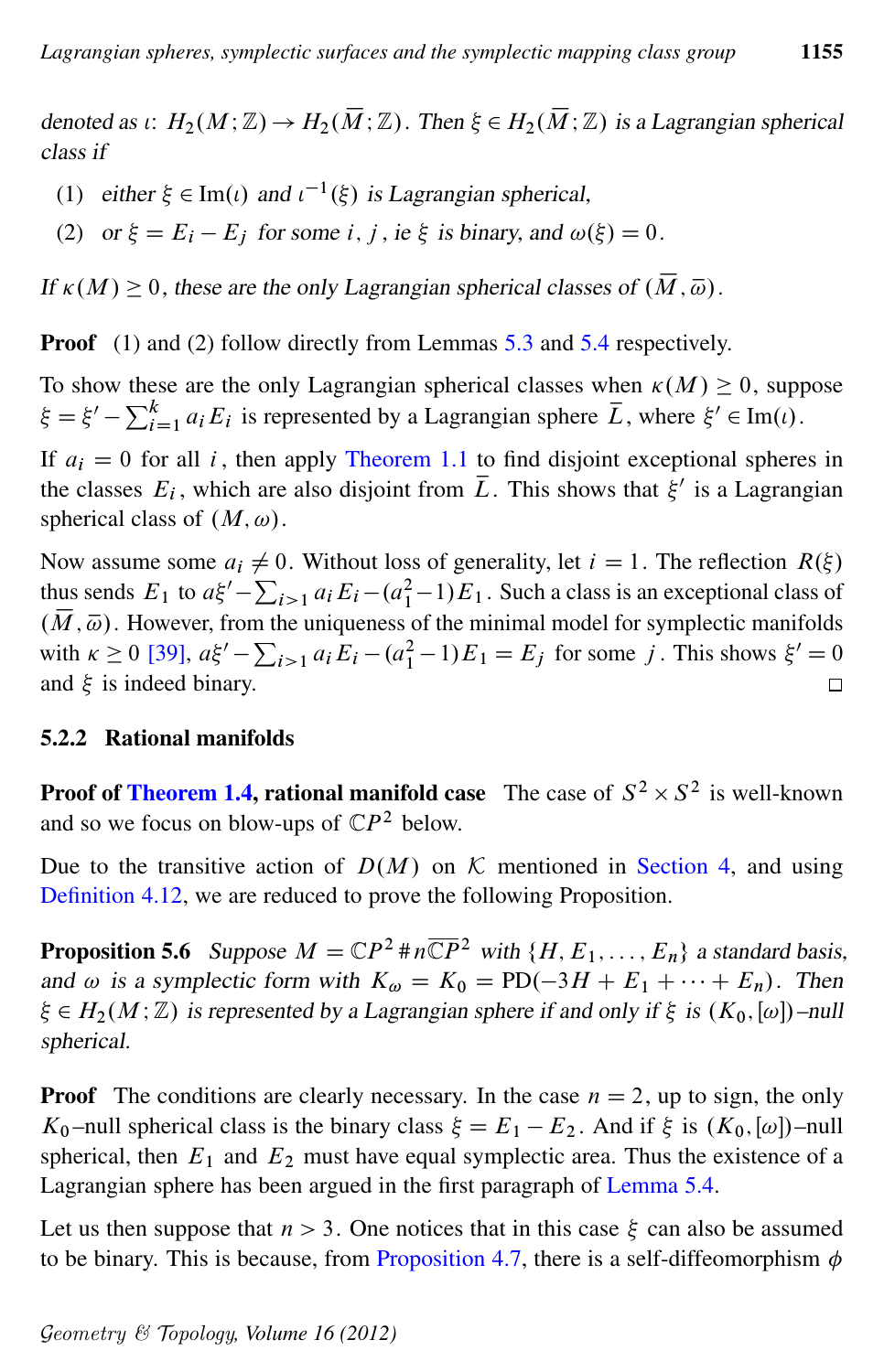of M, which induces a  $K_0$ -twist on homology and sends  $\xi$  to a binary class, and we could just consider  $\phi_*(\xi)$  in  $(M, (\phi^{-1})^*\omega)$ . Without loss of generality we could further assume  $\xi = E_1 - E_2$ . If  $\omega(\xi) = 0$ , then, up to scaling, PD([ $\omega$ ]) = 3H -  $\sum b_i E_i$ with  $b_1 = b_2 = b > 0$ .

Blowing down a collection of disjoint exceptional spheres in the classes  $E_i$  with  $i \geq 3$ , we obtain  $M' = \mathbb{C}P^2 \# 2\overline{\mathbb{C}P}^2$  with a symplectic form  $\omega'$  in the class  $[\omega] =$ PD $(3H - bE_1 - bE_2)$ . As just shown, there is a Lagrangian sphere  $L \subset (M', \omega')$  in the class  $E_1 - E_2$ . Now apply [Lemma 5.3](#page-32-1) to obtain the desired Lagrangian sphere back in  $(M, \omega)$  by performing  $n - 2$  blow-ups.

Finally let us suppose that  $n = 3$ . A  $K_0$ -null spherical class is either binary or the ternary class  $\xi = H - E_1 - E_2 - E_3$ . The binary case can be treated in the same way as in the case  $n > 3$ . So let us assume that  $\xi = H - E_1 - E_2 - E_3$ . Let  $(\overline{M}, \overline{\omega})$  be a one point blow up of  $(M, \omega)$ ,  $E_4$  the new exceptional class, and  $\iota$  the canonical map. Notice that  $b^-(\overline{M}) = 4$  and  $\iota(\xi)$  is  $(K_0, [\overline{\omega}])$ -null spherical, thus there is a Lagrangian  $\overline{L} \subset (\overline{M}, \overline{\omega})$  in the class  $\iota(\xi)$ . By applying [Theorem 1.2](#page-1-0) to  $\overline{L}$  and  $E_4$ , we conclude the proof by blowing down an exceptional sphere in class  $E_4$  disjoint from  $\overline{L}$ .  $\Box$ 

Now the proof of [Theorem 1.4](#page-2-1) in the rational manifold case is complete.  $\Box$ 

#### 5.2.3 Irrational ruled manifolds

Proof of [Theorem 1.4,](#page-2-1) irrational ruled manifold case Similar to the rational case, it reduces to the following statement.  $\Box$ 

**Proposition 5.7** Suppose  $M = (\Sigma_h \times S^2) \# n \overline{\mathbb{C}P}^2$  with  $\{T, F, E_1, \ldots, E_n\}$  a standard basis, and  $\omega$  is a symplectic form with  $K_{\omega} = K_0 = \text{PD}(-2T(2h-2)F + E_1 + \cdots + E_n)$ . Then  $\xi \in H_2(M;\mathbb{Z})$  is represented by a Lagrangian sphere if and only if  $\xi$  is  $(K_0, [\omega])$ – null spherical.

**Proof** We use the cut and paste procedure in [\[39\]](#page-47-13) to reduce it to the rational manifold case.

We can view  $(M, \omega)$  as a symplectic genus 0 Lefschetz fibration over  $\Sigma_h$  with n reducible fibers, each consisting of a pair of exceptional spheres in the classes  $E_i$  and  $F - E_i$ . Denote the projection by  $\pi$  and the image of the reducible fibers by B. View  $\Sigma_h$  as assembled from a 4h–sided polygon with the vertices going to  $x_0 \in \Sigma_h$ , the edges going to a 2h–wedge of loops  $\Lambda_h$ . Since B is a finite set, we can assume that  $B \cap \Lambda_h = \varnothing$ .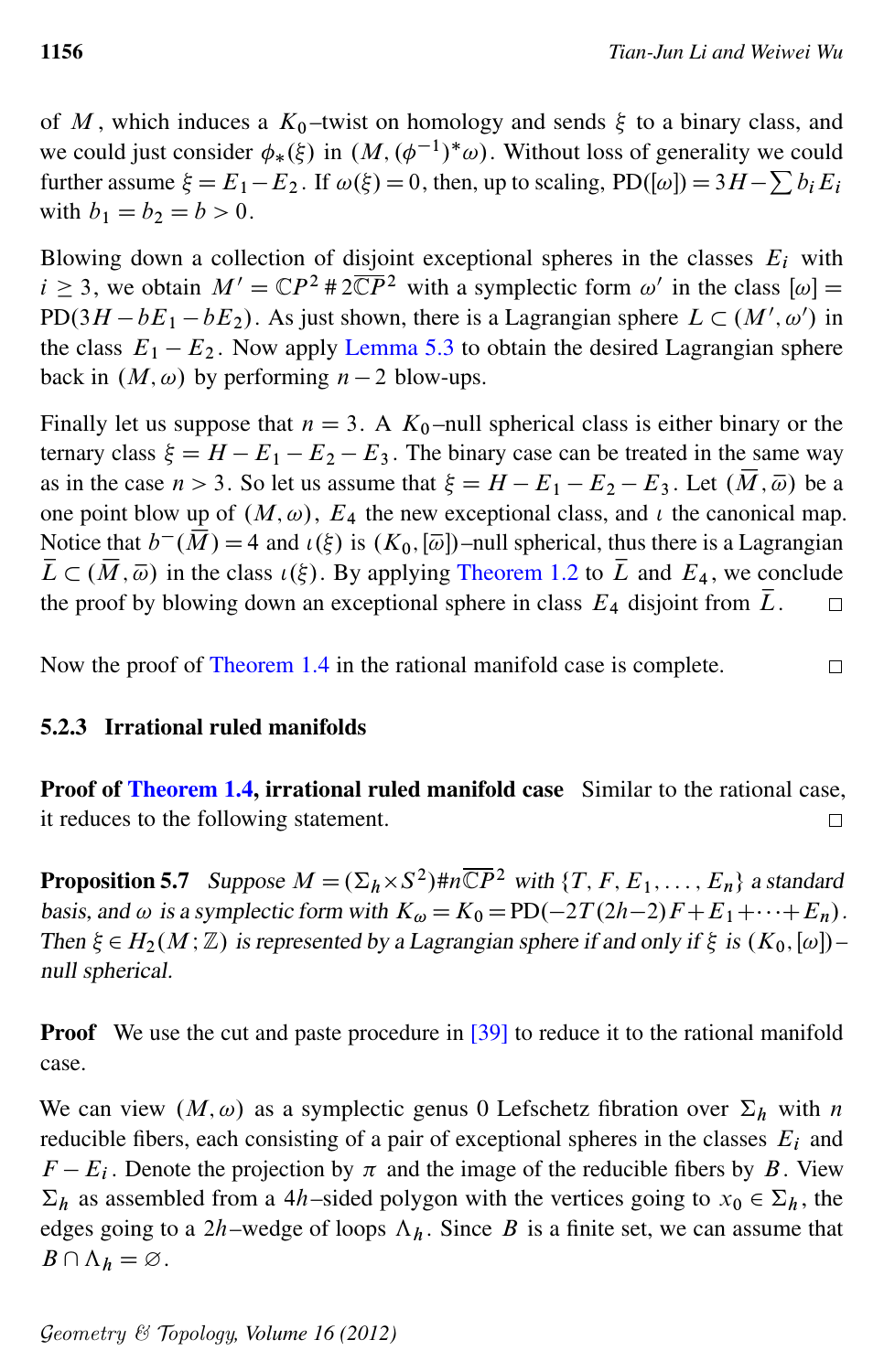We cut M along  $\pi^{-1}(\Lambda_h)$  to obtain a genus 0 Lefschetz fibration V over a two-disk D with *n* reducible fibers. Recall from  $\left[39,$  $\left[39,$  Lemmas 4.13–4.14] that with a symplectic deformation supported near an arbitrarily small neighborhood of  $x_0$ ,  $(M, \omega)$  can be assumed to be a symplectic product in a neighborhood of  $\pi^{-1}(\Lambda_h)$ . Therefore we can compactify  $(V, \omega)$  into a genus 0 Lefschetz fibration  $(\overline{V}, \overline{\omega})$  over  $S^2$  with *n* reducible fibers by adding a fiber  $F_0$ .

Notice that V is diffeomorphic to  $(S^2 \times D^2)$  #  $n\overline{CP}^2$ , and  $\overline{V}$  is diffeomorphic to  $(S^2 \times S^2)$ # $n\overline{\mathbb{C}P}^2 = (\mathbb{C}P^2 \# \overline{\mathbb{C}P}^2)$ # $n\overline{\mathbb{C}P}^2$ . Moreover, in the standard basis representation, F corresponds to  $H - E_1$ , and  $E_i$  corresponds to  $E_i$ . In particular, a  $(K_0, [\omega])$ -null spherical class corresponds to either  $H - E_1 - E_i - E_j$  or  $E_i - E_j$ ,  $2 \le i < j \le n$ .

We have shown there are Lagrangian spheres in  $(\bar{V}, \bar{\omega})$  in these classes. What remains to prove is that there are Lagrangian spheres disjoint from the symplectic sphere  $F_0$ . This is true due to [Theorem 1.1,](#page-1-1) since  $[F_0] = H - E_1$  is a square 0 class, orthogonal to  $H - E_1 - E_i - E_j$  and  $E_i - E_j$  for any  $2 \le i < j \le n$ .  $\Box$ 

## <span id="page-36-0"></span>5.3 Homological action

We are now ready to prove [Theorem 1.8.](#page-3-0)

**Proof** Let  $(M, \omega)$  be a symplectic 4–manifold with  $\kappa = -\infty$ . Further assume that a standard basis is chosen. As mentioned in the proof of [Theorem 1.4,](#page-2-1) fixing the canonical class causes no loss of generality. Thus we assume that  $K_{\omega} = K_0$ .

On the one hand, if  $f \in \text{Symp}(M, \omega)$ , then  $f_* \in D_{K_0, [\omega]}(M)$ . On the other hand, [Theorem 1.4](#page-2-1) implies any  $(K_0, [\omega])$ –twist is realized by a Lagrangian Dehn twist. With this understood, [Theorem 1.8](#page-3-0) is simply a consequence of [Proposition 4.14,](#page-28-3) [Lemma 4.16,](#page-30-1) and [Theorem 1.4.](#page-2-1)  $\Box$ 

**Corollary 5.8** If  $(M, \omega)$  is monotone, the representation of the symplectic mapping class group on  $H_2(M; \mathbb{Z})$ , namely, the Torelli part, is  $D_{K_{\omega}}(M)$ .

**Remark 5.9** [Corollary 5.5](#page-33-1) also has its counterpart asserting when  $b^{+}(M) = 1$  and  $\kappa(M) \geq 0$ , the homological action of Symp $(\overline{M}, \overline{\omega})$  is generated by the homological action of  $Symp(M, \omega)$  and binary Lagrangian reflections.

It would be interesting to know whether for any minimal  $(M, \omega)$  with  $b^+ = 1$  and  $\kappa(M) \geq 0$ , the homological action of Symp $(M, \omega)$  is generated by Lagrangian Dehn twists.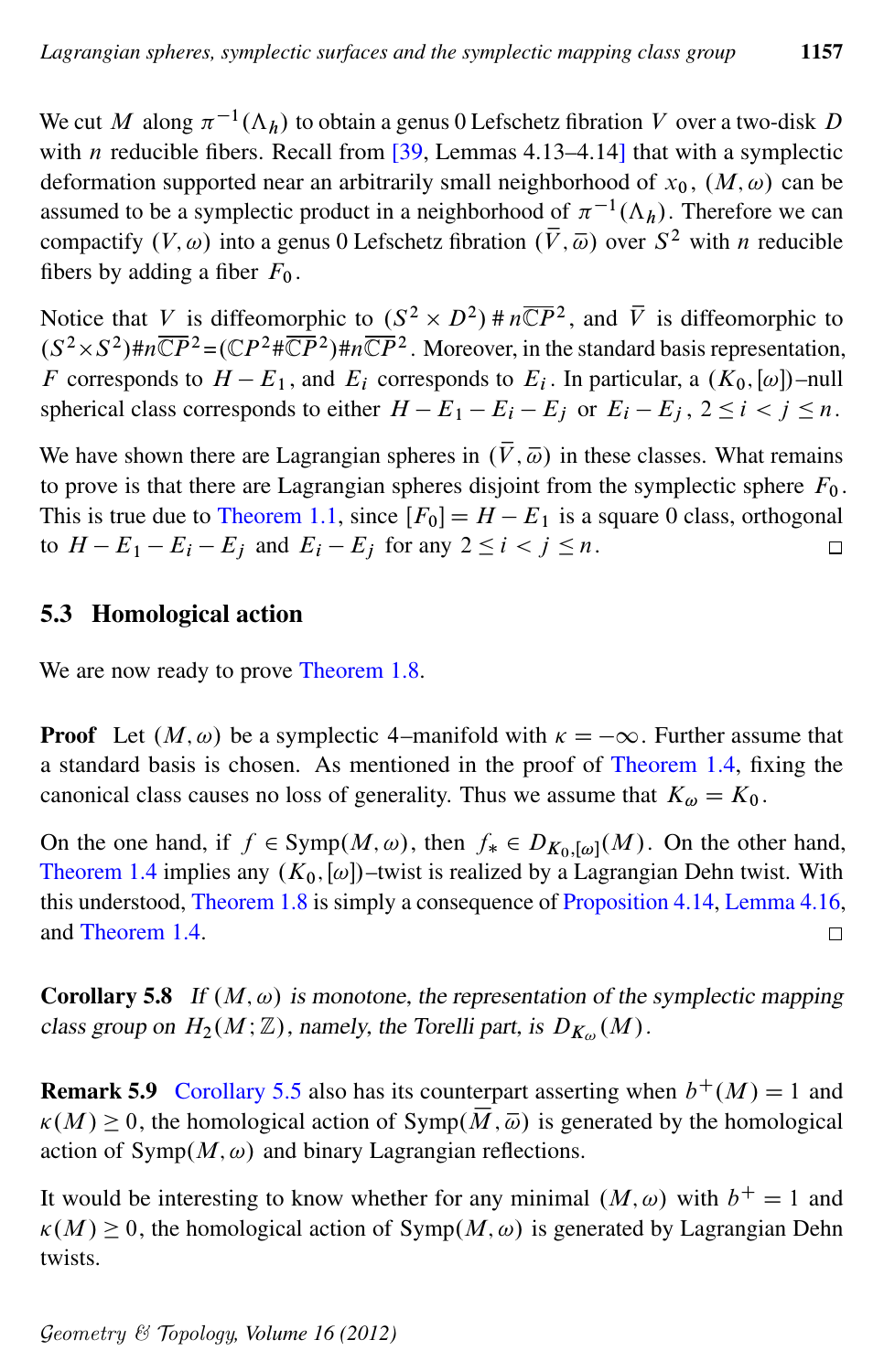# <span id="page-37-0"></span>6 Uniqueness of Lagrangian spheres in rational manifolds

The present section is devoted to the proof of [Theorem 1.5.](#page-2-0) We begin by reviewing two basic uniqueness results of Hind for  $S^2 \times S^2$  and  $T^*S^2$ .

## 6.1 Review of Hind's results

<span id="page-37-5"></span><span id="page-37-1"></span>**6.1.1**  $S^2 \times S^2$  via symplectic cut For  $S^2 \times S^2$  we have uniqueness up to isotopy:

**Theorem 6.1** (Hind [\[22\]](#page-46-0)) Lagrangian spheres in a monotone  $S^2 \times S^2$  are unique up to Hamiltonian isotopy.

From the connectedness of  $Symp(S^2 \times S^2, \sigma \oplus \sigma)$  by Gromov [\[20\]](#page-46-12), [Theorem 6.1](#page-37-1) is equivalent to:

<span id="page-37-3"></span>**Proposition 6.2** Lagrangian spheres in a monotone  $S^2 \times S^2$  are unique up to symplectomorphisms.

We here offer an argument for this weaker version of uniqueness using an idea from Hind [\[21\]](#page-46-13) turning the Lagrangian uniqueness problem into a symplectic uniqueness problem via symplectic cut. Such an argument is useful for the uniqueness of Lagrangian  $\mathbb{R}P^2$  in rational manifolds (see [Section 6.4.1\)](#page-44-1). Some preparations are needed.

Let  $A, B \in H_2(S^2 \times S^2; \mathbb{Z})$  be the classes of two product factors on  $S^2 \times S^2$ . Let  $\Omega_{\lambda}$ be the product symplectic form  $\pi_1^*$  $\int_{1}^{*} \sigma + (1 + \lambda) \pi_{2}^{*} \sigma$  with  $\lambda > 0$ . Let  $\mathcal{J}_{\lambda}$  be the space of  $\Omega_{\lambda}$  –tamed almost complex structures. The following is due to Abreu and McDuff:

<span id="page-37-2"></span>**Theorem 6.3** [\[1,](#page-45-8) Proposition 2.1, Corollary 2.8] Suppose  $l - 1 < \lambda \le l$ , l an integer. Then  $\mathcal{J}_\lambda$  admits a stratification  $\{U_k\}_{0\leq k\leq l}$  with the following properties:

- (1) The class  $A kB$  is represented by a unique embedded J-holomorphic sphere if and only if  $J \in U_k$ .
- (2) Each  $U_k$  is connected.

<span id="page-37-4"></span>As a consequence, we have the following claim:

**Proposition 6.4** The space of symplectic spheres with self-intersection  $-2k$  in  $(S^2 \times S^2, \omega_\lambda)$  is nonempty and connected if  $\lambda > k - 1$ .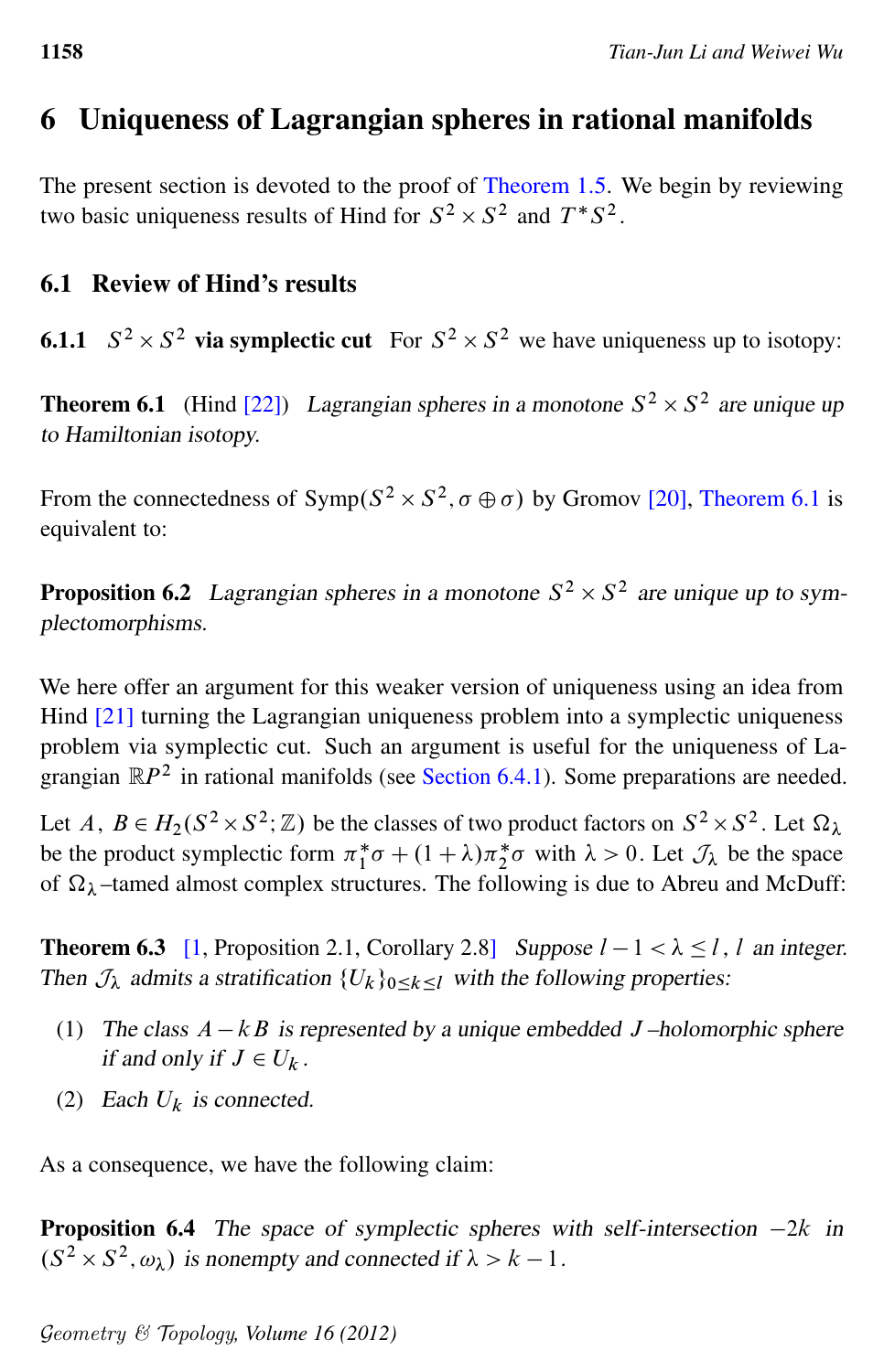**Proof** A symplectic sphere with self-intersection  $-2k$  is in the class  $A - kB$ , and it exists if and only if  $\lambda > k - 1$ . For two such symplectic spheres  $C_i$ ,  $i = 0, 1$ , there are almost complex structures  $J_i \in U_k$  such that  $C_i$  is  $J_i$ -holomorphic for  $i = 0, 1$ . By [Theorem 6.3\(](#page-37-2)2), there is a path  $J_t$  in  $U_k$  connecting  $J_0$  and  $J_1$ . By Theorem 6.3(1), there is a unique sphere  $C_t$  with self-intersection  $-2k$  for each  $J_t$ . This path of symplectic spheres is continuous due to Gromov's compactness.

**Proof of [Proposition 6.2](#page-37-3)** Given two Lagrangian spheres  $L_1, L_2$  in  $S^2 \times S^2$  with a monotone symplectic form  $\omega$ . By Weinstein's neighborhood theorem one can fix two symplectic embeddings  $\phi_1$ ,  $\phi_2$ :  $T_r^* S^2 \to S^2 \times S^2$  for some small  $r > 0$ . For each i, consider the geodesic flow on  $S^2$  with the standard round metric. By performing symplectic cut on  $(S^2 \times S^2, \omega)$  along the boundary of the image of  $\phi_i$ , we obtain a pair of  $S^2 \times S^2$  for each *i*: one comes from  $\phi_i(T_r^*S^2)$ , equipped with the standard monotone symplectic form of size  $r$ ; and the other one comes from the complement of  $\phi_i(T_r^*S^2)$ , equipped with symplectic form  $\omega_i$  and a symplectic  $(-2)$ –sphere  $\Sigma_i$ . Clearly, for the  $S^2 \times S^2$  coming from the complement of  $\phi_i(T_r^*S^2)$ , one may find a diffeomorphism  $\tilde{\iota}$  between them, so that  $[\tilde{\iota}^* \omega_2] = [\omega_1]$ .

It follows from the uniqueness of cohomologous symplectic structures in [\[29\]](#page-47-11) and [Proposition 6.4,](#page-37-4) we can upgrade  $\tilde{\iota}$  to the following symplectomorphism of pairs, by composing an appropriate diffeomorphism

$$
\iota\colon ((S^2 \times S^2, \omega_1), \Sigma_1) \to ((S^2 \times S^2, \omega_2), \Sigma_2),
$$

where  $\iota$  sends a neighborhood of  $\Sigma_1$  symplectomorphically to one of  $\Sigma_2$ . Notice the following useful fact: the symplectic sum [\[19\]](#page-46-14) is the exact inverse of symplectic cut. Here we make this precise by providing a general description of symplectic sum pointed out to us by Gompf.

Let  $(M, \Sigma)$  and  $(N, \Sigma')$  be two symplectic pairs, where  $\Sigma$  and  $\Sigma'$  are symplectomorphic, whose normal bundles have opposite Euler classes. Let  $P$  be the (real) projectivization of one of the normal bundles, then for some interval  $(-a, a)$ ,  $P \times (-a, a)$ has a canonical symplectic form with Hamiltonian  $S<sup>1</sup>$ -action rotating each fiber. The symplectic cut on  $\overrightarrow{P} \times (-a, a)$  at 0 gives two disc bundles on  $\Sigma$  and  $\Sigma'$  with opposite Euler classes as they are embedded in  $M$  and  $N$ , respectively. Therefore, the complement of  $P \times \{0\}$  can be locally identified with the two normal bundles of  $\Sigma$  and  $\Sigma'$ removing the zero section. Such a gluing completes the symplectic sum operation.

With this understood, we can glue  $\iota$  with the identity symplectomorphism on the monotone  $S^2 \times S^2$  with size r, up to an appropriate adjustment on  $\iota$ . Explicitly, when performing the pair of symplectic cuts, there is associated a natural identification between some neighborhoods  $U_i$  of  $\Sigma_i$  for  $i = 1, 2$ , as described above. The map  $\iota$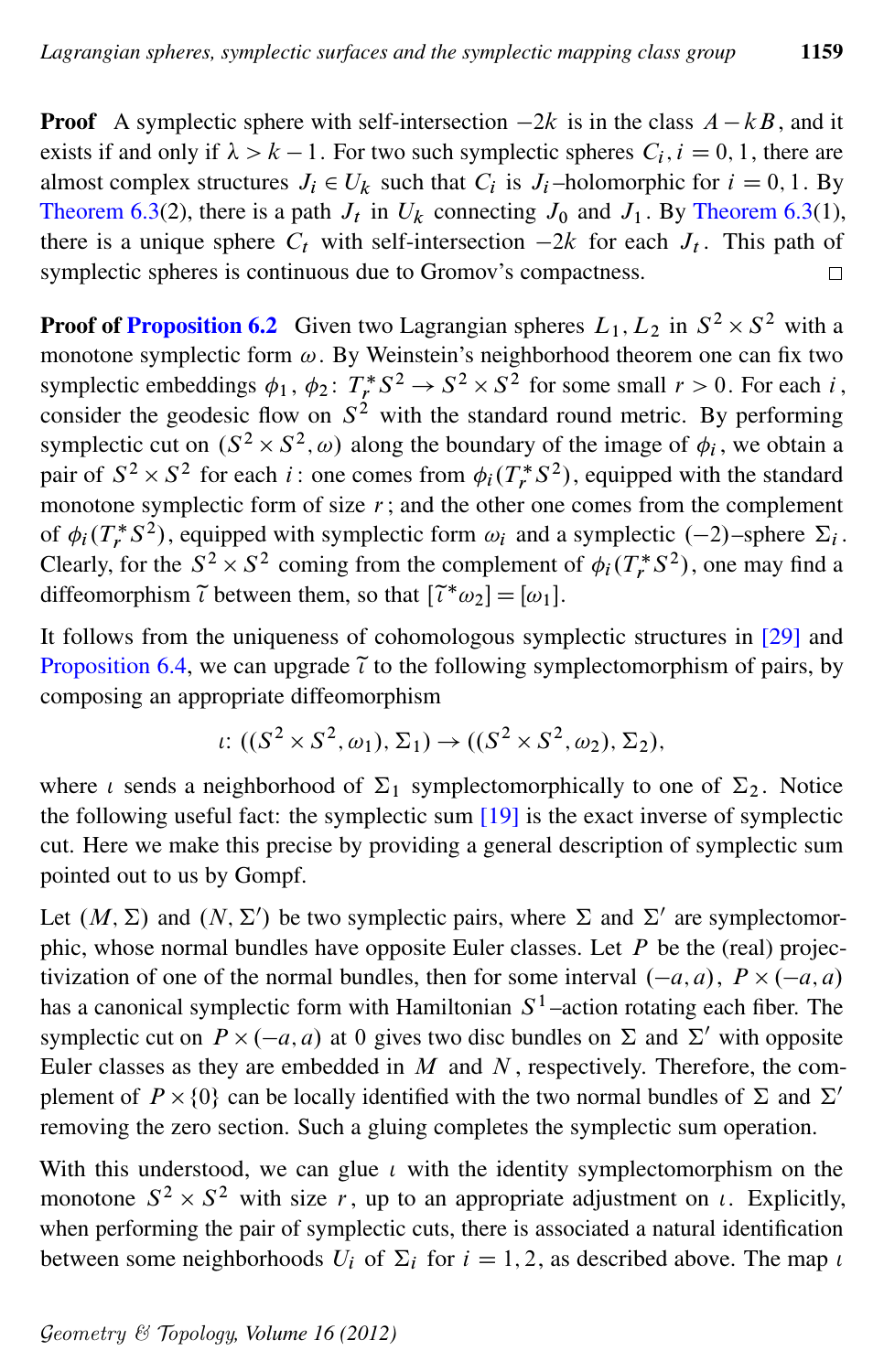cannot be glued directly to the identity map on the other piece, precisely because it is not the identity map when represented under such an identification between the  $U_i$ 's.

Therefore, our question is local, and in below, by shrinking  $U_1$  if necessary, we regard  $U_1$  a subset of  $U_2$  using the natural identification. We further assume  $\iota(U_1) \subset U_2$ .

Notice that  $\Sigma_1$  and  $\Sigma_2$  are naturally parameterized by  $S^2$  via  $\phi_1$  and  $\phi_2$ . With respect to these parameterizations,  $\iota$  restricted to  $\Sigma_1$  may not be the identity map. However, it is clear that there is a self-symplectomorphism  $\tilde{f}$  of  $S^2 \times S^2$  with respect to  $\omega_2$  so that  $\tilde{f} \circ \iota$  is the identity on the zero section by a standard application of Moser's argument. Therefore, without loss of generality, we simply assume  $\iota|_{\Sigma_1}$  is just the identity.

Now it suffices for us to show that, by composing a certain self-symplectomorphism  $f$ of  $S^2 \times S^2$  with respect to  $\omega_2$ , which is the identity on  $\Sigma_2$  and supported in  $U_1 \cap \iota(U_1)$ , so that  $f \circ \iota$  is the identity near  $\Sigma_1$  under the above identification. Furthermore, this is equivalent to finding an f so that  $f \circ i$  is the identity on the normal bundle of  $\Sigma_1$ (see  $[11; 24]$  $[11; 24]$  $[11; 24]$ , etc.). In the rest of the proof we pursue such an f.

To achieve this we embed  $U_2$  symplectically into  $\mathcal{O}(-2)$ . Here  $\mathcal{O}(n)$  denotes the complex line bundle over  $S^2$  with  $c_1 = n$ , whose total space is equipped with a standard Kähler form, agreeing with  $\omega_2$  on  $\Sigma_2$  when restricted to the zero section.

Denote  $d\iota$  as the induced tangent map on  $T(S^2 \times S^2)|_{\Sigma_1}$ , our assertion is equivalent to finding a symplectomorphism f of  $O(-2)$  so that  $df = (dt)^{-1}$  and supp $(f)$  $U_1 \cap \iota(U_1)$ . Now the assertion follows from [\[24,](#page-46-15) Lemma 2.4]. To recall the lemma, let  $\mathcal{G}_s$  be the symplectic gauge transformations of the normal bundle  $\nu$  of  $\Sigma_2$ , that is, sections of  $Sp(v)\Sigma_2$ , where  $Sp(v)$  are the fiberwise symplectic linear maps. Notice that  $\mathcal{G}_s = \text{Map}(\Sigma_2; SL(2;\mathbb{R})) \simeq S^1$ . Let  $S_c(\mathcal{O}(n))_0$  be the compactly supported symplectomorphism fixing the zero section.

<span id="page-39-0"></span>**Lemma 6.5** [\[24,](#page-46-15) Lemma 2.4] The homomorphism  $S_c(\mathcal{O}(n)) \to \mathcal{G}_s$  given by taking derivatives along  $\Sigma$  is surjective.

Notice that [\[24\]](#page-46-15) assumes  $n \geq 0$  throughout, but the proof of [Lemma 6.5](#page-39-0) indeed works for arbitrary  $n \in \mathbb{Z}$ . Given  $(d\iota)^{-1} \in \mathcal{G}_s$ , from the homotopy type of  $\mathcal{G}_s$ , we can connect to it by a path  $\gamma(t)$ ,  $t \in [0, 1]$  starting from id. Take a lift  $\tilde{\gamma}$  of  $\gamma$  by [Lemma 6.5](#page-39-0) starting from id  $\in S_c(\mathcal{O}(-2))_0$ . Since  $\mathcal{O}(-2)$  is simply connected,  $\tilde{\gamma}(t)$  are Hamiltonian isotopies, hence their supports can be cut-off to fit inside  $U_1 \cap \iota(U_1)$  without affecting the action restricting to  $T(\mathcal{O}(-2))|_{\Sigma_2}$ . In particular, since the support of  $\tilde{\gamma}(1)$  is contained in  $U_1 \cap \iota(U_1)$ , it can be viewed as a self-symplectomorphism of  $S^2 \times S^2$ with respect to  $\omega_2$ . Thus  $\tilde{\gamma}(1)$  is the symplectomorphism so that  $f = \tilde{\gamma}(1) \circ \tilde{f}$  has the desired property. This in turn concludes our proof of [Proposition 6.2.](#page-37-3)  $\Box$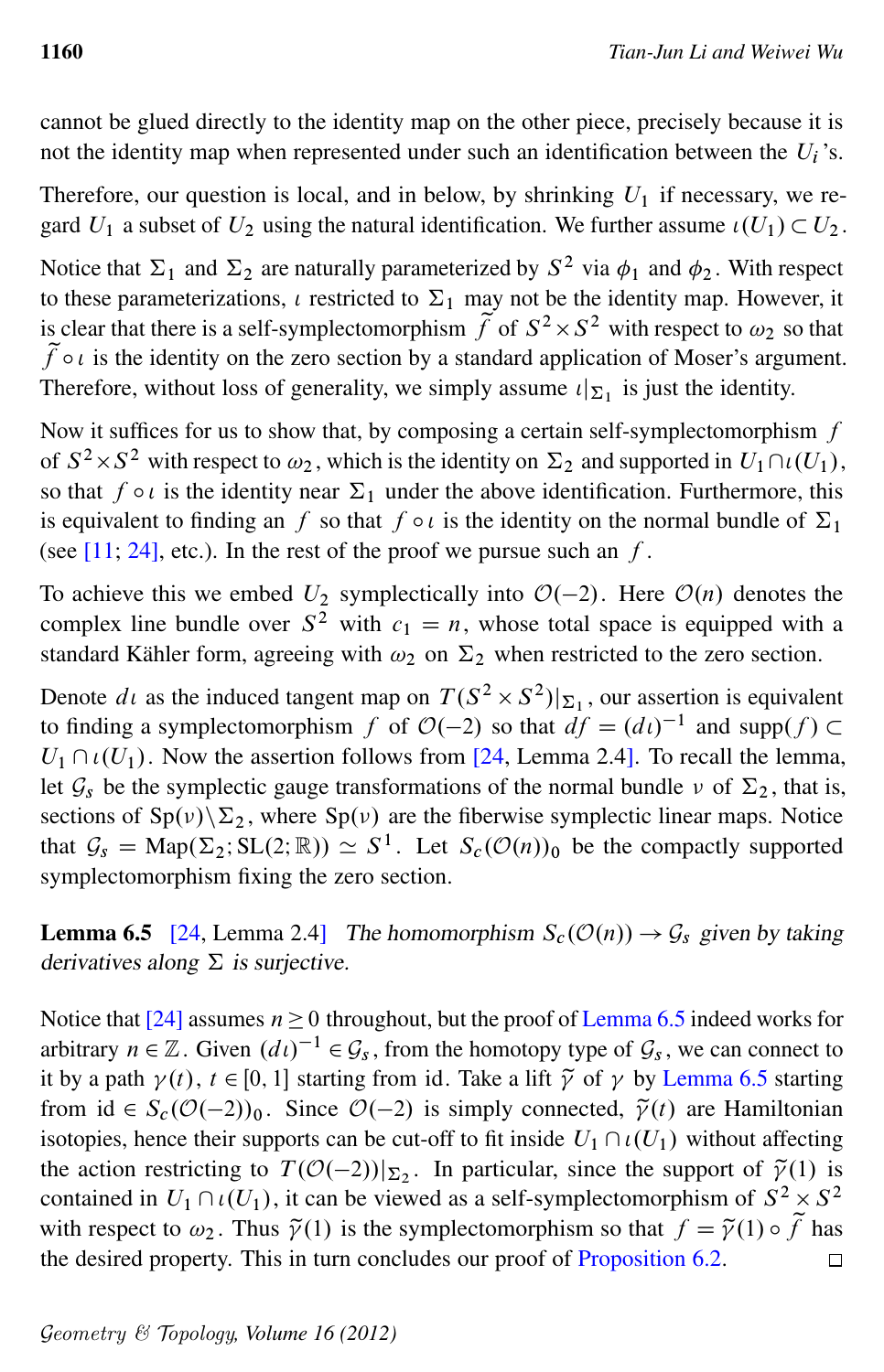6.1.2  $T^*S^2$  and the symplectic mapping class group Further exploring the symplectic cut approach in [Section 6.1.1,](#page-37-5) we obtain an alternative proof of Hind's Lagrangian sphere uniqueness in  $T^*S^2$  below via Seidel's description of the compactly supported symplectomorphism group of  $T^*S^2$ .

<span id="page-40-0"></span>**Theorem 6.6** (Hind [\[21\]](#page-46-13)) Lagrangian spheres in  $(T^*S^2, \omega_{std})$  are unique up to Hamiltonian isotopy.

Proof Via the negative Liouville flow and scaling we can isotope any Lagrangian in  $(T^*S^2, \omega_{std})$  into one in  $(T_1^*)$ <sup>\*</sup><sub>1</sub><sup>\*</sup>S<sup>2</sup>,  $\omega_{\text{std}}$ ). Further, via the identification  $(T_1^*)$  $i_1^* S^2, \omega_{\text{std}}$  =  $(S^2 \times S^2, \omega_0) \backslash \Delta$ , where  $\omega_0$  is a monotone form and  $\Delta$  is the diagonal of  $S^2 \times S^2$ , it suffices to show the uniqueness of Lagrangian spheres in  $(S^2 \times S^2, \omega_0) \backslash \Delta$ .

Given two Lagrangian spheres  $L_1, L_2 \in (S^2 \times S^2, \omega_0) \backslash \Delta$ , we first claim that there is  $\phi \in \mathrm{Symp}_c(\overline{T_1^*})$  $i_1^* S^2$ ,  $\omega_{std}$ ) such that  $\phi(L_1) = L_2$ , where Symp<sub>c</sub> denotes the compactly supported symplectomorphism group.

Without loss of generality we assume  $L_2 = \overline{\Delta}$ , which is the antidiagonal, corresponding in turn to the zero section of  $T^*S^2$ . By [Proposition 6.2,](#page-37-3) there is  $\Psi \in$ Symp $(S^2 \times S^2, \omega_0)$ , such that  $\Psi(L_1) = L_2$ .  $\Psi$  may not fix  $\Delta$ , but notice that  $\Psi(\Delta) \cap \overline{\Delta} (= L_2) = \emptyset$ . Since the complement of  $\overline{\Delta}$  is canonically identified with a symplectic disk bundle over the diagonal, by [\[23\]](#page-46-16) there is a symplectic isotopy  $\tilde{\Phi}_t$ :  $S^2 \to (S^2 \times S^2, \omega_0)$  fixing  $\overline{\Delta}$  and connecting the two symplectic spheres  $\Psi(\Delta)$ and  $\Delta$ . In particular,  $\tilde{\Phi}_t \circ \Psi(\Delta)$  is disjoint from  $\overline{\Delta}$  for each t.

Now we extend  $\tilde{\Phi}_t$  to a symplectic isotopy of a neighborhood U of  $\Psi(\Delta)$  which we still denote as  $\tilde{\Phi}_t$  [\[41,](#page-47-7) Example 3.40], and require that  $\tilde{\Phi}_t(U)$  be still disjoint from  $\overline{\Delta}$  for all t. We then trivially extend  $\overline{\Psi}_t$  to  $\overline{\phi}_t$ , a symplectic isotopy on a neighborhood U' of  $\Psi(\Delta) \cup \overline{\Delta}$ , which restricts to  $\widetilde{\Phi}_t$  on U and to the identity near  $\overline{\Delta}$ . Since  $H^1(U'; \mathbb{R}) = 0$ ,  $H^2(S^2 \times S^2, U'; \mathbb{R})$  injects into  $H^2(S^2 \times S^2; \mathbb{R})$ . By the argument proving Banyaga's isotopy extension theorem (see for example [\[41,](#page-47-7) Theorem 3.19]),  $\phi_t$  extends to a global symplectic isotopy  $\phi_t$  of  $(S^2 \times S^2, \omega_0)$ , where  $\phi_0 = id$ ,  $\phi_1(L_1) = L_2$ , and  $\phi_1|_{\Lambda} = id$ .

Consider  $\phi' = \phi_1 \circ \Psi \in \text{Symp}(S^2 \times S^2, \omega_0)$ . Since  $\phi'$  is the identity on  $\Delta$ , it induces a compactly supported symplectomorphism  $\phi$  of  $(T_1^*)$  $j_1^*$   $S^2$ ,  $\omega_{std}$ ) up to isotopy, mapping  $L_1$  to the zero section  $L_2$ .

From Seidel's description of  $\text{Symp}_c(T_1^*)$  $t_1^*$  S<sup>2</sup>,  $\omega_{\text{std}}$ ) in [\[46\]](#page-48-4),  $\phi = \tau^n \circ \eta_1$ , where  $\tau$  is the Lagrangian Dehn twist along the zero section  $L_2$ , and  $\eta_t$ ,  $t \in [0, 1]$  with  $\eta_0 = id$ is a compactly supported symplectic isotopy. Now it is clear that  $\eta_t(L_1)$  is a path connecting  $L_1$  to the zero section since  $\tau$  fixes the zero section.  $\Box$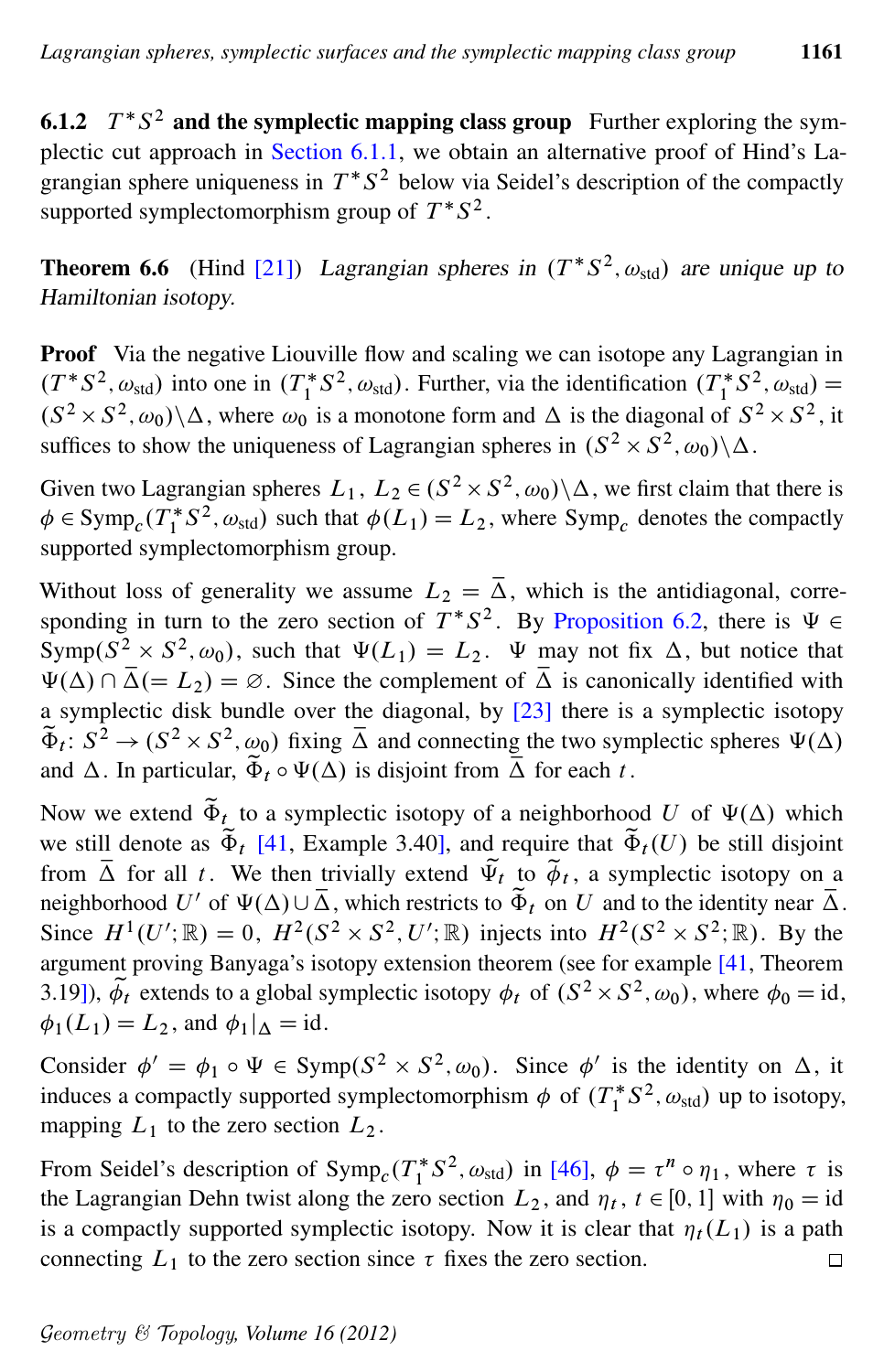## 6.2 Proof of [Theorem 1.5](#page-2-0)

For  $k \ge 0$  we will denote by  $V_k$  the manifold  $(S^2 \times S^2) \# k \overline{\mathbb{C}P}^2$ . When  $k \ge 1$ ,  $V_k = \mathbb{C}P^2 \# (k+1)\overline{\mathbb{C}P}^2$ . Due to [Theorem 6.1](#page-37-1) and the fact that  $\mathbb{C}P^2 \# \overline{\mathbb{C}P}^2$  has no spheres with self-intersection  $-2$ , we only need to prove [Theorem 1.5](#page-2-0) for  $V_k$  with  $k = 1, 3$ , and  $k = 2$  but [L] not characteristic. By [Proposition 4.10,](#page-27-1) we may further assume that [L] is the binary class  $E_1 - E_2$ .

Throughout this subsection,  $J_0$  denotes the complex structure obtained from a generic k–point complex blow-up of  $\mathbb{C}P^1 \times \mathbb{C}P^1$ . Without loss of generality, we may assume  $\omega$  is a Kähler form compatible with  $J_0$ . This follows from [\[34,](#page-47-14) Proposition 4.8] that the symplectic cone is the same as the  $J_0$ -compatible cone in  $H^2(V_k, \mathbb{R})$  when  $k \leq 8$ , as well as the uniqueness of homologous symplectic forms in [\[40\]](#page-47-5).

To prove [Theorem 1.5,](#page-2-0) we apply [Theorem 1.1](#page-1-1) and follow the approach of Evans [\[13\]](#page-46-1) where the monotone case is settled. For some of the details one is referred to of Evans [\[13,](#page-46-1) Section 9; [14,](#page-46-2) 4.2].

For the binary class  $E_1 - E_2$ , the following stable symplectic sphere configuration *type* [\(Definition 3.3\)](#page-15-1)  $D_{E_1-E_2}$  is introduced in [\[13\]](#page-46-1):

- ${H E_1 E_2, H}$  when  $k = 1$ ,
- ${H E_1 E_2, H E_3, E_3}$  when  $k = 2$ ,
- ${H E_1 E_2, H E_3 E_4, E_3, E_4}$  when  $k = 3$ .

Since  $(V_k, J_0)$  is a generic blow up, it is clear that there is a  $J_0$ -holomorphic  $D_{E_1-E_2}$ configuration  $C_0$ .

<span id="page-41-0"></span>**Lemma 6.7** Suppose L is a Lagrangian sphere in  $(V_k, \omega)$  with  $k \leq 3$  and  $[L]$  =  $E_1 - E_2$ . Then L can be Hamiltonian isotoped off  $C_0$ .

**Proof** From [Corollary 3.13,](#page-22-0) in the complement of the given Lagrangian sphere  $L$ , we can find a  $D_{E_1-E_2}$ -configuration C.

By [Proposition 3.4,](#page-15-0)  $C_0$  and C are symplectically isotopic. Following the proof of [\[14,](#page-46-2) Theorem 9], with a small perturbation along the isotopy, we may assume the symplectic spheres in the configuration intersect  $\omega$ –orthogonally during the isotopy. Thus, by the symplectic neighborhood theorem, we can extend this isotopy to a neighborhood of the configuration. From the fact that C and  $C_0$  have trivial  $H<sup>1</sup>$ , as in the proof of [Theorem 6.6,](#page-40-0) we obtain an ambient Hamiltonian isotopy  $\Psi_t$  taking C to  $C_0$ . In particular, L is Hamiltonian isotopic to  $\Psi_1(L)$  which is disjoint from  $C_0$ .  $\Box$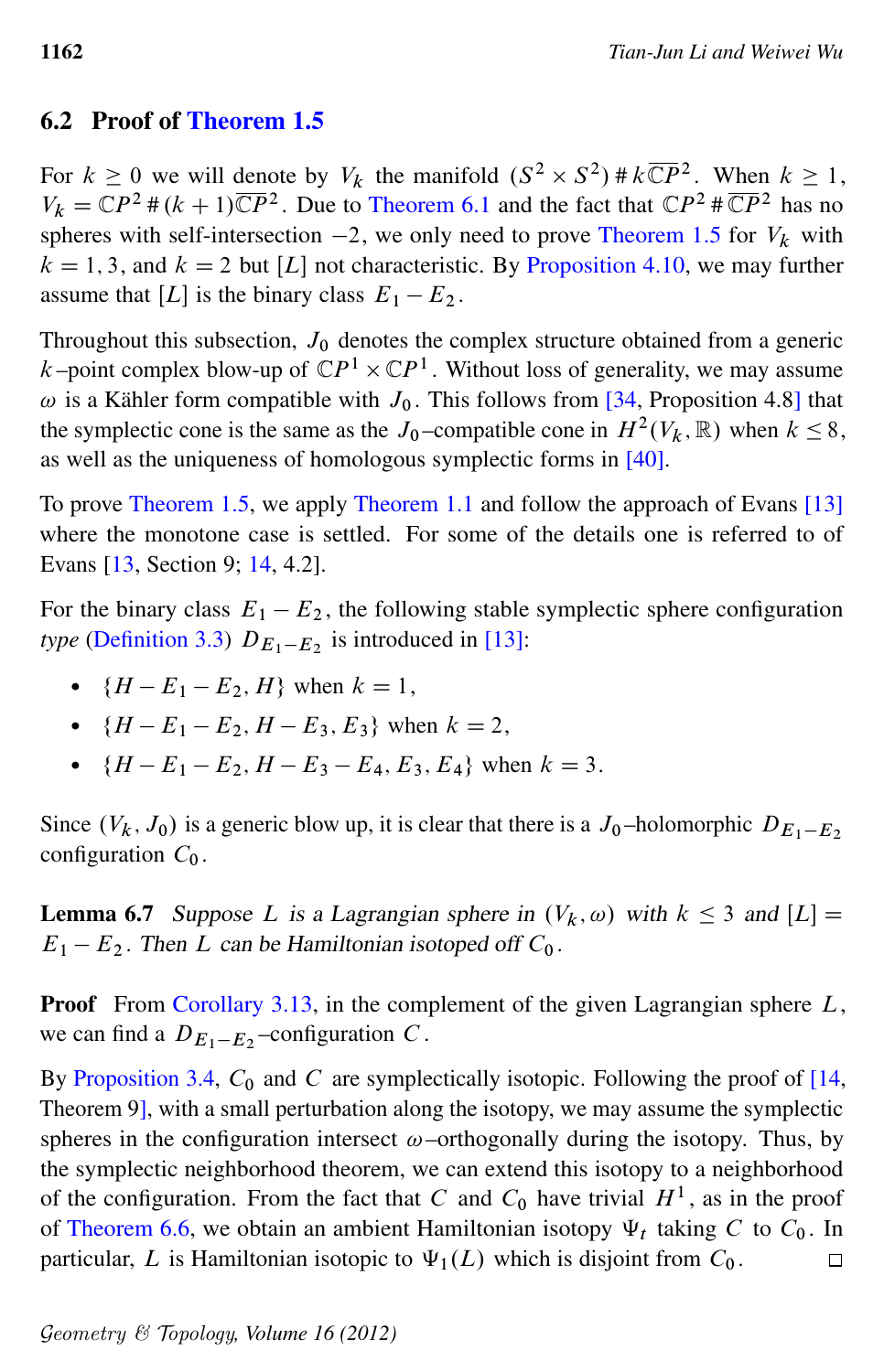<span id="page-42-0"></span>**Proposition 6.8** Suppose there is a Lagrangian sphere L in  $(V_k, \omega)$  with  $k \leq 3$  and  $[L] = E_1 - E_2$ . When  $[\omega]$  is a rational, the complement of  $C_0$  contains a unique Lagrangian sphere up to Lagrangian isotopy.

**Proof** By [Lemma 6.7](#page-41-0) we can assume that the Lagrangian sphere  $L$  is in the complement of  $C_0$ , so the complement of  $C_0$  contains at least one Lagrangian sphere.

We will discuss the case  $k = 3$ . The cases  $k = 1, 2$  are similar. Up to scaling, we can write  $PD([\omega]) = aH - E_1 - E_2 - b_3E_3 - b_4E_4$  since  $\omega([L]) = 0$ . Further,  $a > 1 + b_i$ since  $\omega(H - E_1 - E_i) > 0$  for  $i = 3, 4$ . Rewrite

$$
PD([\omega]) = (H - E_1 - E_2) + (a - 1)(H - E_3 - E_4) + (a - 1 - b_3)E_3 + (a - 1 - b_4)E_4.
$$

Notice that  $a, b_i \in \mathbb{Q}^+$  since  $[\omega]$  is assumed to rational. Since all coefficients are rational and positive, there is a large integer l, such that  $PD(|l\omega|)$  is represented as an positive integral combination of  $\{H - E_1 - E_2, H - E_3 - E_4, E_3, E_4\}$ , say, with coefficients  $u, v, w, z \in \mathbb{Z}^+$ .

If 
$$
C_0 = C_{H-E_1-E_2} \cup C_{H-E_3-E_4} \cup C_{E_3} \cup C_{E_4}
$$
, consider the divisor  

$$
F = uC_{H-E_1-E_2} + vC_{H-E_3-E_4} + wC_{E_3} + zC_{E_4}.
$$

There is a holomorphic line bundle  $\mathcal L$  with a holomorphic section s whose zero divisor is exactly F. Take an hermitian metric and a compatible connection on  $\mathcal L$  such that the curvature form is just  $l\omega$ .  $\phi = -\log |s|^2$  defines a plurisubharmonic function with  $-d(d\phi \circ J_0) = l\omega$  on the complement  $U_0$  of the  $C_0$ .

Notice that  $U_0$  is the same as the complement U in [\[14,](#page-46-2) Proposition 4.2.1], which is shown to be biholomorphic to the affine quadric there. The rest of the argument is exactly as in the proof of [\[14,](#page-46-2) Proposition 4.2.1], reducing to [Theorem 6.6,](#page-40-0) the uniqueness in  $(T^*S^2, \omega_{std})$ .

Consider the finite type Stein structure  $(J_0, \phi/l)$  on  $U_0$ . Define  $h: \mathbb{R} \to \mathbb{R}$  to be the function  $h(x) = e^x - 1$  and  $\phi_h = h \circ \phi$ . By [\[7,](#page-45-10) Lemma 3.1; [\[48,](#page-48-11) Lemma 6]],  $(U_0, J_0, \phi_h)$ is a complete Stein manifold of finite type with Kähler form  $\omega_h = -d(d\phi_h \circ J_0)$ . Suppose a sublevel set  $Y = \phi^{-1}[0, k]$  contains all the critical points of  $\phi$ . View  $(Y, \omega)$ as a Liouville domain, and let  $(\hat{Y}, \hat{\omega})$  be its symplectic completion. By [\[14,](#page-46-2) Lemma 2.1.5],  $(U_0, \omega_h)$  is symplectomorphic to  $(\hat{Y}, \hat{\omega})$ .

Since the affine quadric Q has a complete finite type Stein structure inherited from  $\mathbb{C}^3$ , it follows from [\[14,](#page-46-2) Lemma 2.1.6] that  $(U_0, \omega_h)$  is symplectomorphic to  $(0, \omega_{\text{can}})$ . Combining all the symplectomorphisms, we find that the Liouville manifold  $(\hat{Y}, \hat{\omega})$  is symplectomorphic to  $(T^*S^2, \omega_{\text{std}})$ .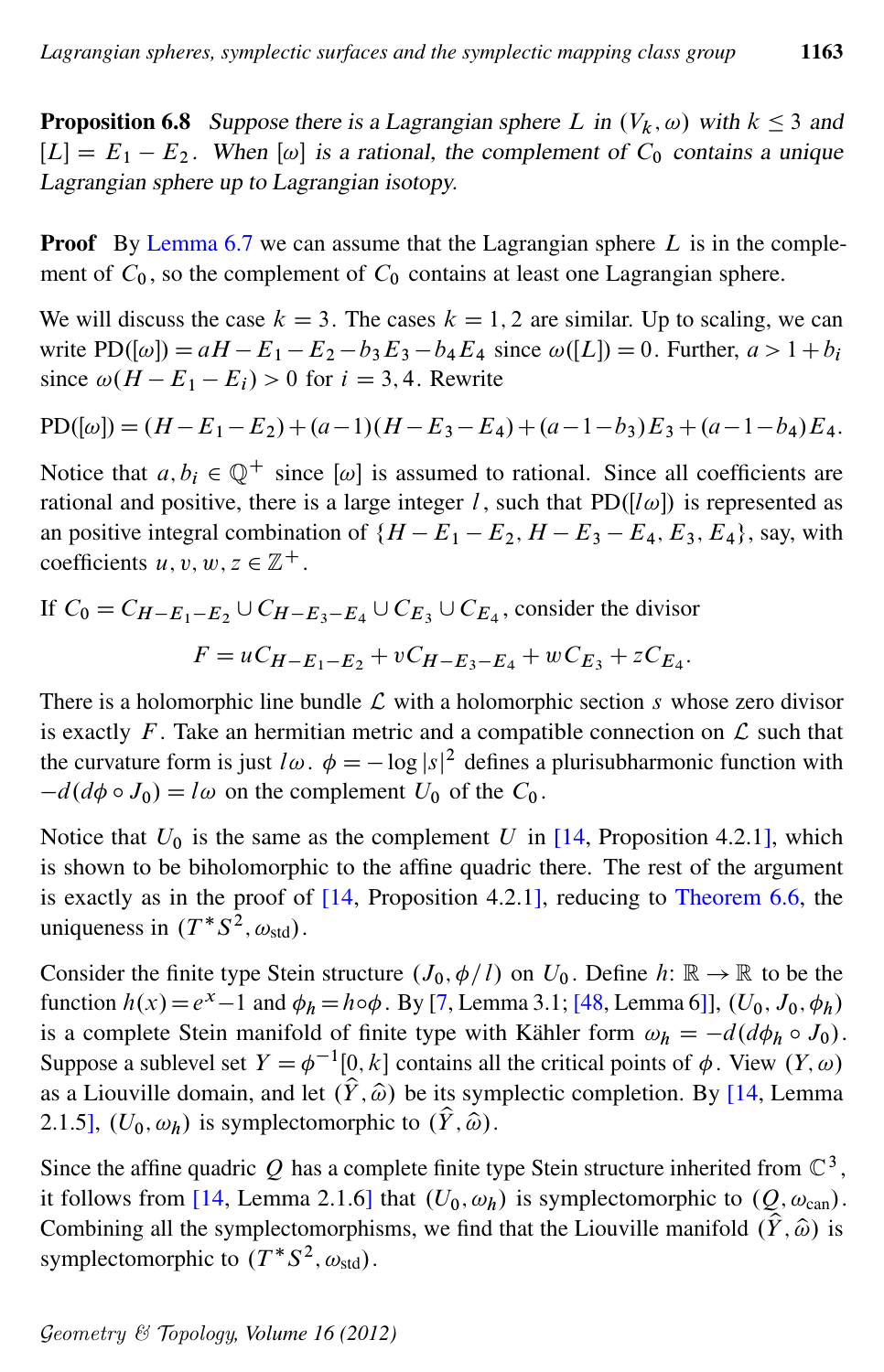Given any two Lagrangian spheres  $L_0$ ,  $L_1$  in the complement of  $C_0$ , they lie in a sublevel set Y of  $\phi$  containing all the critical points. We obtain an isotopy  $L_t$  in  $(\hat{Y}, \hat{\omega})$  by Hind's [Theorem 6.6.](#page-40-0) Contract the isotopy  $L_t$  into the sublevel set Y using the negative Liouville flow on  $(\hat{Y}, \hat{\omega})$ . The endpoints of the contracted isotopy are also connected in Y to  $L_0$  and  $L_1$  respectively by the positive Liouville flow. Therefore, one gets the desired Hamiltonian isotopy between  $L_0$  and  $L_1$  in  $Y \subset U_0$ .

**Proof of [Theorem 1.5](#page-2-0)** As mentioned in the beginning of this subsection, we could assume that  $M = V_k$  with  $k = 1, 2, 3, \omega$  is a Kähler form compatible with  $J_0$ , and  $\xi = E_1 - E_2$ .

Suppose  $L_0$  and  $L_1$  are two Lagrangian spheres in the class  $\xi$ . By [Lemma 6.7](#page-41-0) they are Hamiltonian isotopic respectively to two Lagrangian spheres, still denoted by  $L_0$ and  $L_1$ , in the complement  $U_0$  of  $C_0$ . We will show that  $L_0$  and  $L_1$  are Lagrangian isotopic in  $U_0$ , and hence in  $(V_k, \omega)$ . As argued in [Theorem 6.6,](#page-40-0) this implies that  $L_0$ and  $L_1$  are Hamiltonian isotopic.

Again we will discuss the case  $k = 3$ . Notice that the  $\omega$ –area of  $E_1$  and that of  $E_2$ are the same; by rescaling the symplectic form, we could assume the  $\omega$ -area of  $E_i$ ,  $i = 1, 2$  is rational. View  $(V_3, \omega)$  as a three point blow-up of a monotone  $(S^2 \times S^2, \tau)$ , then as the three disjoint components of  $C_0$ ,  $C_{H-E_1-E_2}$ ,  $C_{E_3}$ ,  $C_{E_4}$  are all exceptional, corresponding to three ball embeddings  $h_{12}$ ,  $e_3$ ,  $e_4$  in  $(S^2 \times S^2, \tau)$ . Let  $\tilde{L}_0$  and  $\tilde{L}_1$ be the corresponding Lagrangians in  $(S^2 \times S^2, \tau)$ .

Via the correspondence of ball-embeddings and symplectic forms in the blown-up manifolds, one may deform  $\omega$  to  $\omega'$  near  $C_{H-E_1-E_2}$ ,  $C_{E_3}$ ,  $C_{E_4}$  such that their  $\omega'$ -areas become rational. In fact, from the continuity of ball embeddings, such a deformation can be chosen to correspond to a slightly larger ball-embeddings  $h'_{12}$ ,  $e'_3$  $\frac{1}{3}$  and  $e_2'$  $\frac{7}{4}$  in  $(S^2 \times S^2, \tau)$ . Further, we may assume that the larger embedded balls are still disjoint from  $\tilde{L}_0$  and  $\tilde{L}_1$ . And when such a perturbation is chosen small enough,  $J_0$  is still tamed by  $\omega'$  so that the configuration  $C_0$  is still symplectic with respect to  $\omega'$ .

Notice that  $L_0$  and  $L_1$  remain Lagrangian in  $(V_k, \omega')$ . Notice also that  $[\omega']$  is rational, so we have a Lagrangian isotopy between  $L_0$  and  $L_1$  in  $(V_3, \omega')$  by [Proposition 6.8.](#page-42-0) It is important to observe that such an isotopy can be chosen to lie inside the complement of the  $\omega'$ -symplectic configuration  $C_0$ .

In particular, the isotopy does not intersect the spheres  $C_{H-E_1-E_2}, C_{E_3}, C_{E_4}$ . In turn it gives rise to an isotopy between  $\tilde{L}_0$  and  $\tilde{L}_1$  in the complement of the images of  $h'_{12}, e'_{3}$  $\frac{1}{3}$  and  $e_4'$  $\frac{1}{4}$ . Since  $h'_{12}$ ,  $e'_{3}$  $\frac{1}{3}$  and  $e_2'$  $\frac{1}{4}$  are extensions of  $h_{12}$ ,  $e_3$  and  $e_4$ , the isotopy between  $\tilde{L}_0$  and  $\tilde{L}_1$  lie in the complement of the images of  $h_{12}$ ,  $e_3$  and  $e_4$ . Therefore it gives rise to an isotopy between  $L_0$  and  $L_1$  in the complement of the spheres  $C_{H-E_1-E_2}, C_{E_3}, C_{E_4}$  in  $(V_k, \omega)$ .  $\Box$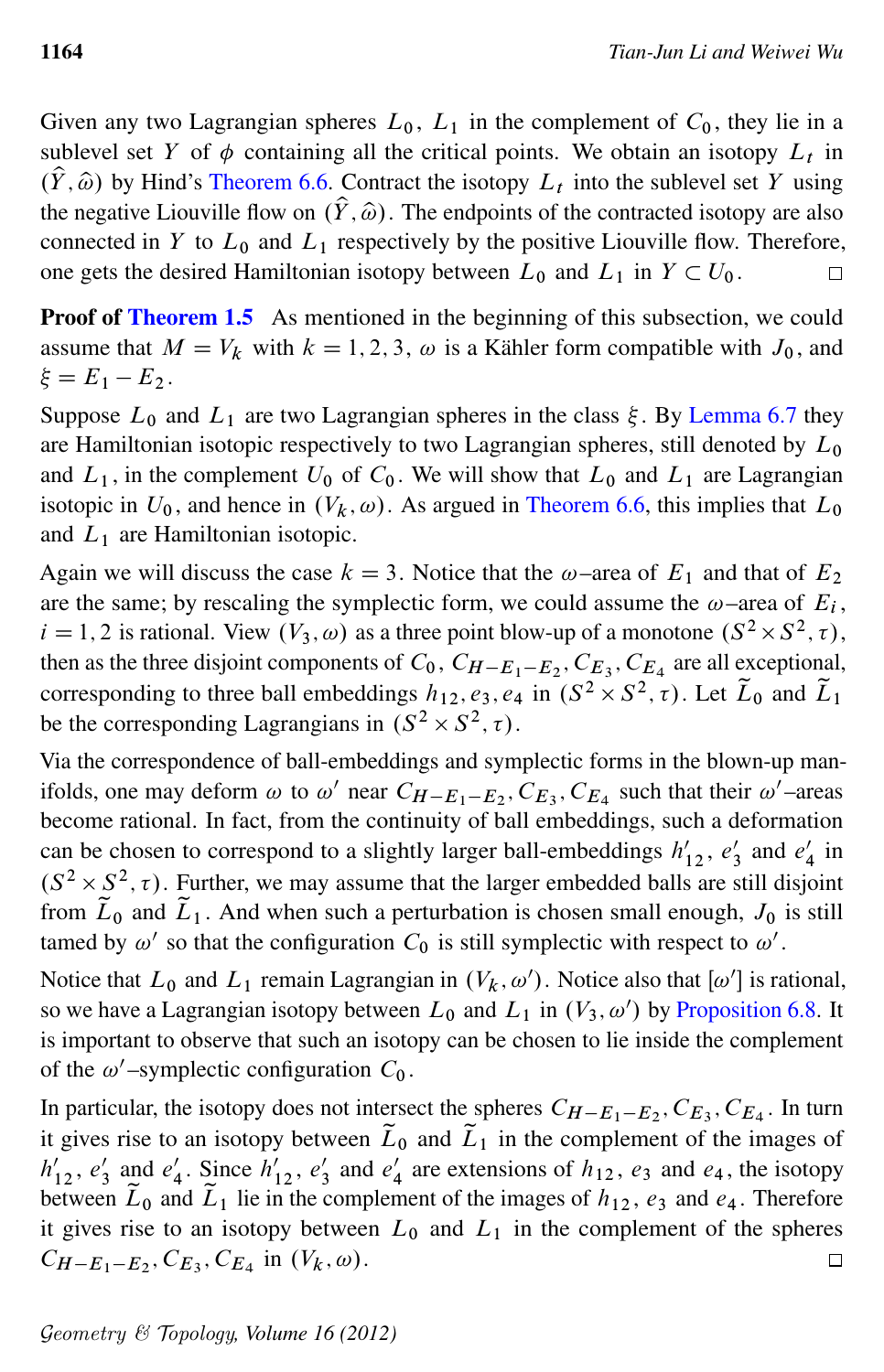# 6.3 Smooth isotopy

Proof of [Theorem 1.6](#page-2-2) By [Proposition 4.10,](#page-27-1) we again assume that we are in the binary case  $E_1 - E_2$ . Given two Lagrangian spheres  $L_i$ , following [\[14\]](#page-46-2), consider the classes  $E_j$ ,  $j \ge 3$ . From [Theorem 1.1,](#page-1-1) for each i, we can find a set of disjoint symplectic spheres in  $E_j$ , which are also disjoint from  $L_i$ . Applying [Proposition 3.4](#page-15-0) to these two stable spherical symplectic configurations as above, we can assume that  $L_i$  are both disjoint from a set of disjoint symplectic spheres  $S_i$  in  $E_j$ ,  $j \geq 3$ .

Blow down  $S_i$  we obtain  $(\mathbb{C}P^2 \# 2\overline{\mathbb{C}P}^2, \omega')$  with balls  $B_j$  disjoint from  $L_i$ . Let  $L_i$ be a Lagrangian isotopy between  $L_i$  in  $(\mathbb{C}P^2 \# 2\overline{\mathbb{C}P}^2, \omega)$  from [Theorem 1.5.](#page-2-0) Viewed as a smooth isotopy, we can assume that  $L_t$  is transversal to the centers  $x_j$  of  $B_j$ , thus avoiding  $x_j$ . Let  $B'_j \subset B_j$  be a smaller ball not intersecting  $L_t$ . Let  $\phi$  be a diffeomorphism from U', the complement of  $\bigcup B'_j$  to U, the complement of  $\bigcup B_j$ , which is identity near  $L_i$ . Then  $\phi(L_i)$  is a smooth isotopy between  $L_i$  in U. Blowing up at  $x_j$  by cutting  $B_j$ , we get back to  $(M, \omega)$  and a smooth isotopy between  $L_i$ therein.  $\Box$ 

## 6.4 Some remarks on uniqueness

We end the paper with some discussions about uniqueness.

<span id="page-44-1"></span>**6.4.1 Lagrangian**  $\mathbb{R}P^2$  The argument in [Section 6.1.1,](#page-37-5) with  $(-2)$ –spheres replaced by  $(-4)$ -spheres, can be used to prove that any two Lagrangian  $\mathbb{R}P^2$  in  $(\mathbb{C}P^2, \omega_{std})$ are symplectomorphic. From Gromov's connectedness of  $Symp(\mathbb{C}P^2, \omega_{std})$  in [\[20\]](#page-46-12), we then obtain a new proof of the following result of Hind [\[21\]](#page-46-13).

**Theorem 6.9** (Hind) Any two Lagrangian  $\mathbb{R}P^2$  in  $\mathbb{C}P^2$  are Hamiltonian isotopic to each other.

<span id="page-44-0"></span>6.4.2 Uniqueness up to symplectomorphisms [Conjecture 1.7](#page-3-1) states that, for any two homologous Lagrangian spheres  $L_1$  and  $L_2$  in a symplectic rational manifold  $(M, \omega)$ , there exists  $\phi \in \text{Symp}_h(M, \omega)$  such that  $\phi(L_1) = L_2$ . It implies the disconnectedness of homologically trivial symplectomorphism groups in the cases when there are nonisotopic Lagrangian spheres.

We outline a possible approach to [Conjecture 1.7.](#page-3-1) One easily reduces the problem to the binary case as in the proof of [Theorem 1.4.](#page-2-1) Without loss of generality, let  $[L_i] = E_1 - E_2.$ 

For each pair  $(M, L_i)$ , by [Theorem 1.1,](#page-1-1) away from  $L_i$ , there is a set of disjoint (-1) symplectic spheres  $C_i^l, l = 3, ..., k + 1$ , with  $[C_i^l] = E_l$  for  $l = 3, ..., k$ ,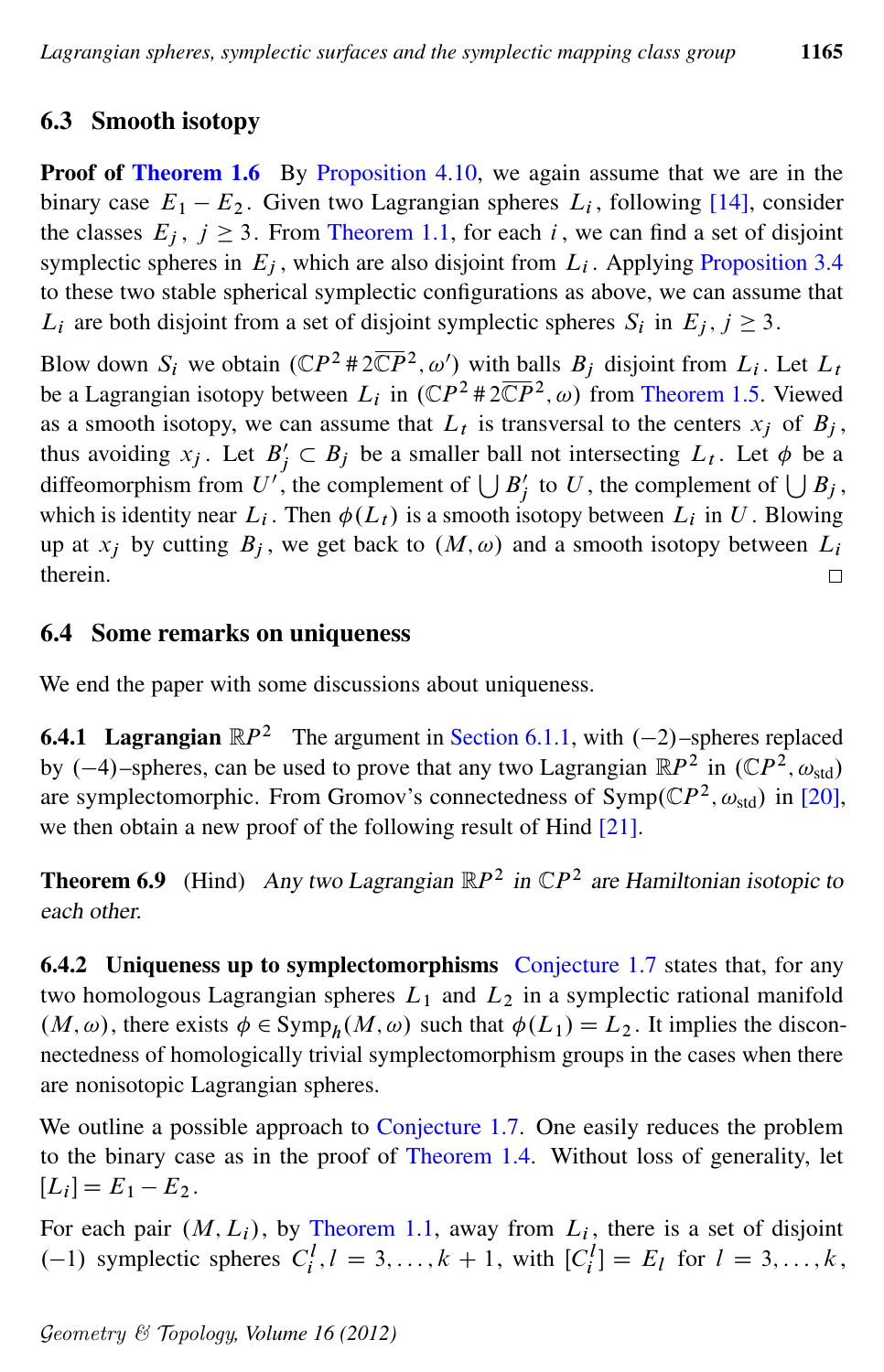and  $[C_i^{k+1}]$  $\binom{k+1}{i} = H - E_1 - E_2$ . Blowing down the  $C_l$  yields two  $(k+1)$ –tuples of  $(\widetilde{M}_i, \widetilde{L}_i, B_i^j), i = 1, 2, 3 \leq l \leq k+1$ . Here  $\widetilde{M}_i$  is a symplectic  $S^2 \times S^2$ ,  $\widetilde{L}_i$  a Lagrangian sphere, and  $B_i^l$  a symplectic ball corresponding to  $C_i^l$ .

By [\[29\]](#page-47-11) there is a symplectomorphism  $\Psi: \widetilde{M}_1 \to \widetilde{M}_2$ . From [Proposition 6.2,](#page-37-3) there is a symplectomorphism sending  $\Psi(\tilde{L}_1)$  to  $\tilde{L}_2$ . Composing these two symplectomorphisms one obtains a symplectomorphism between the pairs  $(\widetilde{M}_i, \widetilde{L}_i)$ , which we still denote as  $\Psi$ . The conjectured connectedness of relative symplectic ball embedding in [Remark 5.2](#page-31-0) implies that the  $k-2$  balls  $\Psi(B_1^l)$  can be further displaced by an  $\tilde{L}_2$ -preserving Hamiltonian isotopy to the balls  $B_2^{\prime}$ . This gives a symplectomorphism between the  $(k+1)$ –tuples  $(\widetilde{M}_i, \widetilde{L}_i, B_i^l)$ , which in turn descends to a symplectomorphism between the pairs  $(M, L<sub>i</sub>)$ .

# References

- <span id="page-45-8"></span>[1] M Abreu, D McDuff, *[Topology of symplectomorphism groups of rational ruled sur](http://dx.doi.org/10.1090/S0894-0347-00-00344-1)[faces](http://dx.doi.org/10.1090/S0894-0347-00-00344-1)*, J. Amer. Math. Soc. 13 (2000) 971–1009 [MR1775741](http://www.ams.org/mathscinet-getitem?mr=1775741)
- <span id="page-45-0"></span>[2] M Alberich-Carramiñana, *Geometry of the plane Cremona maps*, Lecture Notes in Math. 1769, Springer, Berlin (2002) [MR1874328](http://www.ams.org/mathscinet-getitem?mr=1874328)
- <span id="page-45-1"></span>[3] M Audin, *[Lagrangian skeletons, periodic geodesic flows and symplectic cuttings](http://dx.doi.org/10.1007/s00229-007-0134-y)*, Manuscripta Math. 124 (2007) 533–550 [MR2357797](http://www.ams.org/mathscinet-getitem?mr=2357797)
- <span id="page-45-4"></span>[4] J-F Barraud, *Nodal symplectic spheres in* CP <sup>2</sup> *[with positive self-intersection](http://dx.doi.org/10.1155/S1073792899000252)*, Internat. Math. Res. Notices (1999) 495–508 [MR1692591](http://www.ams.org/mathscinet-getitem?mr=1692591)
- <span id="page-45-5"></span>[5] P Biran, *[Symplectic packing in dimension](http://dx.doi.org/10.1007/s000390050014)* 4, Geom. Funct. Anal. 7 (1997) 420–437 [MR1466333](http://www.ams.org/mathscinet-getitem?mr=1466333)
- <span id="page-45-7"></span>[6] P Biran, *[A stability property of symplectic packing](http://dx.doi.org/10.1007/s002220050306)*, Invent. Math. 136 (1999) 123–155 [MR1681101](http://www.ams.org/mathscinet-getitem?mr=1681101)
- <span id="page-45-10"></span>[7] P Biran, K Cieliebak, *[Symplectic topology on subcritical manifolds](http://dx.doi.org/10.1007/s00014-001-8326-7)*, Comment. Math. Helv. 76 (2001) 712–753 [MR1881704](http://www.ams.org/mathscinet-getitem?mr=1881704)
- <span id="page-45-6"></span>[8] P Biran, O Cornea, *Quantum Structures for Lagrangian submanifolds* [arXiv:](http://arxiv.org/abs/0708.4221) [0708.4221](http://arxiv.org/abs/0708.4221)
- <span id="page-45-2"></span>[9] F Bourgeois, *A Morse–Bott approach to contact homology*, PhD thesis, New York University (2002) Available at [http://homepages.ulb.ac.be/](http://homepages.ulb.ac.be/~fbourgeo/pspdf/thesis.pdf)~fbourgeo/pspdf/ [thesis.pdf](http://homepages.ulb.ac.be/~fbourgeo/pspdf/thesis.pdf)
- <span id="page-45-3"></span>[10] F Bourgeois, Y Eliashberg, H Hofer, K Wysocki, E Zehnder, *[Compactness results](http://dx.doi.org/10.2140/gt.2003.7.799) [in symplectic field theory](http://dx.doi.org/10.2140/gt.2003.7.799)*, Geom. Topol. 7 (2003) 799–888 [MR2026549](http://www.ams.org/mathscinet-getitem?mr=2026549)
- <span id="page-45-9"></span>[11] J Coffey, *[Symplectomorphism groups and isotropic skeletons](http://dx.doi.org/10.2140/gt.2005.9.935)*, Geom. Topol. 9 (2005) 935–970 [MR2140995](http://www.ams.org/mathscinet-getitem?mr=2140995)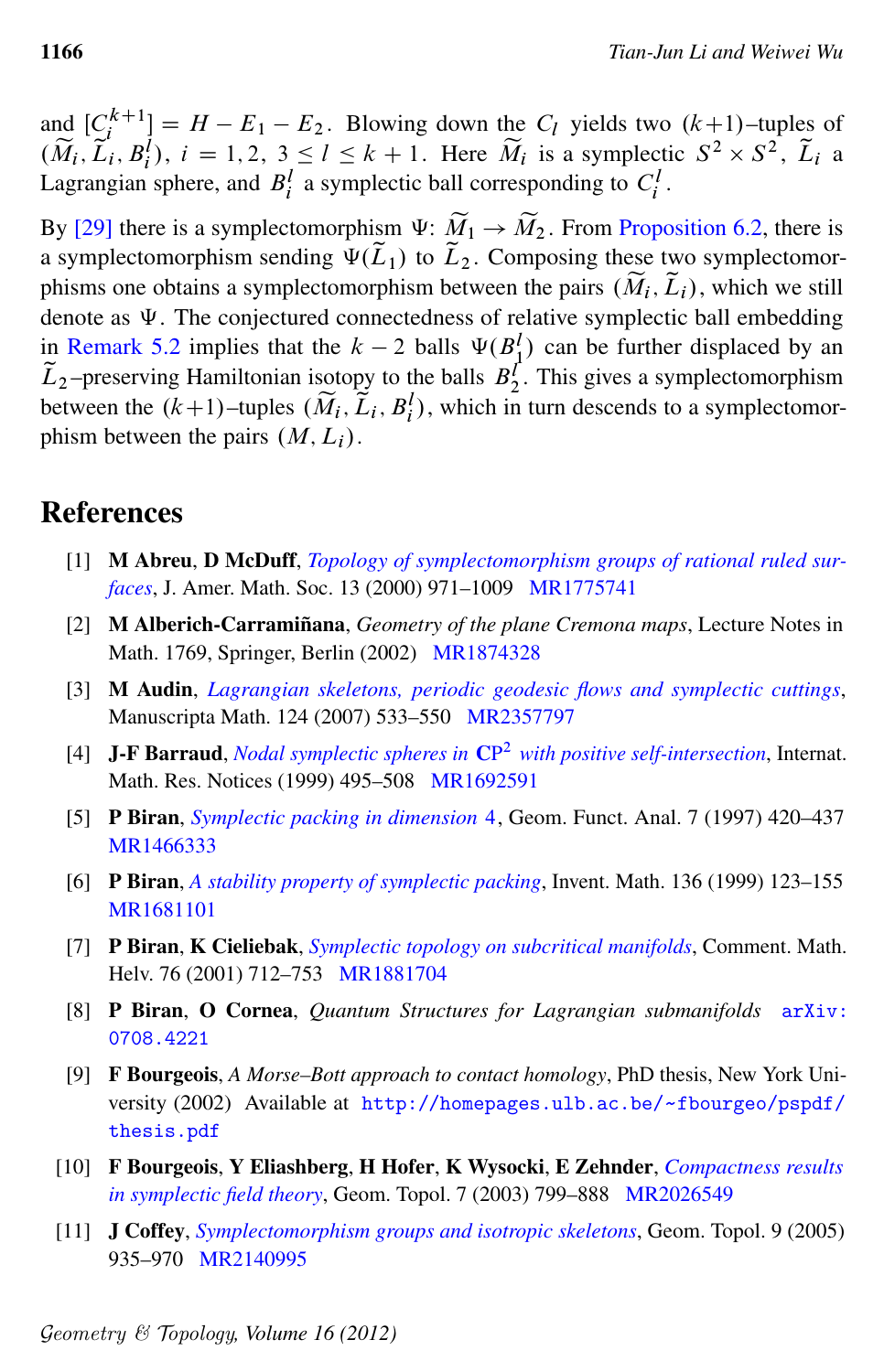- <span id="page-46-5"></span>[12] C Conley, E Zehnder, *[Morse-type index theory for flows and periodic solutions for](http://dx.doi.org/10.1002/cpa.3160370204) [Hamiltonian equations](http://dx.doi.org/10.1002/cpa.3160370204)*, Comm. Pure Appl. Math. 37 (1984) 207–253 [MR733717](http://www.ams.org/mathscinet-getitem?mr=733717)
- <span id="page-46-1"></span>[13] J D Evans, *[Lagrangian spheres in del Pezzo surfaces](http://dx.doi.org/10.1112/jtopol/jtq004)*, J. Topol. 3 (2010) 181–227 [MR2608481](http://www.ams.org/mathscinet-getitem?mr=2608481)
- <span id="page-46-2"></span>[14] J D Evans, *Symplectic topology of some Stein and rational surfaces*, PhD thesis, University of Cambridge (2010) Available at [http://www.math.ethz.ch/](http://www.math.ethz.ch/~evansj/thesis.pdf)~evansj/ [thesis.pdf](http://www.math.ethz.ch/~evansj/thesis.pdf)
- <span id="page-46-4"></span>[15] J D Evans, *[Symplectic mapping class groups of some Stein and rational surfaces](http://projecteuclid.org/euclid.jsg/1309545969)*, J. Symplectic Geom. 9 (2011) 45–82 [MR2787361](http://www.ams.org/mathscinet-getitem?mr=2787361)
- <span id="page-46-3"></span>[16] R Fintushel, R J Stern, *[Invariants for Lagrangian tori](http://dx.doi.org/10.2140/gt.2004.8.947)*, Geom. Topol. 8 (2004) 947–968 [MR2087074](http://www.ams.org/mathscinet-getitem?mr=2087074)
- <span id="page-46-8"></span>[17] R Friedman, J W Morgan, *[On the diffeomorphism types of certain algebraic sur](http://projecteuclid.org/euclid.jdg/1214441784)[faces. I](http://projecteuclid.org/euclid.jdg/1214441784)*, J. Differential Geom. 27 (1988) 297–369 [MR925124](http://www.ams.org/mathscinet-getitem?mr=925124)
- <span id="page-46-9"></span>[18] H Z Gao, *[Representing homology classes of almost definite](http://dx.doi.org/10.1016/0166-8641(93)90030-H)* 4*–manifolds*, Topology Appl. 52 (1993) 109–120 [MR1241187](http://www.ams.org/mathscinet-getitem?mr=1241187)
- <span id="page-46-14"></span>[19] R E Gompf, *[A new construction of symplectic manifolds](http://dx.doi.org/10.2307/2118554)*, Ann. of Math. 142 (1995) 527–595 [MR1356781](http://www.ams.org/mathscinet-getitem?mr=1356781)
- <span id="page-46-12"></span>[20] M Gromov, *[Pseudoholomorphic curves in symplectic manifolds](http://dx.doi.org/10.1007/BF01388806)*, Invent. Math. 82 (1985) 307–347 [MR809718](http://www.ams.org/mathscinet-getitem?mr=809718)
- <span id="page-46-13"></span>[21] R Hind, *Lagrangian isotopies in Stein manifolds* [arXiv:math/0311093](http://arxiv.org/abs/math/0311093)
- <span id="page-46-0"></span>[22] **R Hind**, *[Lagrangian spheres in](http://dx.doi.org/10.1007/s00039-004-0459-6)*  $S^2 \times S^2$ , Geom. Funct. Anal. 14 (2004) 303-318 [MR2060197](http://www.ams.org/mathscinet-getitem?mr=2060197)
- <span id="page-46-16"></span>[23] R Hind, A Ivrii, *Ruled* 4*[–manifolds and isotopies of symplectic surfaces](http://dx.doi.org/10.1007/s00209-009-0534-7)*, Math. Z. 265 (2010) 639–652 [MR2644314](http://www.ams.org/mathscinet-getitem?mr=2644314)
- <span id="page-46-15"></span>[24] R Hind, M Pinsonnault, W Wu, *Symplectomorphism groups of non-compact manifolds and space of Lagrangians*, preprint (2011) Available at [http://](http://www.math.umn.edu/~wuxxx347) [www.math.umn.edu/](http://www.math.umn.edu/~wuxxx347)~wuxxx347
- <span id="page-46-6"></span>[25] H Hofer, V Lizan, J-C Sikorav, *[On genericity for holomorphic curves in four](http://dx.doi.org/10.1007/BF02921708)[dimensional almost-complex manifolds](http://dx.doi.org/10.1007/BF02921708)*, J. Geom. Anal. 7 (1997) 149–159 [MR1630789](http://www.ams.org/mathscinet-getitem?mr=1630789)
- <span id="page-46-7"></span>[26] S Ivashkovich, V Shevchishin, *[Structure of the moduli space in a neighborhood of a](http://dx.doi.org/10.1007/s002220050319) [cusp-curve and meromorphic hulls](http://dx.doi.org/10.1007/s002220050319)*, Invent. Math. 136 (1999) 571–602 [MR1695206](http://www.ams.org/mathscinet-getitem?mr=1695206)
- <span id="page-46-10"></span>[27] **K Kikuchi**, *Positive* 2–*spheres in* 4–*manifolds of signature*  $(1, n)$ , Pacific J. Math. 160 (1993) 245–258 [MR1233354](http://www.ams.org/mathscinet-getitem?mr=1233354)
- <span id="page-46-11"></span>[28] F Lalonde, *[Isotopy of symplectic balls, Gromov's radius and the structure of ruled](http://dx.doi.org/10.1007/BF01450487) symplectic* 4*[–manifolds](http://dx.doi.org/10.1007/BF01450487)*, Math. Ann. 300 (1994) 273–296 [MR1299063](http://www.ams.org/mathscinet-getitem?mr=1299063)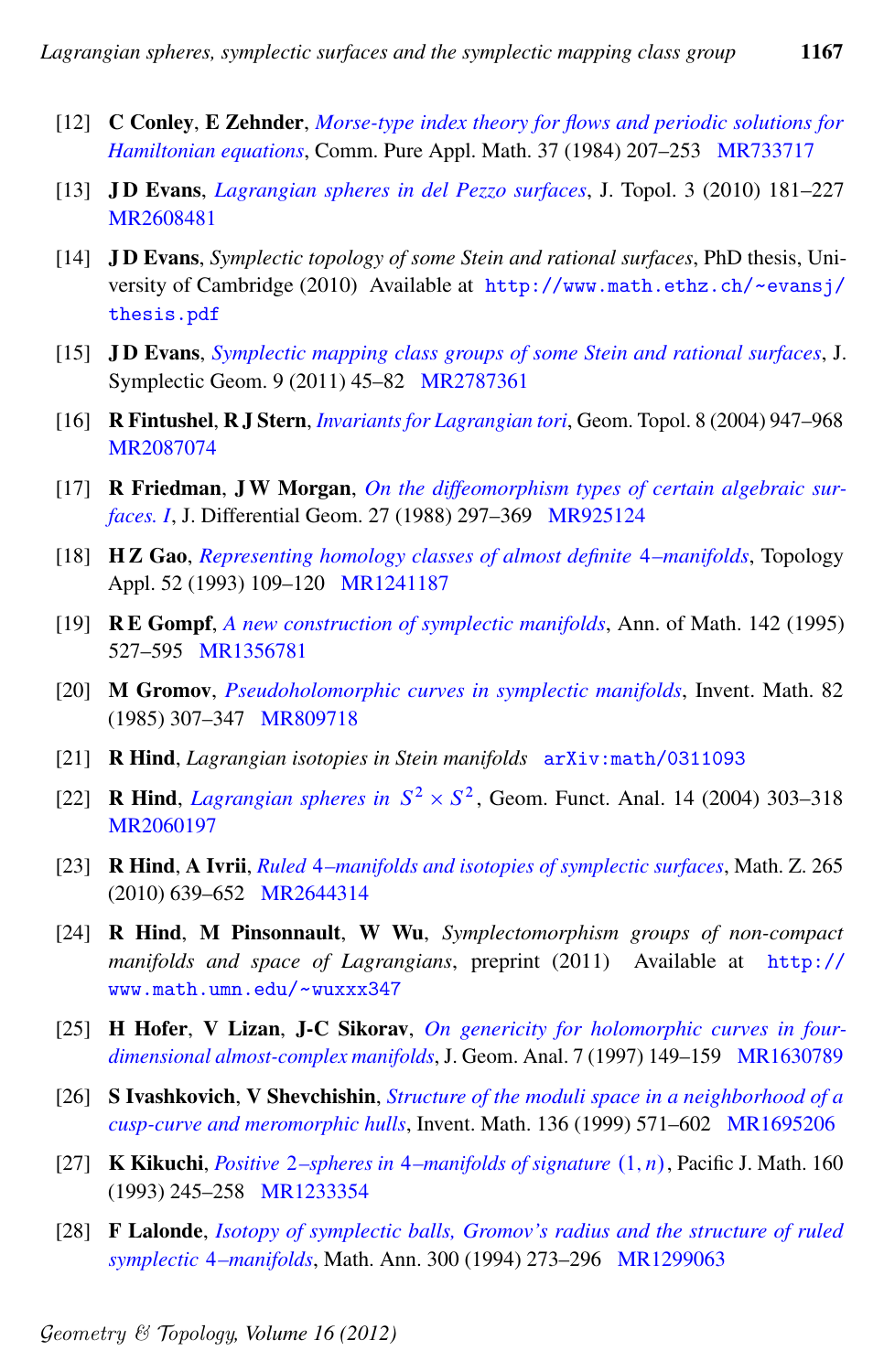- <span id="page-47-11"></span>[29] F Lalonde, D McDuff, J *–curves and the classification of rational and ruled symplectic* 4*–manifolds*, from: "Contact and symplectic geometry (Cambridge, 1994)", (C B Thomas, editor), Publ. Newton Inst. 8, Cambridge Univ. Press (1996) 3–42 [MR1432456](http://www.ams.org/mathscinet-getitem?mr=1432456)
- <span id="page-47-2"></span>[30] E Lerman, *[Symplectic cuts](http://www.mathjournals.org/mrl/1995-002-003/1995-002-003-002.html)*, Math. Res. Lett. 2 (1995) 247–258 [MR1338784](http://www.ams.org/mathscinet-getitem?mr=1338784)
- <span id="page-47-9"></span>[31] B-H Li, T-J Li, *Symplectic genus, minimal genus and diffeomorphisms*, Asian J. Math. 6 (2002) 123–144 [MR1902650](http://www.ams.org/mathscinet-getitem?mr=1902650)
- <span id="page-47-6"></span>[32] T-J Li, *Existence of symplectic surfaces*, from: "Geometry and topology of manifolds", (H U Boden, I Hambleton, A J Nicas, editors), Fields Inst. Commun. 47, Amer. Math. Soc. (2005) 203–217 [MR2189933](http://www.ams.org/mathscinet-getitem?mr=2189933)
- <span id="page-47-0"></span>[33] T-J Li, *The Kodaira dimension of symplectic* 4*–manifolds*, from: "Floer homology, gauge theory, and low-dimensional topology", (D A Ellwood, P S Ozsváth, A I Stipsicz, Z Szabó, editors), Clay Math. Proc. 5, Amer. Math. Soc. (2006) 249–261 [MR2249257](http://www.ams.org/mathscinet-getitem?mr=2249257)
- <span id="page-47-14"></span>[34] T-J Li, *The space of symplectic structures on closed* 4*–manifolds*, from: "Third International Congress of Chinese Mathematicians. Part 1, 2", (K-S Lau, Z-P Xin, S-T Yau, editors), AMS/IP Stud. Adv. Math., 42, pt. 1 2, Amer. Math. Soc. (2008) 259–277 [MR2409637](http://www.ams.org/mathscinet-getitem?mr=2409637)
- <span id="page-47-8"></span>[35] **T-J Li, A-K Liu,** *[The equivalence between](http://dx.doi.org/10.1155/S1073792899000173)* SW *and* Gr *in the case where*  $b^+ = 1$ , Internat. Math. Res. Notices (1999) 335–345 [MR1683312](http://www.ams.org/mathscinet-getitem?mr=1683312)
- <span id="page-47-4"></span>[36] T-J Li, A-K Liu, *[Uniqueness of symplectic canonical class, surface cone and sym](http://projecteuclid.org/euclid.jdg/1090348329)plectic cone of* 4*[–manifolds with](http://projecteuclid.org/euclid.jdg/1090348329)*  $B_+ = 1$ , J. Differential Geom. 58 (2001) 331–370 [MR1913946](http://www.ams.org/mathscinet-getitem?mr=1913946)
- <span id="page-47-12"></span>[37] T-J Li, M Usher, *[Symplectic forms and surfaces of negative square](http://projecteuclid.org/euclid.jsg/1154549059)*, J. Symplectic Geom. 4 (2006) 71–91 [MR2240213](http://www.ams.org/mathscinet-getitem?mr=2240213)
- <span id="page-47-1"></span>[38] T-J Li, W Wu, *On homotopy types of symplectomorphism groups on close symplectic* 4*–manifolds*, in preparation
- <span id="page-47-13"></span>[39] D McDuff, *[The structure of rational and ruled symplectic](http://dx.doi.org/10.2307/1990934)* 4*–manifolds*, J. Amer. Math. Soc. 3 (1990) 679–712 [MR1049697](http://www.ams.org/mathscinet-getitem?mr=1049697)
- <span id="page-47-5"></span>[40] D McDuff, *From symplectic deformation to isotopy*, from: "Topics in symplectic 4– manifolds (Irvine, CA, 1996)", (R J Stern, editor), First Int. Press Lect. Ser. I, Int. Press, Cambridge, MA (1998) 85–99 [MR1635697](http://www.ams.org/mathscinet-getitem?mr=1635697)
- <span id="page-47-7"></span>[41] D McDuff, D Salamon, *Introduction to symplectic topology*, second edition, Oxford Math. Monogr., The Clarendon Press, Oxford Univ. Press, New York (1998) [MR1698616](http://www.ams.org/mathscinet-getitem?mr=1698616)
- <span id="page-47-3"></span>[42] D McDuff, D Salamon, J *–holomorphic curves and symplectic topology*, Amer. Math. Soc. Colloquium Publ. 52, Amer. Math. Soc. (2004) [MR2045629](http://www.ams.org/mathscinet-getitem?mr=2045629)
- <span id="page-47-10"></span>[43] D McDuff, F Schlenk, *The embedding capacity of* 4*–dimensional symplectic ellipsoids* [arXiv:0912.0532](http://arxiv.org/abs/0912.0532)